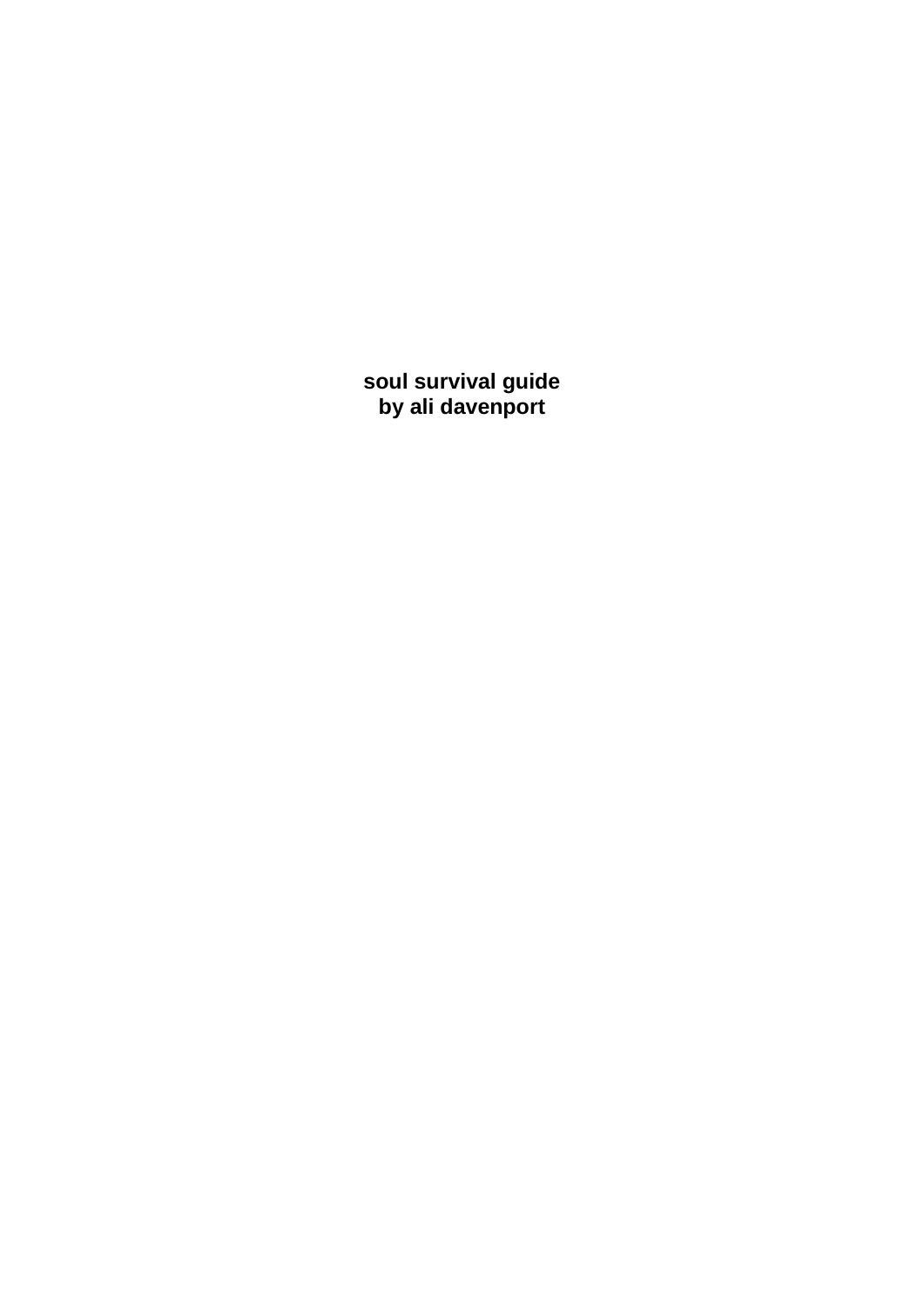Text copyright © Ali Davenport 2018

All rights reserved. No part of this publication may be reproduced, stored in a retrieval system, or transmitted, in any form or by any means, electronic, mechanical, photocopying, recording or otherwise, without the prior permission of the author.

This book is not a substitute for and not to be relied on for medical, healthcare or other professional advice on specific circumstances and in specific locations. Please consult your doctor before changing, stopping or starting any medical treatment. The author disclaims, as far as the law allows, any liability arising directly or indirectly from the use, or misuse, of the information contained in this book.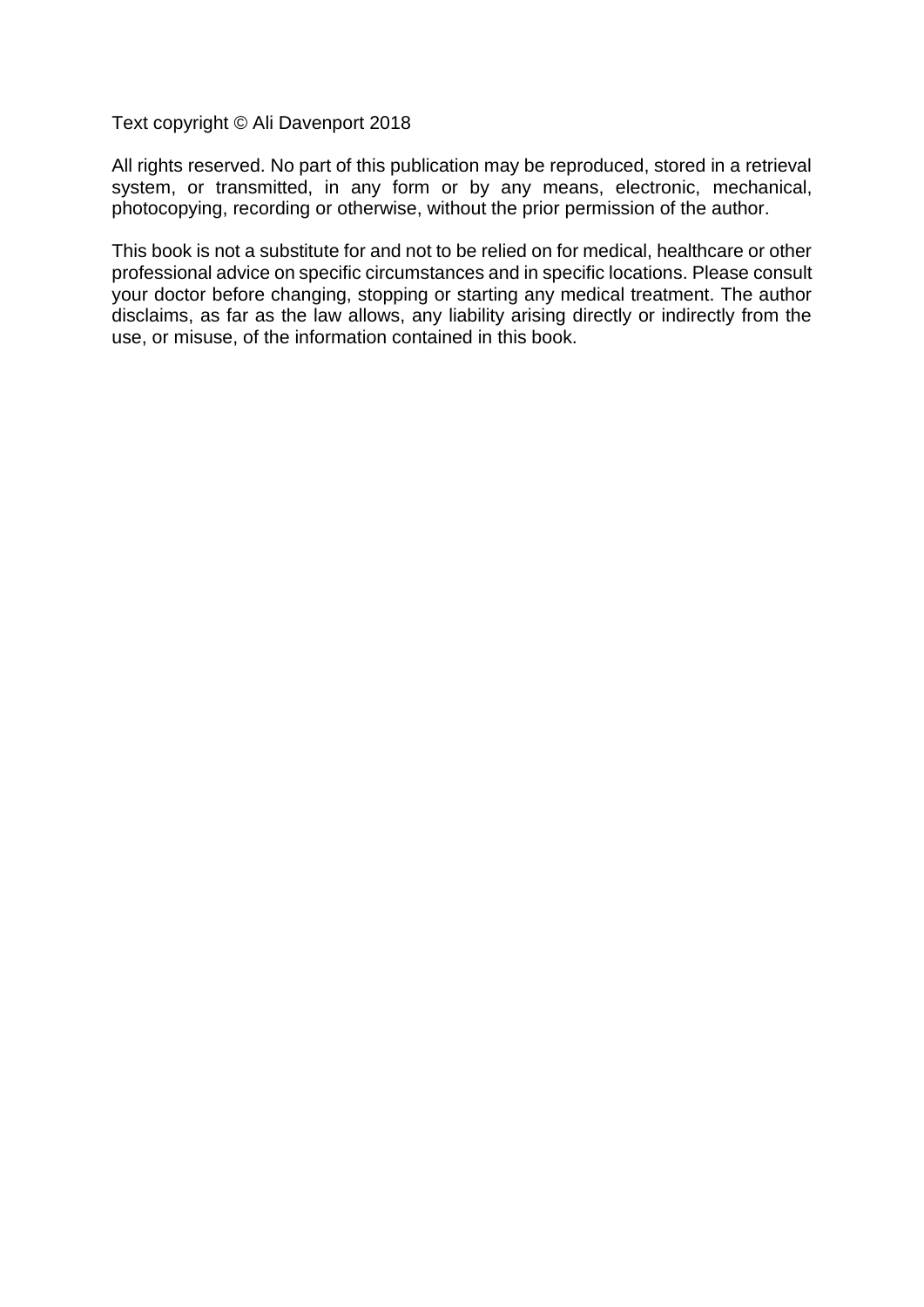#### **contents**

[preface](#page-3-0)

[welcome](#page-4-0)

- [1 staying grounded](#page-5-0)
- [2 living with limits](#page-8-0)
- [3 when relationships turn toxic](#page-11-0)
- [4 the ache of invisible bruises](#page-13-0)
- [5 the darker shores of the soul](#page-15-0)
- [6 tending the fire](#page-20-0)
- [7 the path of the spiritual warrior](#page-25-0)
- [8 spreading kindness](#page-28-0)
- [9 letting go of letting go](#page-31-0)
- [10 everyday blessings](#page-33-0)
- [11 re-thinking the brain](#page-36-0)
- [12 quietening the mind](#page-39-0)
- [13 the pressure of positive thinking](#page-44-0)
- [14 the proof of the pudding](#page-46-0)
- [15 no time like the present](#page-48-0)
- [16 waking up to enlightenment](#page-51-0)
- [17 the interfering ego](#page-54-0)
- [18 a random universe](#page-56-0)
- [19 another fine mess](#page-60-0)
- [20 it's a wonder-full life](#page-62-0)

[acknowledgements](#page-64-0)

[afterword](#page-65-0)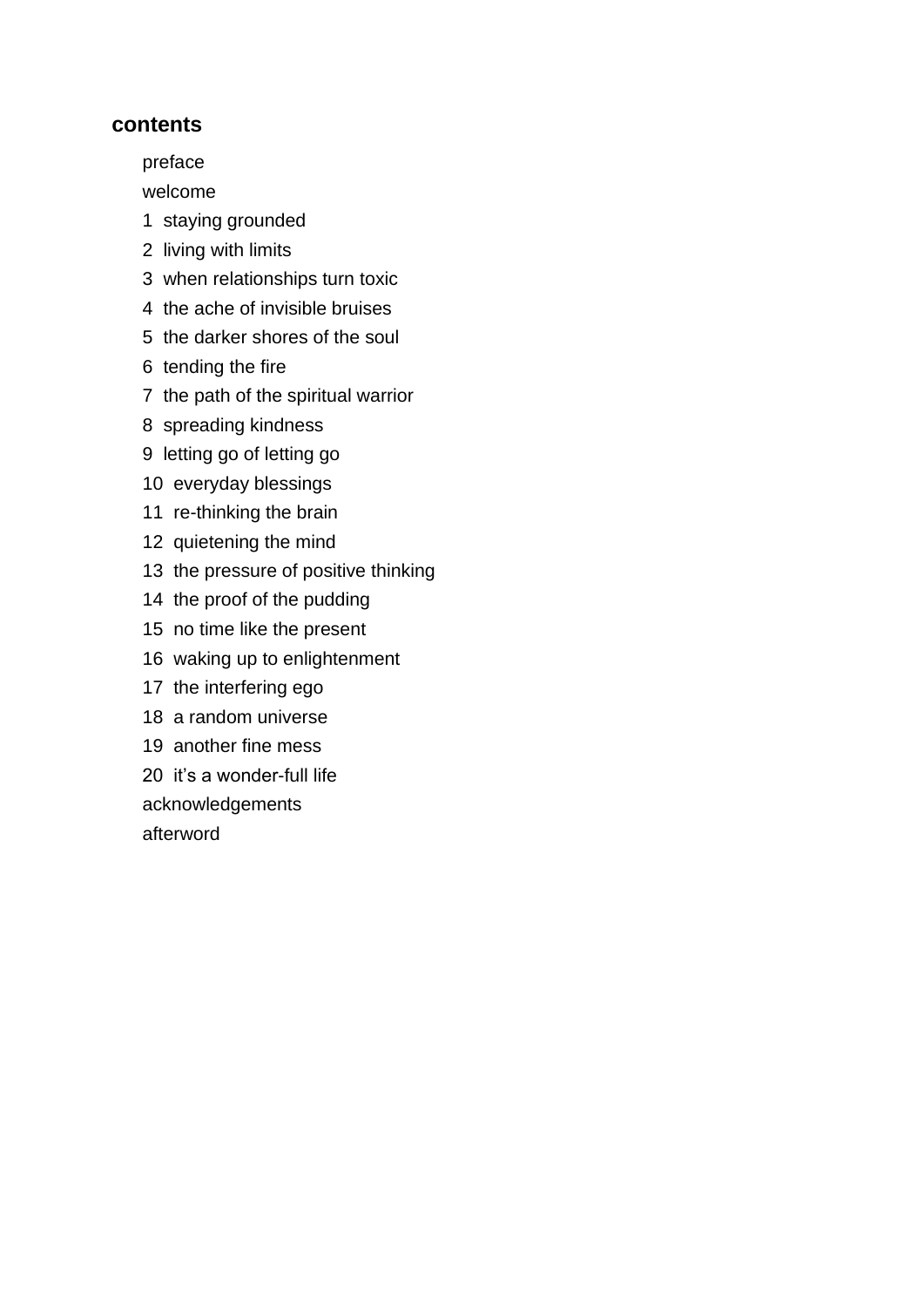# **preface**

<span id="page-3-0"></span>When I open a non-fiction book, I like to learn something about the writer. A book doesn't appear out of thin air. The author has been inspired to write it and I like to know why. So here is some background for those of you who would like to know my reasons for writing this guide.

I have always been curious about who we are and our place in the universe. Even as a child, I looked up at the stars. I had so many questions – and I'm still asking them.

I was brought up, informally, as a Christian. I enjoyed bible stories and singing hymns, and it gave me my moral base. But at the age of fourteen I stopped believing in God, and this left a hole that I spent a long time trying to fill.

Around the age of forty, I went through the toughest time of my life so far. I'd lived with spells of depression and anxiety from a young age. I didn't like being that way but tried to accept it as part of who I was. I could see that other people had much more to deal with. But my circumstances proved so challenging, it brought a black cloud that hung over my life for two years. In my darker moments, I thought about ending it.

Like a lot of people, I turned to the spiritual and psychological world for answers. It was a pick and mix approach: classes, therapies, and a growing pile of books. They promised solutions but while some of it helped, it often made me feel worse. It was bewildering. Was I lacking in some way, not open enough to new ways of thinking? Why couldn't I be as sure about life as the experts and gurus seemed to be?

In the end, I got through. It was doggedness as much as anything. I clawed my way out of the pit with gritted teeth. This gave me the belief that while support from other people is important, it is ultimately up to us. We have to put ourselves in the driving seat, not be a passenger in our own lives.

The blackest times may have passed but the challenges still come my way. I may be more emotionally intelligent and wiser in my thinking but I don't automatically know what to do for the best. I still get it wrong.

I haven't written this book as someone with all the answers. I'm a traveller, not an expert. I can't say do this and do that and such and such will happen. There are only possibilities.

I do know what it's like to scour around for solutions, wondering which roads to take. I wish there had a been a book like this. One that gave me some idea about where the signposts might be directing me. One that also suggested ways of looking after myself on the journey or at least made me aware it was something to think about. At the same time, it wouldn't ask me to take on a set of beliefs or live a certain way. It would leave it to me to work it out for myself.

This is the book.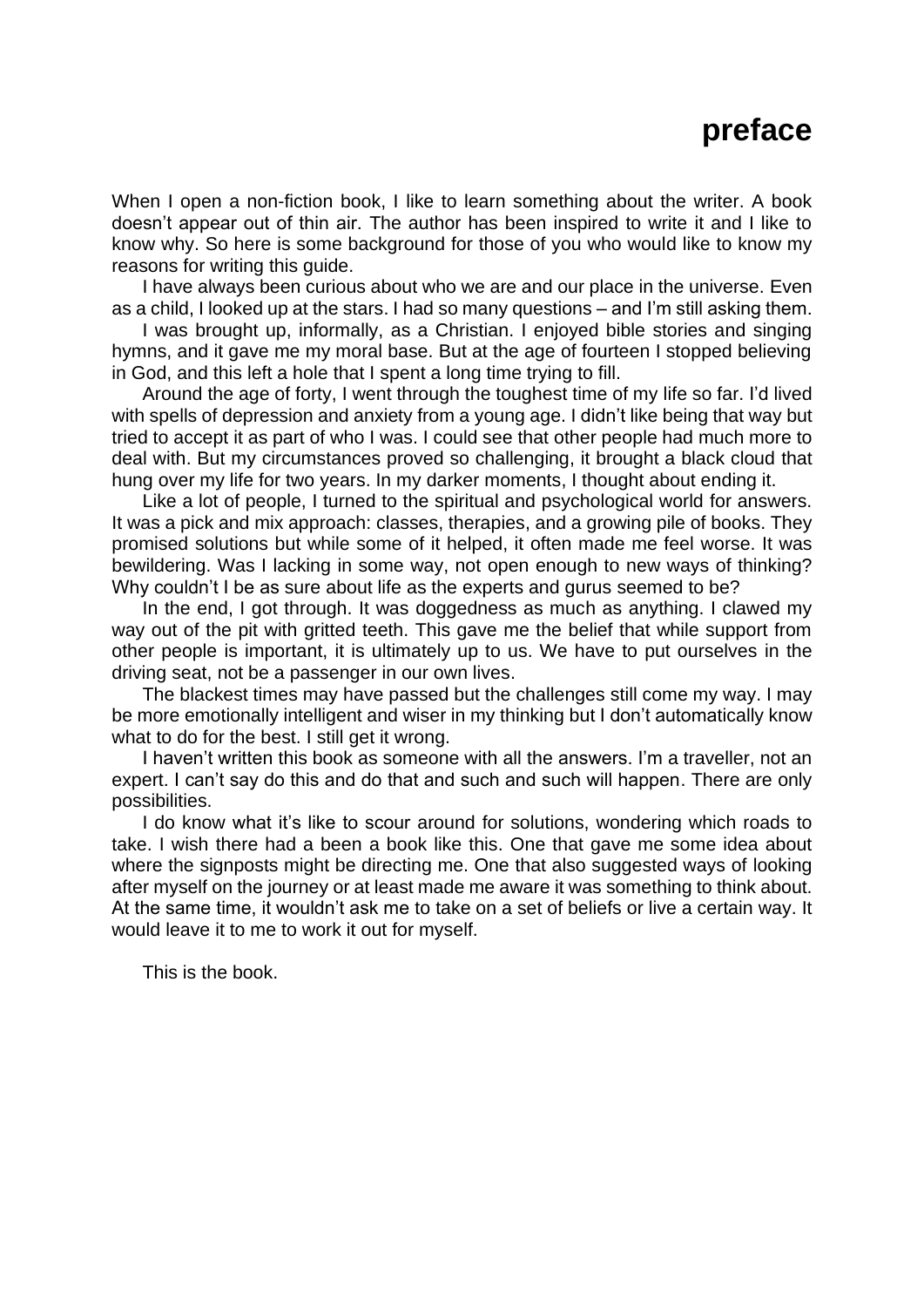# **welcome**

<span id="page-4-0"></span>Life is beautiful but tough. The question is, how to get better at surviving it?

The 'soul survival guide' can help you find possible answers to that question. It asks you to challenge your thinking and look afresh at old or accepted ideas.

It won't try to persuade you into viewing the world a particular way, nor will it tell you how to live your life. That's up to you. But it will give you some idea of the roads you want to take.

It won't answer your big questions either. Just encourage you to get used to the idea that there are more questions than answers.

Life doesn't go in a straight line. Likewise, the 'soul survival guide' doesn't have to be read from start to finish. It has been put together in a way that encourages you to dip in and out as you please.

It is also a book to come to back to. Few of us digest everything at a first reading. It's only when we return – weeks, months, or years down the line – that parts of it resonate in a way they didn't before. We think, 'Ah, I get that now'.

Or we find we've changed our minds. It's one of the joys of life. Nothing is set in stone.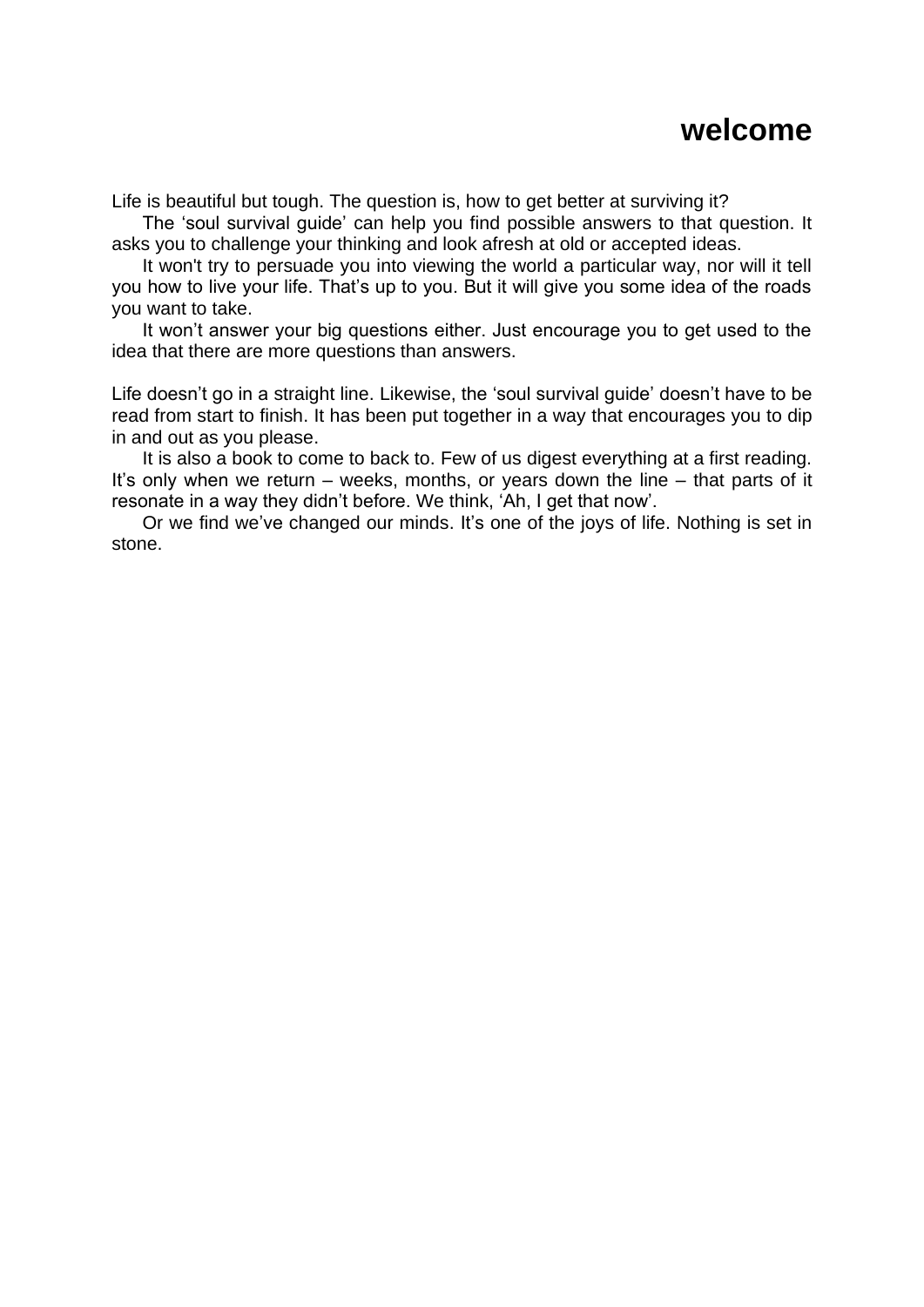# **1 staying grounded**

<span id="page-5-0"></span>In the rush of everyday life, we can quickly get out of kilter with ourselves and the world around us. This first chapter looks at how to stay grounded. It explores ways of bringing ourselves back to balance and how self-reliance helps us stand firm.

# **both feet on the ground**

Grounded people are steady. They don't get caught up in the swirl of powerful emotions and experiences – or if they do, they know how to bring themselves back. They have a secure sense of who they are, taking other people's views on board but not being led by them. They see the wider picture and make rational decisions based on evidence. They don't get carried away by pipe dreams or unrealistic expectations.

Being grounded doesn't mean being over-serious and sensible. In many ways, it allows for lightness and a sense of exploration. When there's a stable centre to come back to, we can go with the flow. Someone who travels from place to place can be as grounded as the person who lives in the same town all their life. It's a way of being that goes with us wherever we are.

# **applying the brakes**

We all know that constantly rushing around isn't good for us. But it's all too easy to become the proverbial headless chicken.

Consciously applying the brakes gives us more control. This doesn't mean going at a snail's pace, just reducing the rate. Few of us would take a bend at ninety miles an hour, so why go at life like that? It's counter-productive. When we're harassed or tired, we're more likely to waste mental energy and make mistakes. It can also have a negative effect on our relationships. People who create flurry aren't always easy to be around.

Doing things in a more measured way gives the body more time to breathe and the brain more time to think.

## **sorting out priorities**

There are only so many hours in the day. With the best will in the world, we can't fit in everything we need, or want, to do. Something has to give – which means making choices.

It might be time to sit down and take a look at your priorities. Write a list and organise it into what you absolutely have to do, what can wait, and what you could lose all together. Take care not to sacrifice activities that nurture you and give you enjoyment.

It may feel like a puzzle without a solution - there are just too many demands on your time - but you have to find a way of making it work. The alternative is to continue as you are, which could have a long-term impact on your health and wellbeing. You'll function less well and achieve less with the time you have.

Sometimes we're stuck in a mindset where we're convinced that everything is equally important and has to be squashed in one way or another. Perhaps you've become hostage to high standards or ideals about how life should be. Housework is a prime example. Does it really matter if the bedsheets aren't ironed or the dusting is left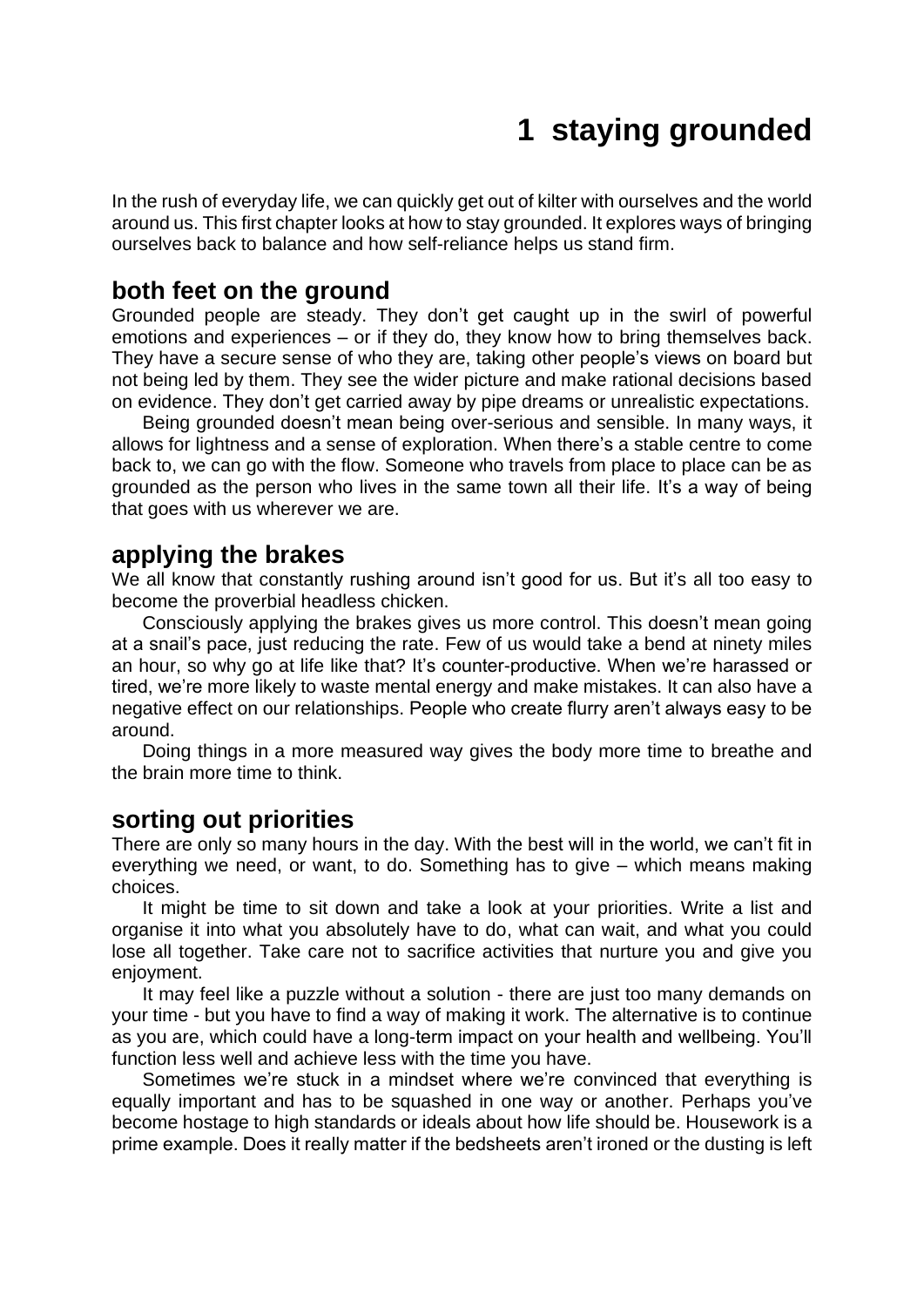for a few days? Maybe you're trying to be a superhero. Can other people share some of the responsibility?

Use creative thinking to look at your routines and how you do tasks. Perhaps your days could be organised more effectively? Can you make one journey instead of two or find a piece of equipment that gets a job done faster?

Most importantly, build in downtime. We all need it, more so when we're in overdrive. This could be half an hour to sit with your feet up or to have a nap. It's a necessity, not a treat.

# **when you're losing your footing**

We often become ungrounded over a period of time. Try to notice if this is happening. There may be feelings of unease, something you can't quite put your finger on. Perhaps you're more emotional than usual or doubting your ability to cope with so many demands. You might feel disconnected, even adrift, as if your life isn't your own anymore.

Being alert to when you're going off course means you can take action to bring yourself back. Find activities that re-ground you. This might be getting in touch with nature, spending time with family, or playing music. It isn't self-indulgent. Doing stuff that makes us feel good about ourselves and the world is vital to our wellbeing. It helps maintain our equilibrium, so we're less likely to go off-kilter in the first place.

# **doing away with the drama**

A fast-track to turbulence is to create or get involved in drama. It can quickly propel us off centre, with the effects lasting for weeks or months.

Dramas happen when our emotions take over. We jump in, losing our perspective and making mountains out of molehills. Step back. Give yourself time to cool down so you're not as agitated, distressed or angry. You may even find it isn't as big a deal as you first thought.

While it isn't always possible to avoid dramas, we can limit our participation. There may be sparks but we don't have to catch them!

# **keeping it real**

Having dreams is part of being human. They motivate us and give us hope. If we don't keep a check on them though, they become fantasies, leaving us frustrated and unfulfilled.

We can be grounded and still dream. Just remember, life has a way of panning out in unexpected ways. Goal posts shift, and we have to adjust our sights or aim for something else. Even if our dreams do come true, the reality may be very different to what we imagined.

If we do achieve success, it's important to keep our feet on the ground. Being swept along and losing ourselves can leave us floundering if our fortunes turn.

# **the road to self-reliance**

An essential part of being grounded is a solid sense of self-reliance. This doesn't mean living like a hermit. It's having robust inner resources to deal with whatever life brings rather than being a feather for every wind.

Take someone with a serious illness. They may have all kinds of support from their medical team, family, friends and partner, but in the end, they are the ones who have to go through it. Someone who becomes very dependent in this situation will struggle.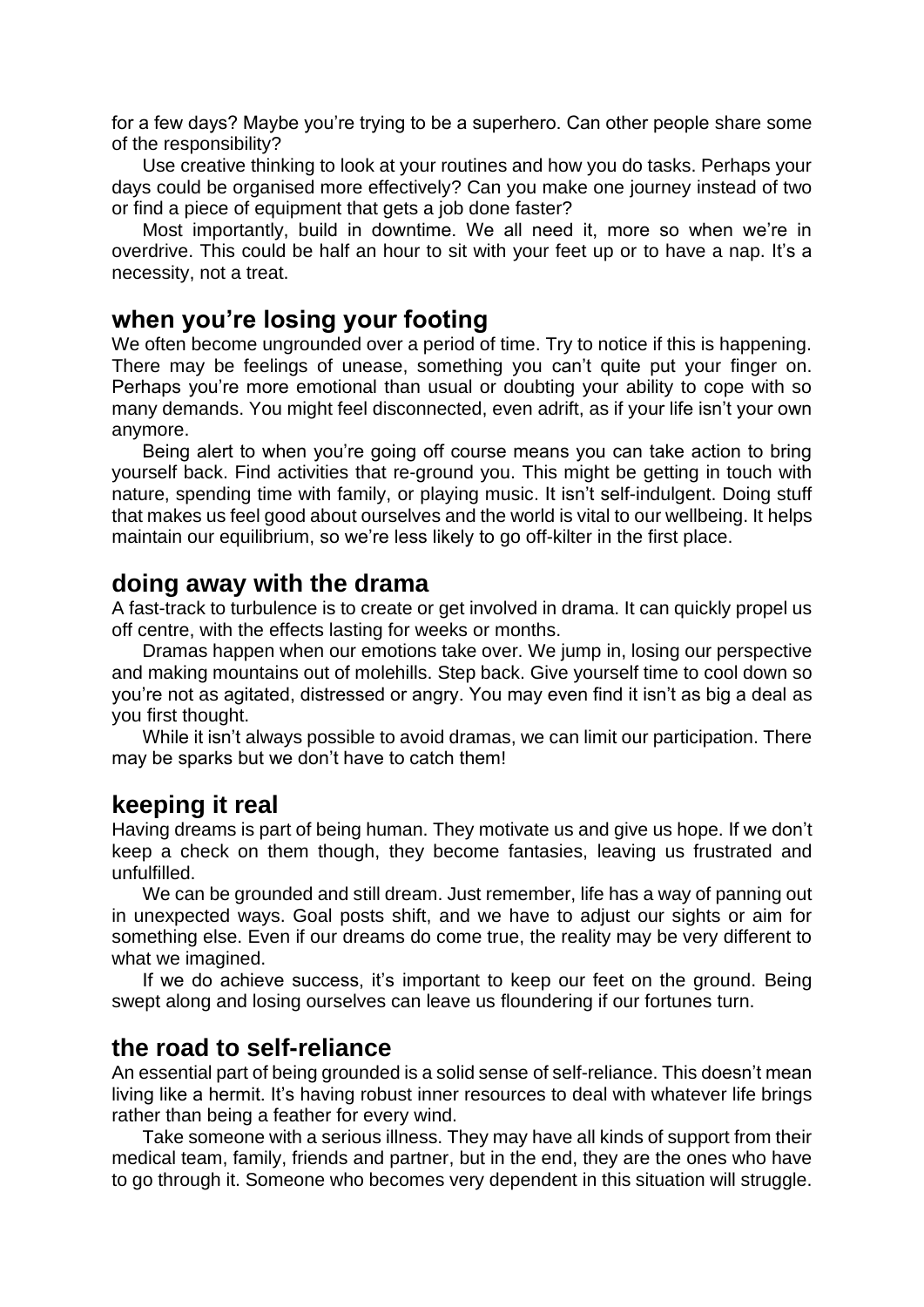Not everyone is brought up in a way that nurtures self-reliance, but it can be developed. Spending time on your own regularly is a good place to start. Try going for a walk or visiting somewhere like a coffee shop or the cinema. It isn't a sign of social failure. There may be people who feel sorry for you, but it says more about them than you. Equally, there may be others admiring you, wishing they had the courage to do it.

Another way to develop self-sufficiency is to tackle those tasks you'd rather avoid. You've let other people sort out your household bills or make those tricky phone calls. As well as making you dependent, it reinforces your inadequacy. Trust your amazing human capacity to learn. It probably means stepping out of your comfort zone, but little by little, you can build up your confidence – and self-esteem with it.

A key area for self-reliance is what we do when problems come up. We often dive for the phone, calling friends and family. But this can make things worse, especially if they are connected to the problem. They may not say what we want to hear or offer the sympathy we expect. Grounded people seek their own counsel first. They listen to what others have to say, but they don't look to others to tell them what to do. They also try not to load their troubles on other people's shoulders – or at least keep it to a minimum.

The road to self-reliance brings rewards. There is nothing like that sense of being anchored whatever the winds of life bring.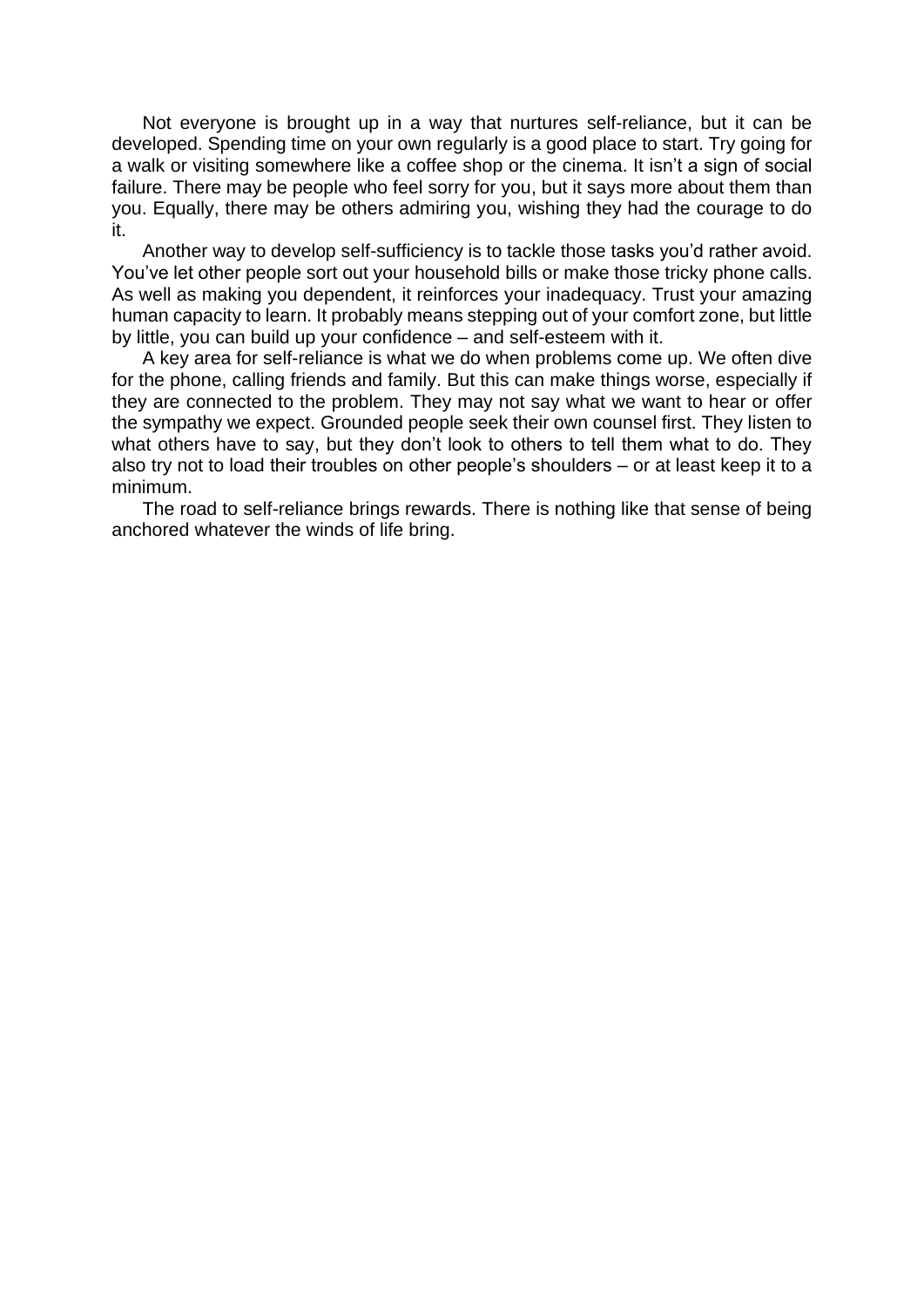# **2 living with limits**

<span id="page-8-0"></span>The idea of going beyond our limits is an enticing one. There is a huge universe out there, waiting to be explored. Who needs boundaries? Surely the true soul-searcher can do without them?

# **bound from birth**

Whether we like it or not, there are limits on us from birth. There are the genes we inherit, and the culture and religion of the society we are born into. We have clock time and the counting of years, multiple systems, and codes of moral and social behaviour. There is nothing we can do about it, it's just how it is. Boundaries are part and parcel of life.

If we were stranded on a desert island, the likelihood is we would create some kind of structure in our day. Even the most non-conformist among us have routines and ways of doing things. Not to say we are hard and fast creatures, but we all have parameters. When these break down, as in the case of severe mental illness, our ability to participate in the world reduces or ceases all together. Boundaries keep us pinned to life.

## **freedom within borders**

It's a joy to throw away the rulebook and think outside the box. But the pleasure comes from having a rulebook in the first place, a box to step out of. We don't exist in a vacuum. Too much freedom can be inhibiting, like the classic Blank Page Syndrome. The writer stares at the empty page, completely paralysed by choice.

Limitations can be a spur, fuelling rather than hampering creativity. We have to think around problems, approaching from different angles. This encourages us to experiment and innovate.

Life shows us many examples where freedom is found within boundaries. Take the Buddhist whose strict meditative practice allows them to explore different levels of consciousness or the ballet dancer who rehearses rigorously to reach something beautiful and free-flowing in performance. What these have in common is disciplined practice. The supporting structures provide the platform to freedom.

## **learning from the professionals**

If there's any aspect of life where we need boundaries, it's in our relationships, especially if we're a carer or supporting someone. Health and social care professions have strict guidelines and codes of behaviour to protect staff and the people they work with. We can learn from these to apply to our personal lives:

#### **a buffer against burnout**

Few people can provide constant care on tap without it affecting their wellbeing. Professional boundaries recognise this and help to deal with the drain on inner resources.

Professionals give themselves permission to cut off. They know that if they carry their work around with them, they risk becoming overwhelmed or having compassion fatigue. What matters is the support given in the moment, not what happens after it.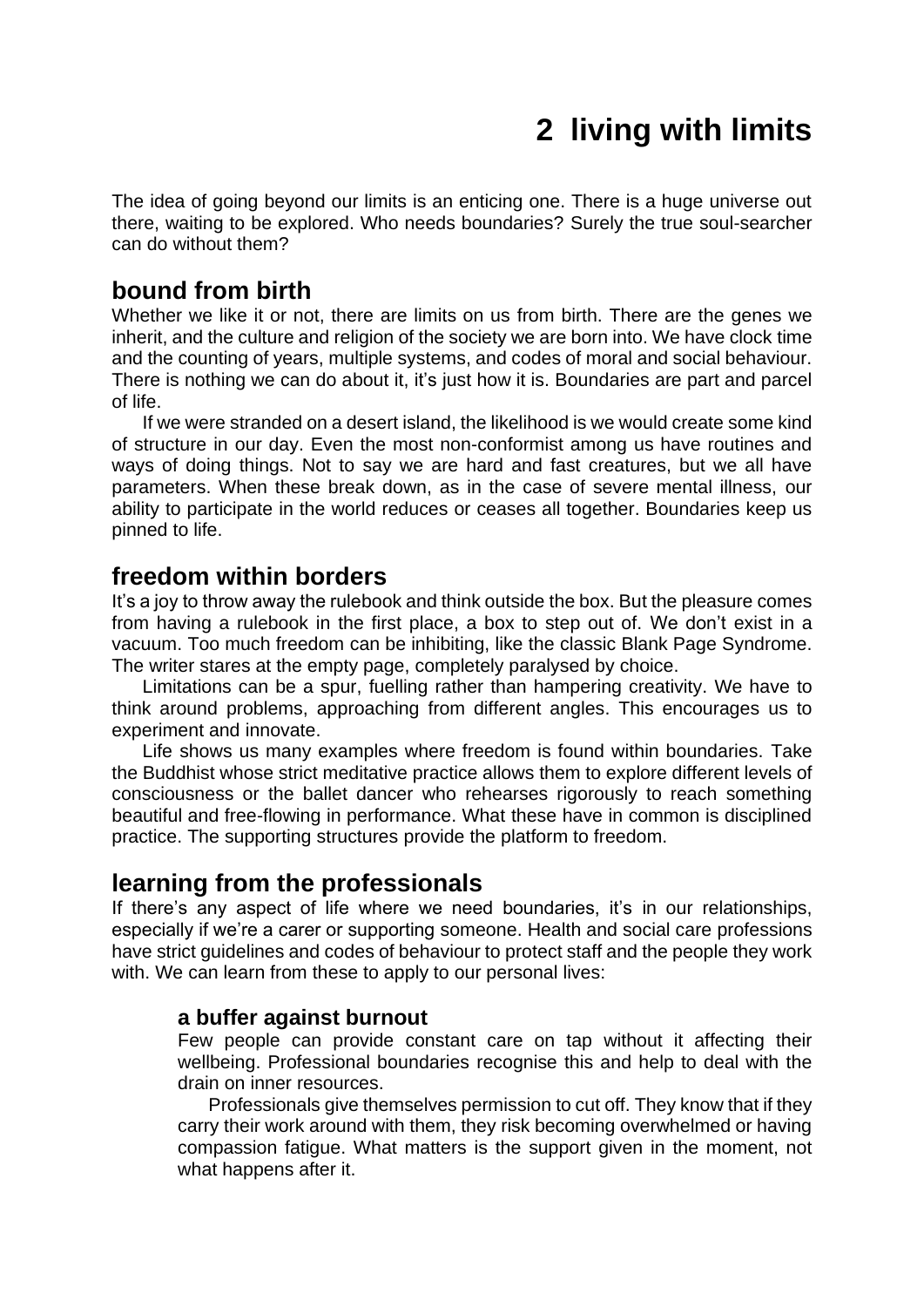When we're caring for someone, there's a danger of becoming completely absorbed by it, exhausting ourselves in the process. Guilt is often the culprit, making us feel bad for not always having the other person at the forefront of our minds. But it's vital to have time out, to lay our efforts aside for a while.

#### **not being taken advantage of**

Sometimes professionals come across clients who try to take advantage of the relationship. This is why there are guidelines, like not giving personal contact details or accepting gifts. They prevent lines getting blurred.

A professional sets time limits with clients. If they find themselves doing more and more for a person, especially out of usual working hours, it's a sure sign they are crossing boundaries.

It can be helpful to restrict the amount of time you give to someone. If you are visiting a demanding family member to give support, put a time limit on it in advance, and stick to it. They don't have to know you are doing it. Likewise, it might be time to talk to someone about their habit of calling you late at night.

Without realising it, we can allow people to emotionally blackmail us. We may end up doing more and more for an elderly neighbour even though they have family locally who can look after them. It is being clear about what you will and will not do and, while it isn't easy, standing firm.

Establishing boundaries reduces the risk of overload and means your support is likely to be of a better quality.

#### **guarding against saviour behaviour**

It's tempting for professionals to rush in to rescue their clients. But playing the superhero is never helpful. Rather than empowering people to deal with their problems, it creates dependency, or they feel stifled and want to break away.

Swooping in to rescue friends and family comes from the right place, but if there is any saving to be done, it has to be by the person themselves. We can play our part in supporting them, but it's the stuff of fantasy to think we can fly in and solve all their problems.

Another version of saviour behaviour is climbing into the ditch with someone. This is when we think we have to go through every step with them. It's harder to help a person out of the ditch if we're in there with them – and we might get stuck there ourselves!

#### **not putting people on a pedestal**

Working within boundaries reminds professionals not to idealise clients. Everyone is an individual with their faults and flaws, and going through difficulties doesn't make a person saintly. They need support not reverence.

We see this with sick children when people say 'You're so brave' or 'What a little soldier'. Heroic labels like this put pressure on people. They feel they have to put on a front to live up to expectations. Much better to provide support and care in a way that allows them to take the mask off.

#### **setting standards of behaviour**

Professional guidelines set the baseline for acceptable behaviour. If a client becomes aggressive or violent, staff can let them know it won't be tolerated and have consequences if it continues.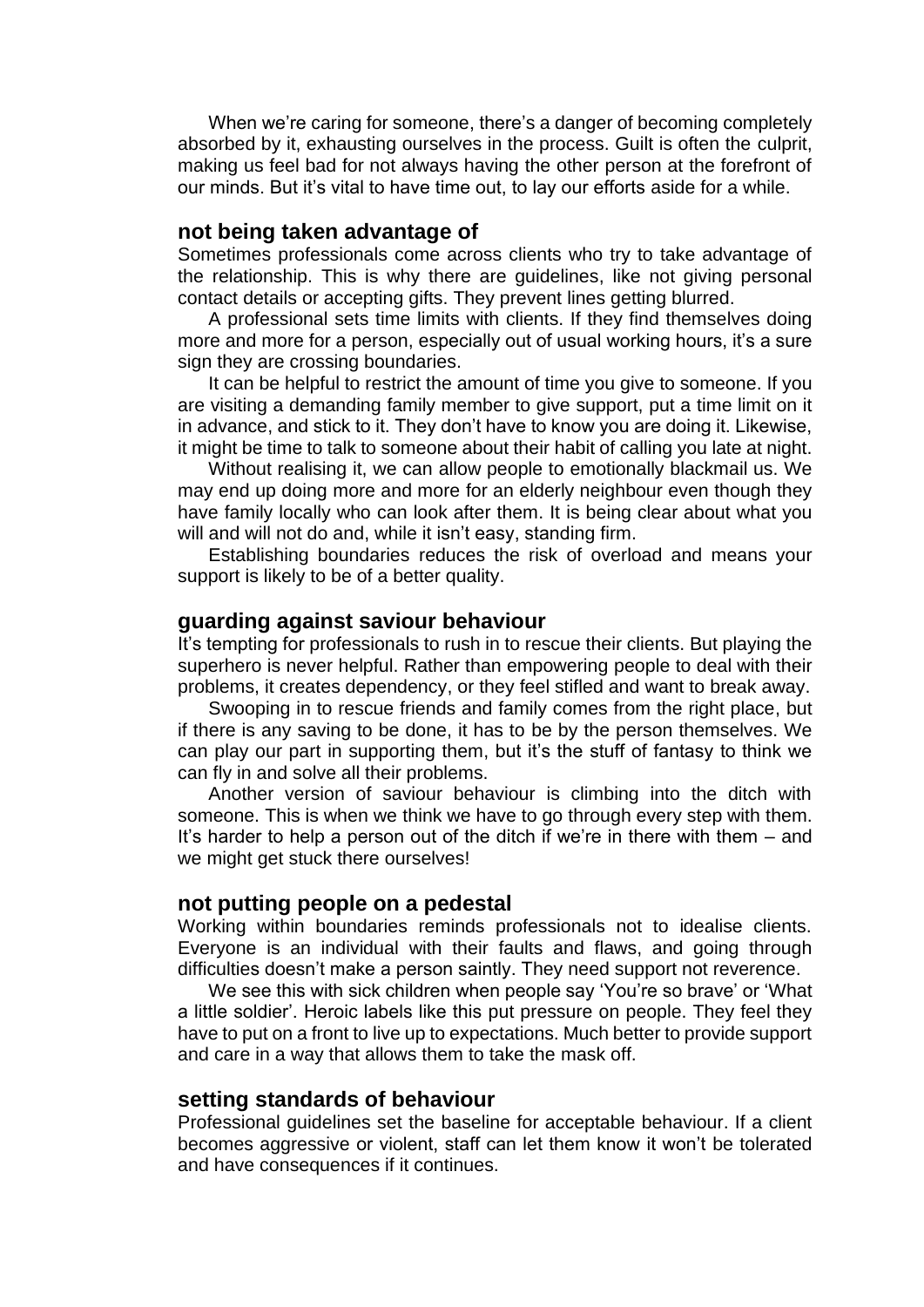It's a much greyer area in our personal relationships. We tend to give more leeway or make excuses. We may even question ourselves, wondering if we're over-reacting or expecting too much.

While it isn't an easy subject to broach, boundaries can be put in place. It means naming the behaviour for what it is and letting the person know it isn't acceptable to you. This doesn't mean you don't care. In the wider picture, you may be doing more harm than good by allowing the behaviour to continue.

On occasion, a client's behaviour deteriorates to the point where the professional relationship ends. This can happen in personal relationships too. Sometimes the best course is to bring it to a close.

#### **boundaries as back up**

There are people in the mind, spirit and body world who operate within very loose boundaries. Some are con-merchants, motivated by money, power and sex. Their prey is often the most vulnerable, like the bereaved or seriously ill. Less obvious are the ones who believe they have special powers or purpose. They are often charismatic and high up in their field: gurus, masters or teachers. This authority allows them to gain trust easily and makes it difficult to question them, especially if surrounded by devotees.

We may be more susceptible to this kind of person at difficult times in our lives. Like Hansel and Gretel, we start guzzling in the spiritual sweetshop, forgetting there might be the equivalent of the hag in the house.

Keeping the edges blurry makes it easier for these people to ask us to do something we may not be sure of. This is why it's important to have a safe and supported environment, whatever the practice or therapy. You should be able to opt out at any time and for that decision to be respected. Be wary of someone who says 'Trust me' or 'Trust the process' and makes you feel it's your fault if their therapy doesn't work – they claim you're too resistant or have some kind of 'blockage'. It may just be that a different practice or practitioner would suit you better.

Before you commit to mind, spirit and body experiences, research them, especially the more extreme. Don't be afraid of asking questions. If the organisers don't reply or give vague answers, it could be a warning sign.

Think about what you would do if you want to withdraw from an activity. Are you prepared to be assertive, even if pressure is being put on you? It may bring up difficult feelings or affect you badly. Do you have ideas for taking care of yourself and an exit strategy if needed?

Boundaries like this act as a back-up, so we're not free-falling without a parachute.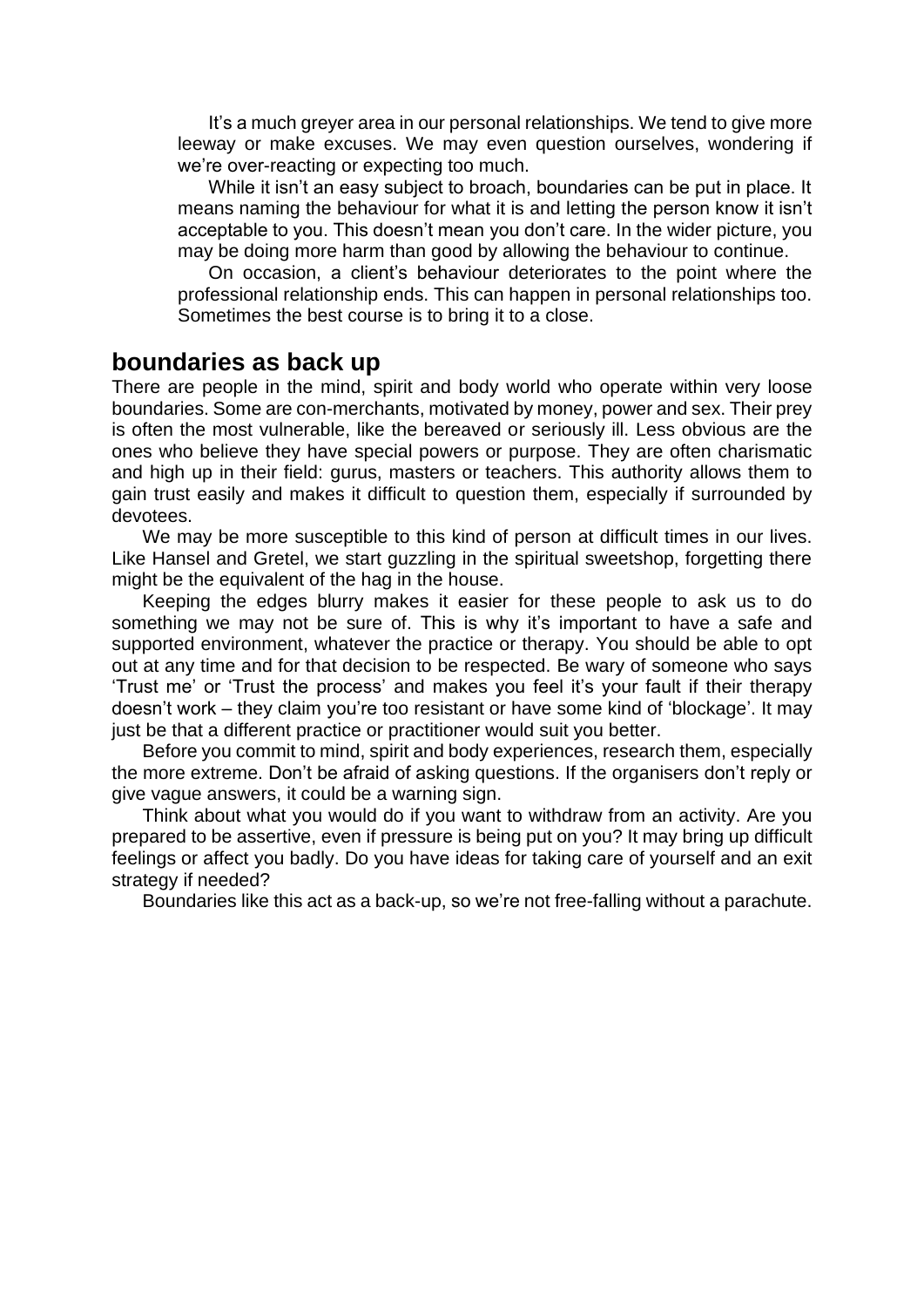# **3 when relationships turn toxic**

<span id="page-11-0"></span>We all know toxic relationships should be avoided. But it is easy to get caught up in them. This chapter takes a look at these relationships when it is the other person bringing the poison.

### **the warning signs**

We're not always aware how unhealthy a relationship is. We might be blinded by romantic love or our hopes for a new friendship. Perhaps we're used to it being that way and haven't noticed how bad it has become.

There are always signs that a relationship has turned toxic or is heading that way. There is usually some kind of imbalance. They're demanding of you and use emotional blackmail to keep you in line. This is often accompanied by bullying, eroding your confidence and self-esteem. You don't want to upset them, so you avoid arguments. If you do raise concerns about their behaviour, you're likely to be dismissed. It might even be put back onto you, so you feel at fault and find yourself apologising.

We often make excuses for the person: they had a bad childhood, it's their health condition, deep down they love us. We scramble around for small scraps of evidence to justify the relationship. But when it comes down it, nothing justifies persistent poor behaviour.

### **grasping the nettle**

One of the most direct ways of dealing with a toxic relationship is to talk to the person. But this comes with a warning. The unhealthy patterns have usually set in by the time you do this, so it can blow back in your face.

A measured approach is best. Be calm, not confrontational. Toxic people feed on distress and unease. It shows they have power over you. Staying neutral gives them less to knock against.

If you can't talk to them, try making changes in a subtle way. If they are used to you dropping everything to be with them, take a little longer to respond each time. They may not realise it's happening, or if they do, it isn't drastic enough for them to jump on you for it. It can take persistence, especially if the dynamics have been that way for a long time, but it's possible to slowly shift the balance.

We often allow bad relationships to eat up our energy. Pay attention to yourself instead, doing activities to build up your self-esteem and sense of worth. The relationship may not change, but it'll have less impact on you.

While ending a relationship is difficult, sometimes it is the only option. Their reaction may be ugly, but let them vent. It's often confirmation you are doing the right thing.

## **fools rush in**

Toxic relationships are like potholes, they trip us up unexpectedly. But if we watch where we're going, we can spot them in good time.

Try not to hurtle into a new friendship or romantic relationship. Take time to get to know the person. If something jars, don't be too quick to dismiss it. Alarm bells generally go off for a reason.

There is a major advantage to giving a relationship breathing space. It might set it off on a different dynamic, preventing it from turning toxic in the first place.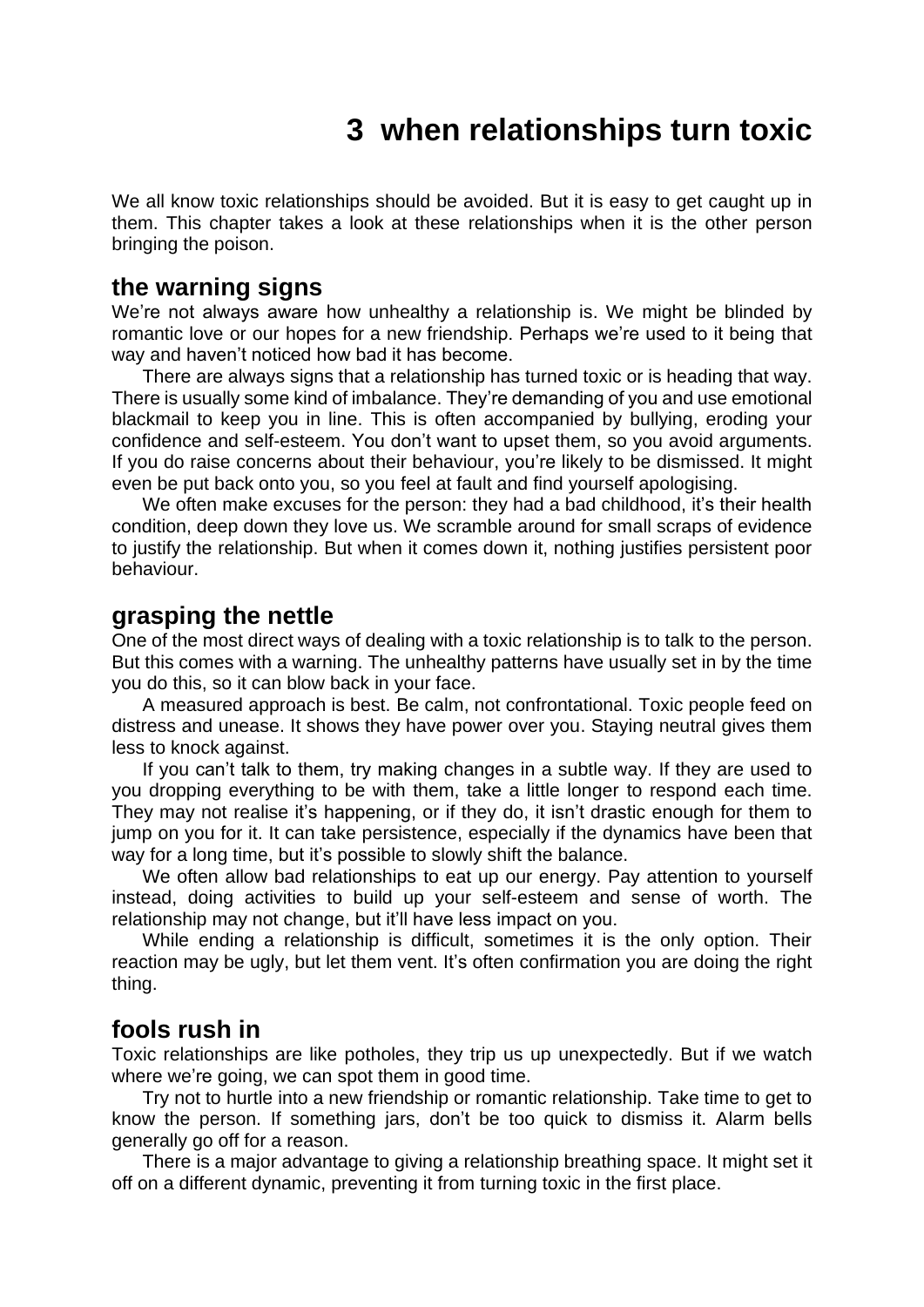Resist the urge to rescue someone, flying in like a superhero to save them from their problems or personality shortfalls. They may be going through something you have experienced, but it's not your job to swoop in and steer them through depression or a bad divorce. Pulling on the superhero pants is never helpful, and toxic people can turn unexpectedly. It doesn't matter how caring and supportive you might be; the kinder you are, the quicker they can switch.

### **closing the door to energy vampires**

The vampire of fiction can't enter a person's home without being invited. This is a good metaphor to think about in terms of protecting ourselves from energy vampires. It's often our own behaviour that allows them to gain entry. We open the door and let them in.

They can be needy creatures, looking up to us  $-$  at least at the beginning. Something about us attracts them, often what they lack themselves, like our vitality or emotional strength. It makes us feel good, and we quickly take them under our wing.

Sometimes we're disarmed by what seems to be a special bond. In no time at all they have become a best friend, in constant contact and privy to our thoughts. We may enjoy this intensity at first, but it sets a pattern. They become enmeshed in our lives, so when we turn away to do other things they feel left out in the cold. In vampire terms, this is understandable. After feeding daily off the relationship, the food source runs dry. They hunger for more, becoming jealous of other people in our lives.

Energy vampires are often emotionally demanding. Some love drama and need us as their audience. Watching them crash from one drama to another, we begin to wonder about the ex-partner or friend they are always criticizing. Perhaps it wasn't as one-sided as it seems.

If you want to end the relationship, beware – energy vampires tend not to retreat quietly. They go for the jugular. An alternative is to disengage in small steps, weaning them off. Gradually reduce the amount of contact, and don't respond to them as quickly when they call you. With luck, they'll lose interest and go off to find another victim.

An advantage of this staggered approach is that it may get to the point where it becomes a healthier relationship, one to be enjoyed rather than avoided.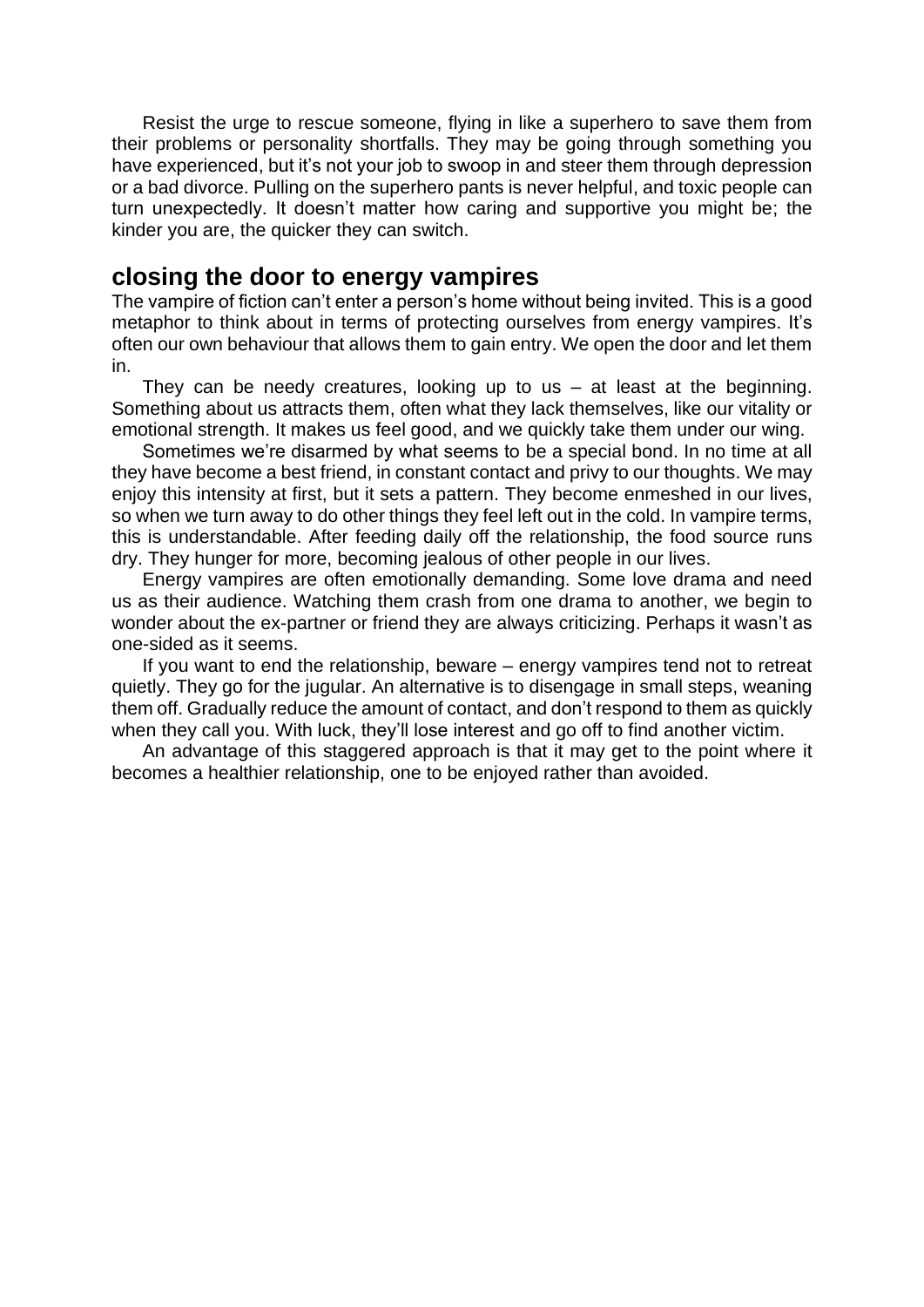# **4 the ache of invisible bruises**

<span id="page-13-0"></span>Emotional abuse can happen to anyone and in any kind of relationship. This chapter focuses on romantic relationships. How do we break the cycle and start to heal?

### **signs of emotional abuse**

If some of these signs seem familiar, you may be in an emotionally abusive relationship or one that is heading that way.

Your partner belittles you and puts you down. This might be privately, in front of other people, or both. While they may not be loud or aggressive, their words feel like pinches or punches. It makes you flinch and shrink into yourself.

They seem to enjoy unsettling and upsetting you, whether it's driving too fast, flirting with others in front of you, or tying you in knots during arguments. They may be controlling, monitoring what you wear and where you go, and accusing you of things you haven't done.

You walk on eggshells, afraid of doing or saying something that sparks a response. You're increasingly passive for the sake of peace. At the same time, you try to please them; their approval or disapproval can make or spoil your day.

If you tell them how you're feeling, they turn it around so you feel to blame. You may even find yourself apologising. They're always able to justify their behaviour: they had a tough childhood, they're under stress at work, their behaviour is nothing like it used to be. This makes you feel bad for challenging them about it.

You question yourself, wondering if you're being over-sensitive or expecting too much. You try to work out what you can do to make it better.

### **the slow hurt**

Emotional abuse is far less obvious than physical abuse. It creeps into relationships. Each incident may be small and not seem a great deal in itself but added together it becomes abuse. It wears us down without our realising, eroding our self-esteem and ability to stand up for ourselves.

Anyone can find themselves in an abusive relationship. The first step in defence is acknowledging that it could happen to you. If something jars in a new relationship, don't dismiss it. It can be put in a mental drawer, but at least it hasn't been ignored.

It helps to have boundaries around behaviour. Friendly jibing is one thing but what if it regularly tips into belittling? If you raise it with them and they're dismissive, mocking even, you have to seriously question whether it is the best relationship for you.

If you're constantly giving them the benefit of the doubt, then something isn't right. People can always find a way to justify their poor behaviour. Don't be blind-sided by their being in a caring profession or having great relationships with family and friends. You might be the only person they're like that with, but it's still abuse.

They may have acknowledged past behaviour and be making efforts to change. This is sometimes used as an excuse to continue with it. They tell you they are much better than they used to be, they're trying their best, give them a break. Watch you're not being manipulated this way. They may not even realise they are doing it.

Sometimes we put too much faith in the power of love. Deep down they must care for us, they just don't know how to show it. If we meet their abuse with care and understanding, they'll soften in the end. Sadly, this is often more of a wish than reality. Love doesn't always win the day.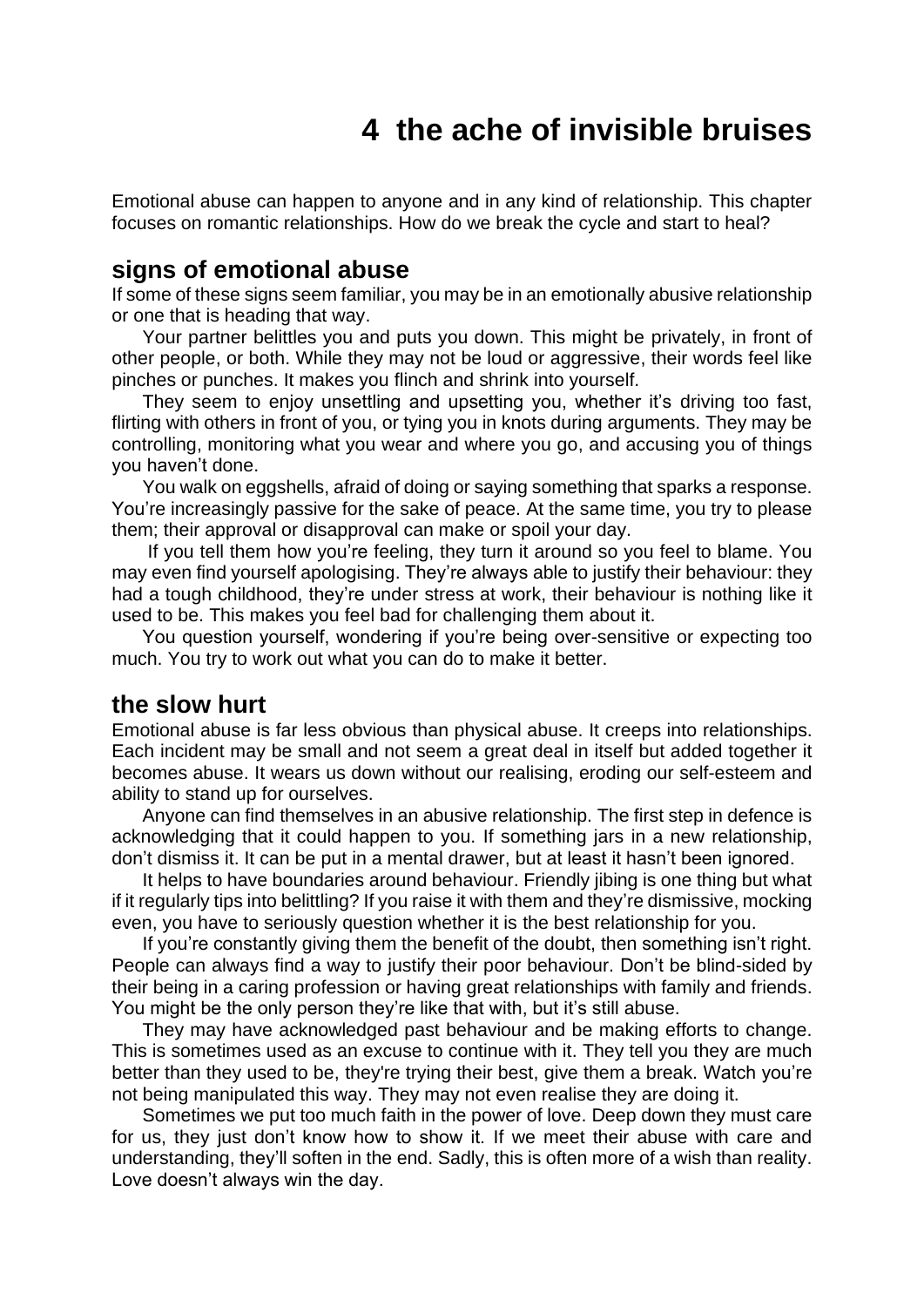# **breaking the vicious cycle**

Lenore Edna Walker developed the idea of The Cycle of Abuse in the 1970s. Tensions build in the first phase, leading to an outburst of abuse in the acting out phase. The honeymoon period sees reconciliation, followed by a period of calm before tensions start to build again.

While Walker's cycle relates to physical abuse, emotional abuse can follow a similar pattern. It's draining to go through it again and again. At a lower ebb each time, there are less inner resources to draw on. Wounds haven't healed, so scabs come off quickly.

It can take a long time to realise you are in the cycle. It becomes the norm, just the way it is. You cling on, hoping for a change that never comes. In the end, the cycle has to be broken. Unfortunately, severing contact on a permanent basis tends to be the only way of doing this.

# **healing the wounds**

The damage from emotional abuse can take a long time to heal. It's a diminishing experience, robbing us of wellbeing and self-worth.

You may be suffering from depression or anxiety, even suicidal feelings, so it is important to have professional support. Talking to friends and family can help but choose people who won't judge you. You don't need to hear 'I told you so' or be made to feel that it's your own fault. Someone more independent, like a counsellor, is often better at this stage. They won't downplay or dismiss your experience.

As you start to recover, you may become aware of strong feelings of anger. These are often buried along the way and only re-surface in the aftermath. It's important to give expression to these feelings rather than pushing them back down. There are ways to vent safely, whether it's crying, thumping a pillow, or writing it down. You're not hurting anyone and it helps to get it out of your system.

Don't feel you have to forgive the person or seek reconciliation at this stage. Your good grace is unlikely to bring the desired result and may well throw you back into the cycle. It can wait – and you never have to mend bridges if you don't want to.

It isn't wise to rush into another relationship. Your emotional resources will be low, making you vulnerable. Sadly, some people crash from one abusive relationship into the next. You may have been a victim this time, but you don't have to be forever.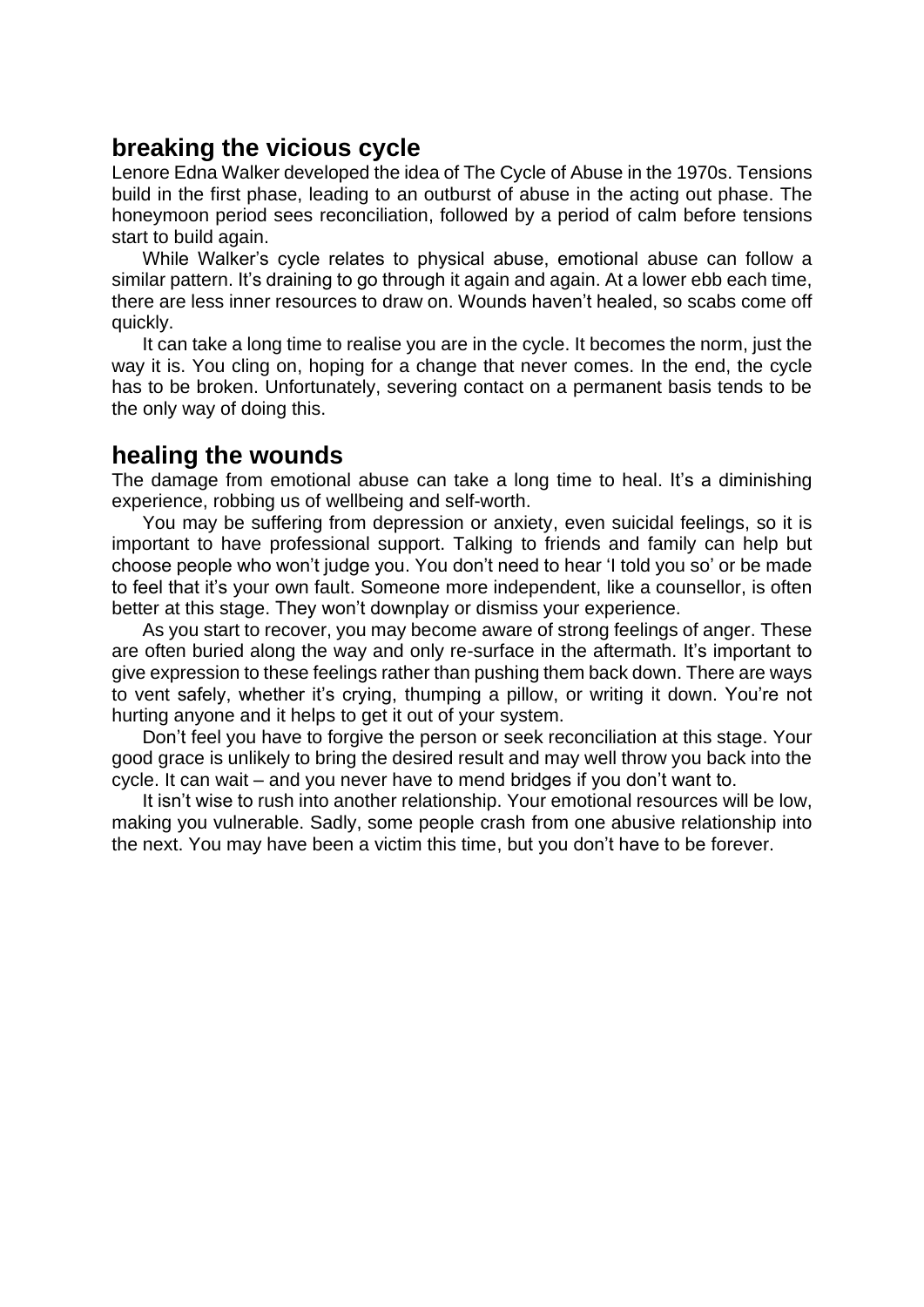# **5 the darker shores of the soul**

<span id="page-15-0"></span>Hopelessness and despair lie on the darker shores. Many of us visit this lonely place during our lives, with some never returning. This chapter explores those farthest reaches and how to make our way back if we find ourselves there.

# **falling into the pit**

For some it is a sudden drop, others a slow slide. Whichever way, the pit is a deep and lonely place. Little light makes its way in and sometimes disappears altogether.

People tell us we are not alone, but this brings little comfort. It only confirms that the world is full of pain. Or it makes us feel guilty – life is a gift, and we are wasting it.

Mental health isn't like other illness. How much is us and how much the condition? It's hard to tell where it begins and ends. The chemical and neurological aspects are only one side of the story, part of the interplay between how we were brought up, the way we think, and where we are in our lives.

No single treatment is going to make everything all right. This places a large onus on the individual. While support from others is crucial, it's ultimately down to us – and this makes it daunting. The steps to self-help can feel like hurdles, with the everpresent risk of being knocked back. Added to this, local mental health services are often over-stretched. With everything against us like this, why not just stay in the pit? Well, we can of course. We can stay there for as long as we like. Or we can opt out. Sometimes suicide seems to be the only choice.

#### **when you want to cut the rope**

The statistics are staggering. Up to a million people in the world commit suicide each year, with many more attempting it. Despite this, it's still a taboo subject.

The truth is, life sometimes feels too much to bear. Thrown onto the darker shores, suicide can seem the best option, a rational choice even. It's not that we want to die, we want the pain to end.

The taboo makes it difficult to express suicidal thoughts, but talking about them reduces their power. If you are having thoughts about ending your life, please call The Samaritans or similar service. It can be a life-saver – literally – offering the kind of nonjudgemental support which is often difficult for loved ones to give. You don't have to wait until you are on the verge of suicide or in the middle of an attempt. They are there to talk to at any time. Expressing your darkest thoughts to someone neutral but compassionate can bring a huge sense of relief and may well be the turning point.

There are millions of people living happy and healthy lives who have considered suicide. There is something potentially liberating about going to that far shore and standing on the cusp between life and death. The trick, of course, is coming back from it; looking death square in the face but choosing life.

### **climbing back out**

When we're at the bottom of the pit, it seems impossible to get out of it. But there are hand and footholds to help us. It's just that we can't always see them, especially at the beginning. Like a climber, we have to feel about, finding places to take hold to help ourselves up.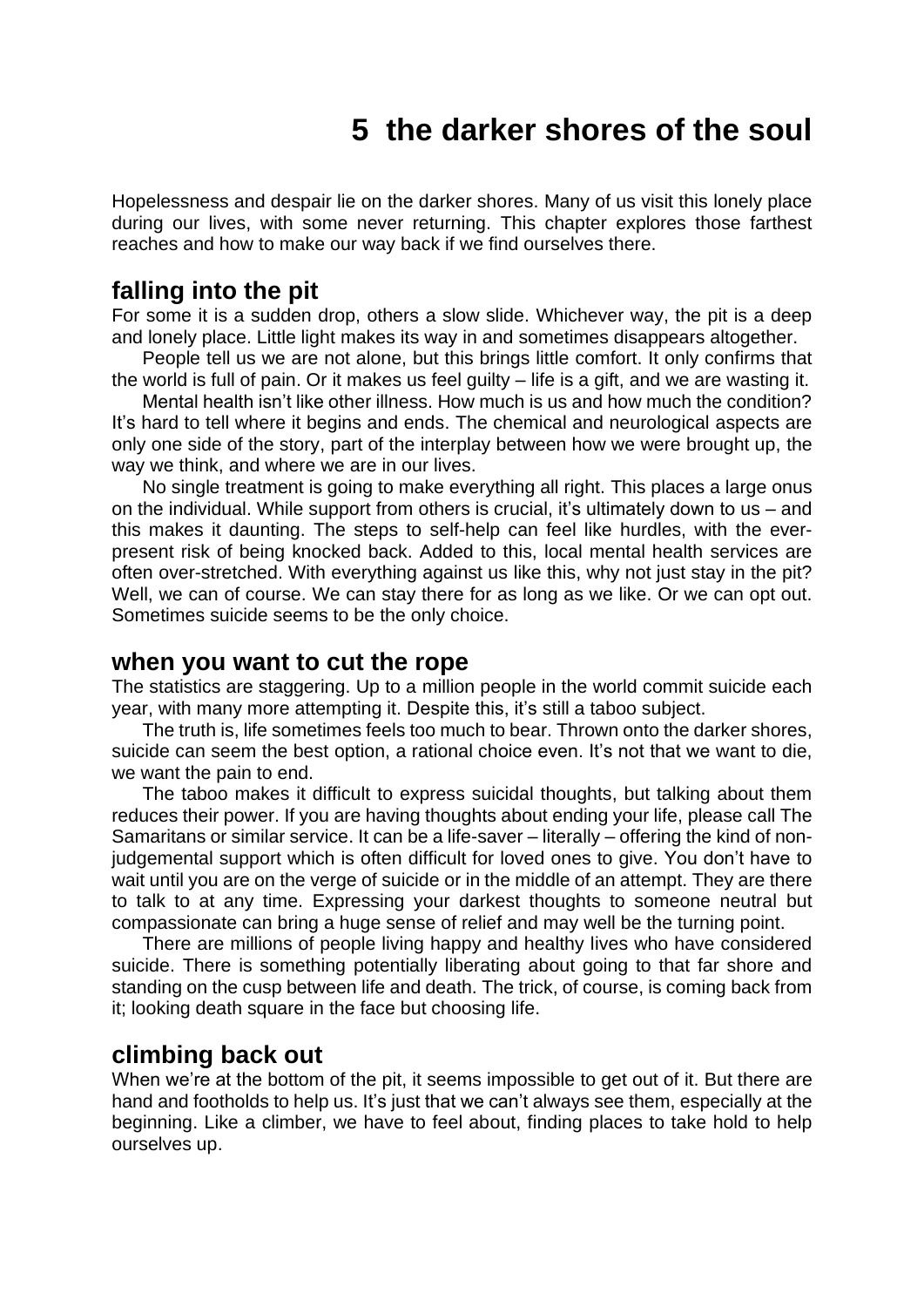Everyone's climb is different and it may take a long time, but every inch upwards is a move in the right direction. You can also make a safety net as you go along, so the drop behind you isn't as far.

Here are some ideas to get you started:

#### **self-compassion and more self-compassion**

If you are experiencing emotional pain, please show yourself compassion. It doesn't matter how you got there. You may have been selfish or made poor choices, but that can be worked through later. Never mind that other people seem to be worse off – it doesn't take anything away from your experience. The pit is a terrible place to find yourself in and being kind to yourself is crucial.

#### **weathering it out**

Weathering is an opportunity to be with ourselves as we truly are, taking off the mask to allow difficult emotions to pass through. It's like being a sailor, alone on a boat as a storm approaches, sitting tight to weather it out.

It takes practice to weather effectively. You don't have to do it for long, and you can stop at any point if it gets too much.

Hunker down in an environment that feels safe and secure. Close the curtains, light candles, make a huddle of blankets – whatever works for you. Avoid alcohol or anything that will cloud or over-heighten the experience.

Allow the storm to come, without censoring any of it or pushing it down. Let it be as it is, in all its rawness. You might lie still with your eyes closed or move about. Do what you need to do to help it pass through.

Afterwards, it helps to sleep or rest. Above all, be kind to yourself.

It takes courage to face the worst but weathering like this teaches us that the unbearable is bearable. We can come through it and survive.

#### **dropping the mask**

As a society, we are talking about mental health more than ever. But many of us still feel the shame, keeping it hidden from work colleagues, our social circle and loved ones. We pretend that everything is okay or at least not as bad as it really is.

Constantly covering up is hard work, draining resources that are already low. Maybe it's time to hold up your hands and say, 'I'm struggling here'. It often brings immediate relief and is a turning point for many people. Your energies can go into getting better instead.

#### **asking for help**

Few people come through the worst times in their lives without any kind of professional support. Your doctor is usually the best place to start. They often suggest medication, which can seem too easy a solution and not really dealing your problems, but it has its place. It's worth considering, even if just for a temporary period.

Your doctor is the gateway to a range of therapies, Cognitive Behavioural Therapy (CBT) often being the most available. This helps you challenge unhelpful thought patterns and core beliefs that affect the way you see the world. These aren't easily unpicked, however. CBT often has to be revisited over a period of time, making it a learning process rather than a quick fix.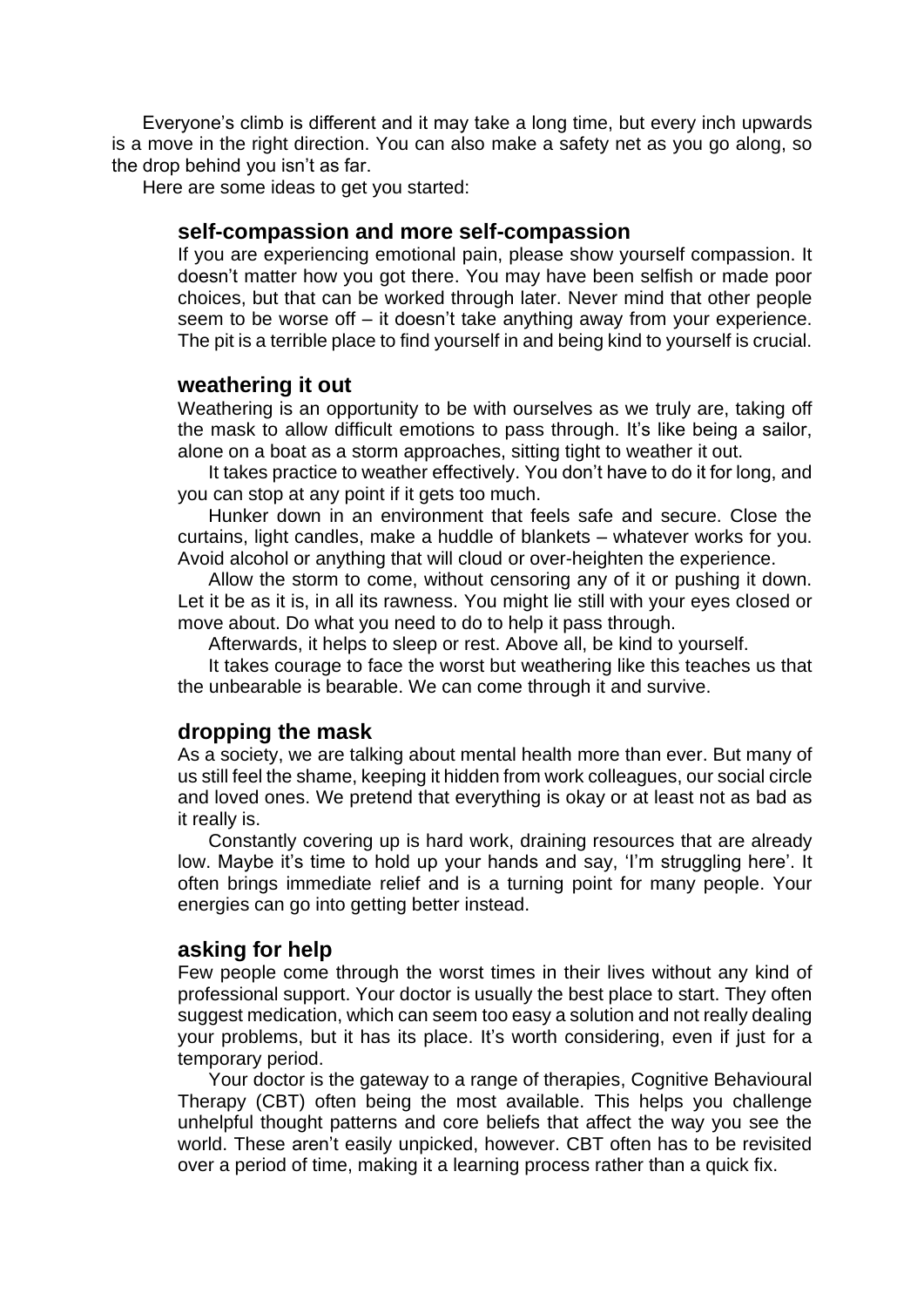Many people find counselling helpful. This is a talking therapy, typically for a block of six to ten sessions. Counsellors don't tell you how to fix things; you work it out for yourself with their support. It doesn't suit everyone, but sometimes it's down to lack of rapport with the counsellor or events may still be too close. Unfortunately, there are often long waiting lists, although there may be free counselling in your area targeted at particular groups, such as the under 25s.

Groups are a great source of support at little or no cost. They are usually run by health professionals or volunteers connected to a national organisation or local health service. The approach varies; it might be sharing personal experiences, socialising, or discussing a different topic each time.

Going to a first meeting can be daunting, especially if your confidence is low. It helps to contact the organiser beforehand to smooth the way. Perhaps you can take a friend or be matched with a buddy until you've settled in.

Courses and activities are another form of group support. This might be confidence-building, arts and crafts, gardening or mindfulness. There are also self-management courses, like the Expert Patient Programme, to build up coping strategies and resilience. Your doctor won't always know what's on offer, so have a search on the internet or contact local mental health services for signposting.

There is always online support, which can be accessed anonymously from your own home at any time of the day or night. You can read forums and blogs, or get more involved by sharing your story and posting comments. It's a way of connecting with people around the world who are going through similar experiences. It's often comforting to know you are not alone.

#### **don't wait until you feel like it**

One of the cardinal rules of self-management is not to wait until you feel like doing something. That feeling can take a long time in coming, if at all.

Doing nothing all day rarely makes us feel better. We have to find a way through the inertia, however uncomfortable it is – and on a daily basis. Do some tidying, take a short walk, keep that appointment. Poor mental health gives us all kinds of reasons why we shouldn't bother, but it is only by the doing that we have any chance of moving forward.

Be aware that you may not always feel better for your efforts. Your state of mind may cloud your perception so you don't feel a change in mood. The way to approach it is to think, 'Okay, I don't feel any different but it is probably doing me good'.

Better to do something rather than nothing. At the very least, it breaks the day up and helps you get through the hours.

#### **the stepping stones to self-belief**

Mental illness often leaves huge dents in our self-confidence, when we may not have had much to begin with.

The way to build confidence and self-esteem is to take it steady and not overwhelm yourself. When we're at a low ebb, our negative thoughts are all too ready to dive in if we over-challenge ourselves. They tell us there is no point in trying, it's only going to end in failure.

Take small steps, building up slowly. If your goal is to get out of the house, walk to the end of your road on the first day, to the local shop on the second,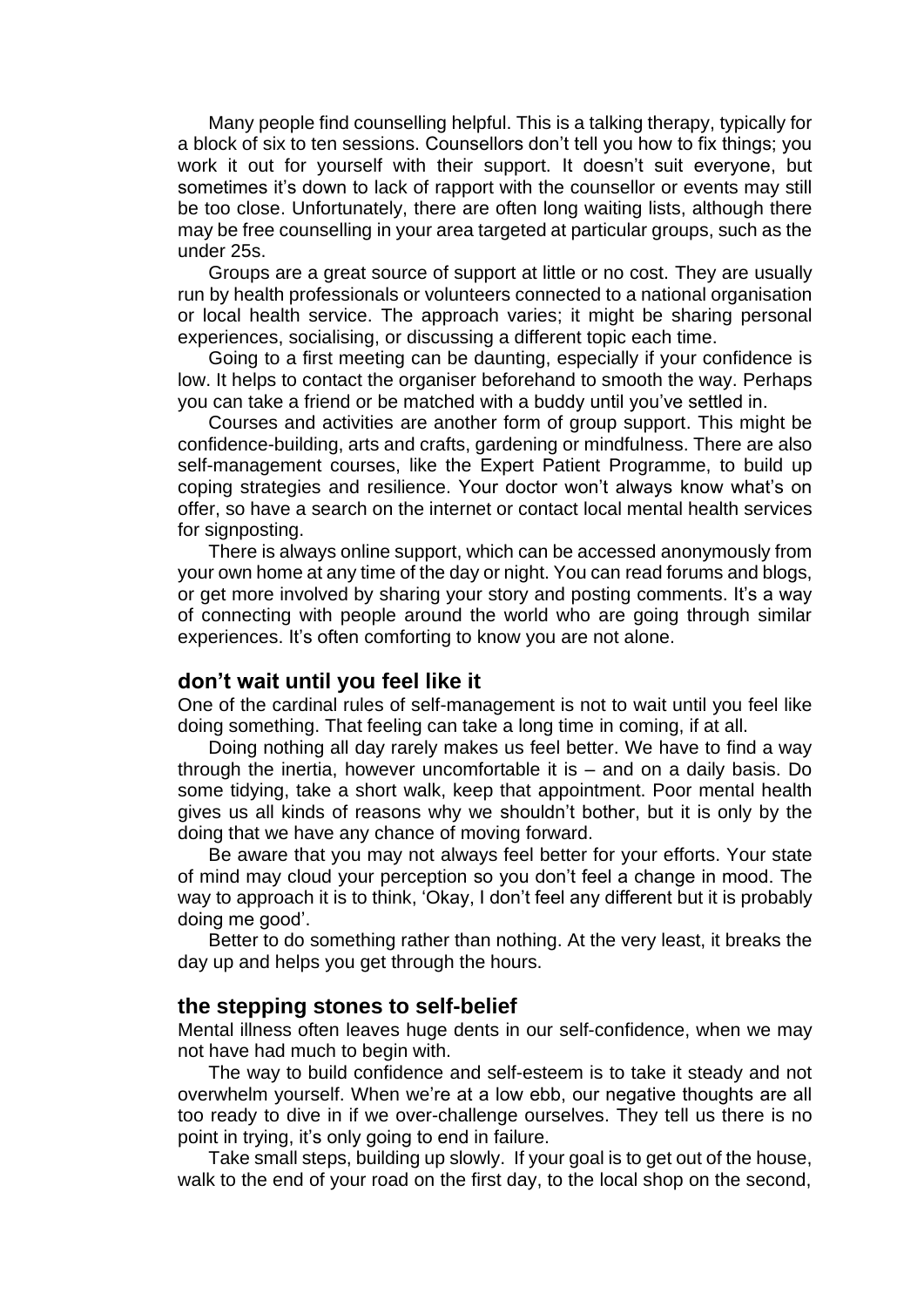and the park on the third. You'll feel a greater sense of achievement, and it's easier to shake off the disappointment if you miss the odd target.

Recording what you've done gives you something to look back on. Seeing how far we've come often gives us a boost. It's also evidence that confidence can be developed from wherever we are.

#### **turning tunnel vision around**

When we're in the pit, it feels as if life will always be that way. We get tunnel vision and forget the times when we felt more positive about life.

A way round this is to be less absolute. When we divide our lives into 'bad days' and 'good days', there is only the option of one or the other. In reality, life is a flow and there are constant fluctuations, some of them very subtle.

However awful you feel, it's unlikely to stay at the same level all day. There will be times when it lessens, and these small chinks are like fingerholes in the pit wall. Try to be aware of them. The hope is that they become longer and increase in number as you recover, until the balance tips and the world generally feels brighter.

Another way of being less black and white, is to insert the word 'probably' into your thinking. Tell yourself that it will probably get better – or at least, it probably won't always be as bad.

#### **fending off the guilt goblin**

The Guilt Goblin likes to dig its claws into our shoulders: What have we got to complain about? How can we can be so ungrateful and self-centred? What a fraud!

Unfortunately, telling yourself not to feel guilty rarely banishes the Goblin. The most effective way of showing it the back door is doing things to help yourself get better. When we do nothing, its grip gets stronger. Activity gives it less to hang onto and helps to combat the feelings of worthlessness. It also reduces the anxiety of those close to you. They are probably afraid of you sinking further into the hole, so it's reassuring to see you doing things to help yourself out of it.

#### **owning the illness**

Depression and despair are often seen as a Black Dog or other dark force. It looms large in our lives, coming and going as it wishes. Even when we are well, there is always the threat of it returning.

We tend not to view other health conditions in the same way. Someone with diabetes has to monitor and manage their blood sugar to stay well. It's part of their daily life. They know it can fluctuate and that certain behaviours will have a detrimental effect.

Taking the same approach to mental health means we're less likely to see ourselves at the mercy of some beast. It's a condition to be managed, and the way we do that directly impacts on our quality of life. This makes us much more active participants in our treatment and recovery.

It allows more room for our uniqueness. A group of people with a mental health condition may share some common symptoms, but this doesn't mean they are all the same. What helps one person doesn't automatically help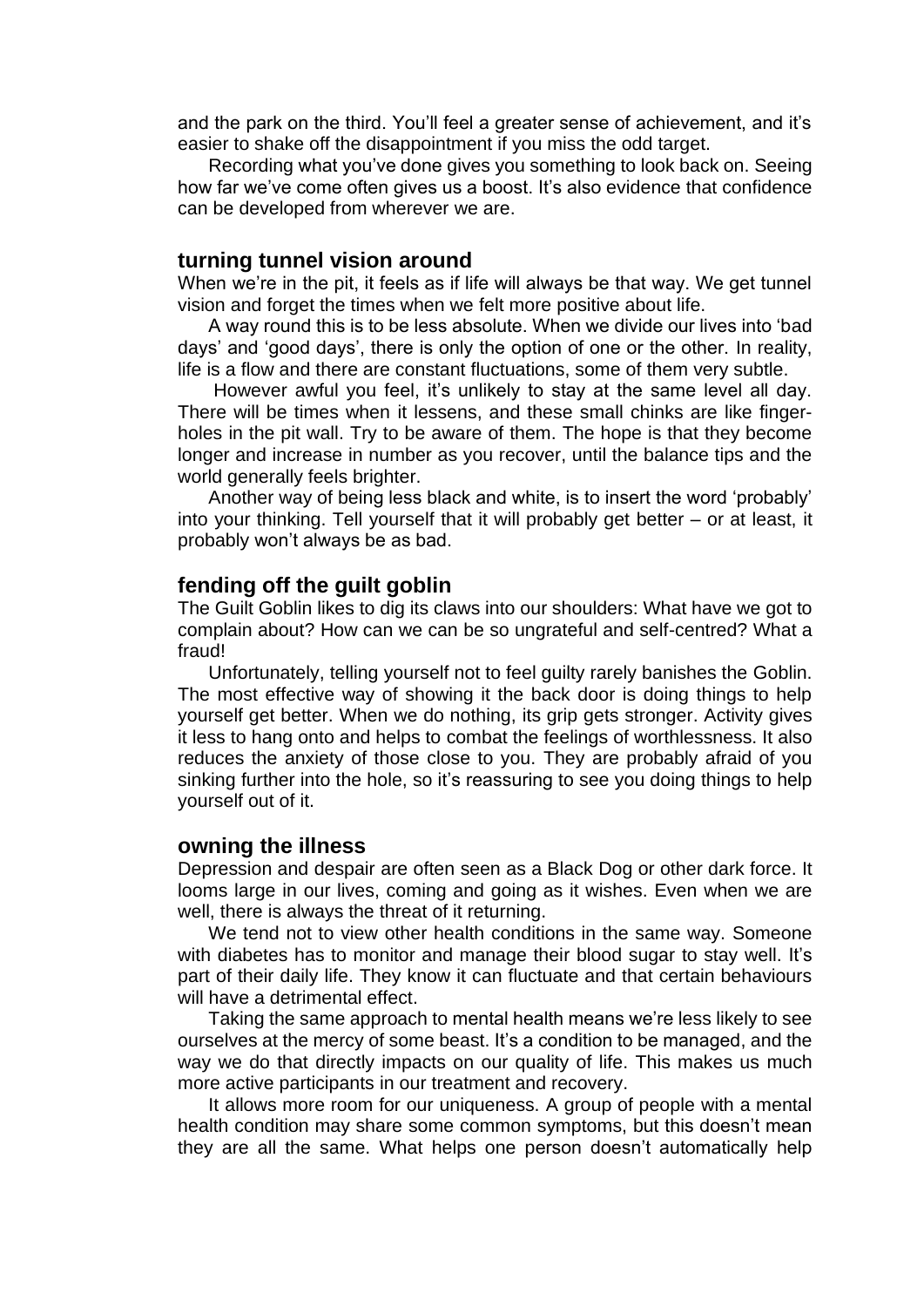another. By working out what's best for us, we can own the illness rather than the illness owning us.

#### **good for the soul**

On the darker shores, we're often removed from the uplifting stuff that makes us feel good about being alive. We see the world from behind glass, and it's a grey and joyless place to be.

But now and then, however briefly, a few rays of light find their way in. Try to notice when this happens and make a note of what caused it. The idea is to identify what makes you feel good, then generate more of it. It could be the simplest of things, like looking at a favourite photograph or hearing a particular song. These are your pearls. They may not shed much light at the beginning, but the more you gather, the greater the glow.

Thankfulness is another way to nourish yourself. Writing down a couple of things you're thankful for each day is proven to have positive benefits. This might be in a diary or something more creative, like dropping scraps of paper into a jar and watching it build up over the days and months. The trick is to capture the smaller stuff, specific to that day.

Of course, when we're at our worst, it can be a struggle to find things to be thankful for. It's always something you can come back to later.

#### **unearthing riches on the darker shore**

Going to the furthest reaches of ourselves has the potential to shape us in ways we never expected. Finding our way back takes tenacity, a determination not to give up. There's inner strength to be found, a resilience we never knew we had. This is why people can see their bad times as a gift.

Suffering can widen our experience of what it is to be human, increasing our compassion for others and making us better people. It may also give us a new appreciation of life. The air feels so good out of the pit.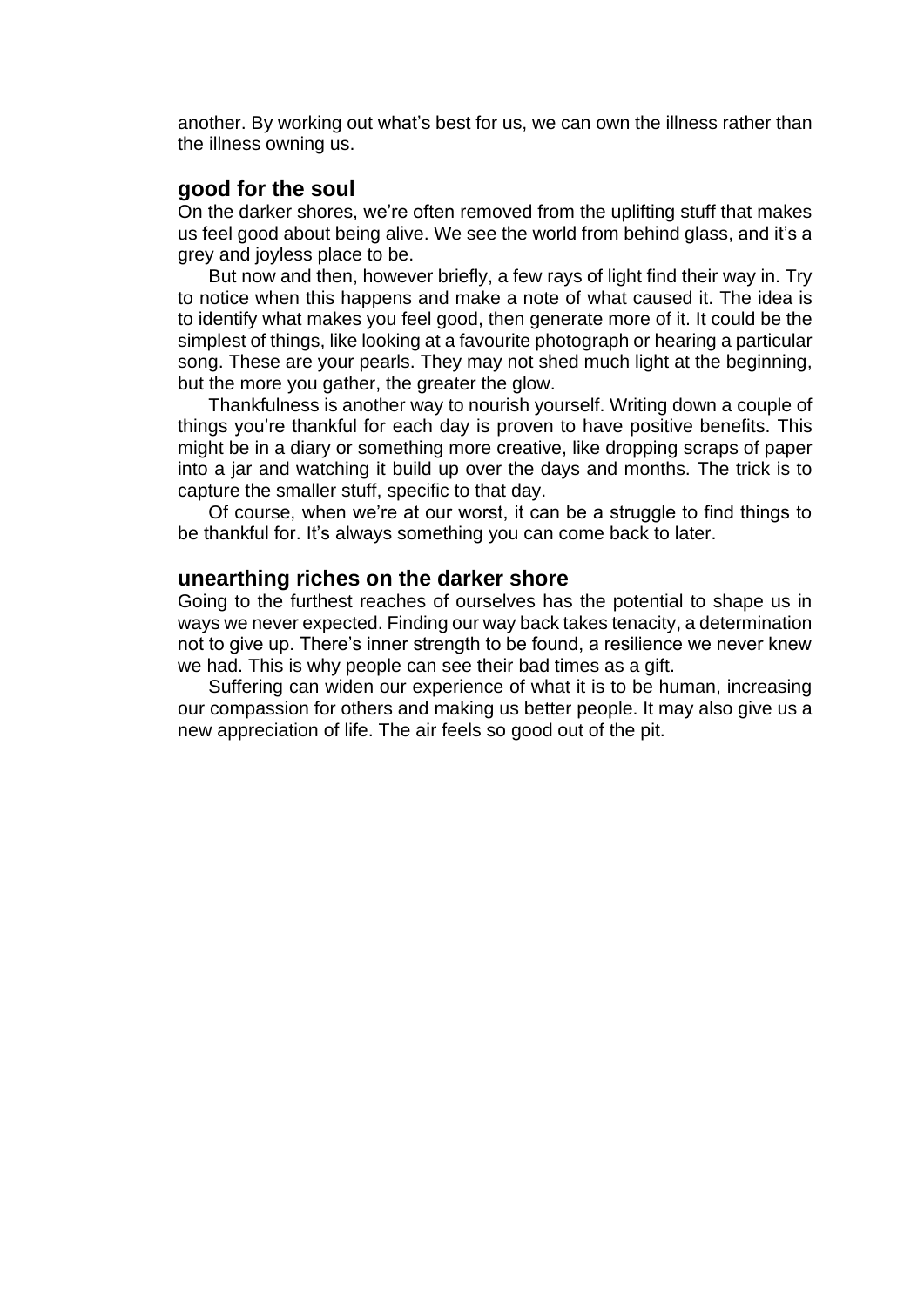# **6 tending the fire**

<span id="page-20-0"></span>Anger is a very human emotion. Whether it's everyday annoyances or outrage at the wider world, few of us avoid the lick of its flames. The problems start when it gets out of control and ruins relationships and lives.

# **heeding the red flags**

Anger doesn't erupt out of the blue. It waves warning flags, but we often don't notice – or choose to ignore them.

While anger is felt as an emotion, it has a very real physical effect on the body. The instinctive 'fight, flight or freeze' response kicks in, flooding the body with hormones. We breathe faster, clenching our muscles as we prepare for action. Clear thinking takes a back seat, giving anger room to play.

We can develop our ability to pick up on these physical flags, using the information they give us. This helps to keep control at the front of the brain, regulating our behaviour.

Try to notice the changes in your body. The jaw is one of the first areas to be affected. Has it tightened, making your voice shriller and sharper? Are you breathing at a faster rate? Have your body movements become erratic?

Other flags come from the people around you. Are they backing off? Have they asked you to calm down or observed that you're getting wound up? If this acts like a red rag to a bull, it's a clear sign you're going up several gears.

Take heed of your inner voice, the one that tells you not to act rashly. It often gets drowned out as the anger surges, but try to hook onto it and let it pull you back. It's the wiser part of you.

## **creating firebreaks**

Forests have firebreaks, strips of open space to prevent a fire from spreading. We can create our own, making space between the trigger and our response.

Counting to ten is a classic way to do this, but the temptation is to rush or cut it short. Try taking several deep breaths instead. This has an immediate physical impact, activating the part of the nervous system that calms us down.

When something sparks our anger, our thoughts race along the neural pathways, making connections with past experiences and our core beliefs about the world. Practising mindfulness or a mind management technique, like Cognitive Behavioural Therapy, can help with this. When we're more aware of the rush of automatic thoughts, we can stop ourselves from turning a humdrum event into a drama.

Taking ourselves away is often a wise move. This creates physical as well as psychological space, giving everyone involved a chance to cool off.

#### **recognising the buzz**

When we get angry, chemical changes create a rush in our brains. This can be very exciting, pushing the thinking part of us aside and encouraging us to be reckless. We may feel powerful, invincible even, especially if fuelled by a sense of righteousness or alcohol. It gives us permission to behave in ways we wouldn't normally. Regret and shame only come later.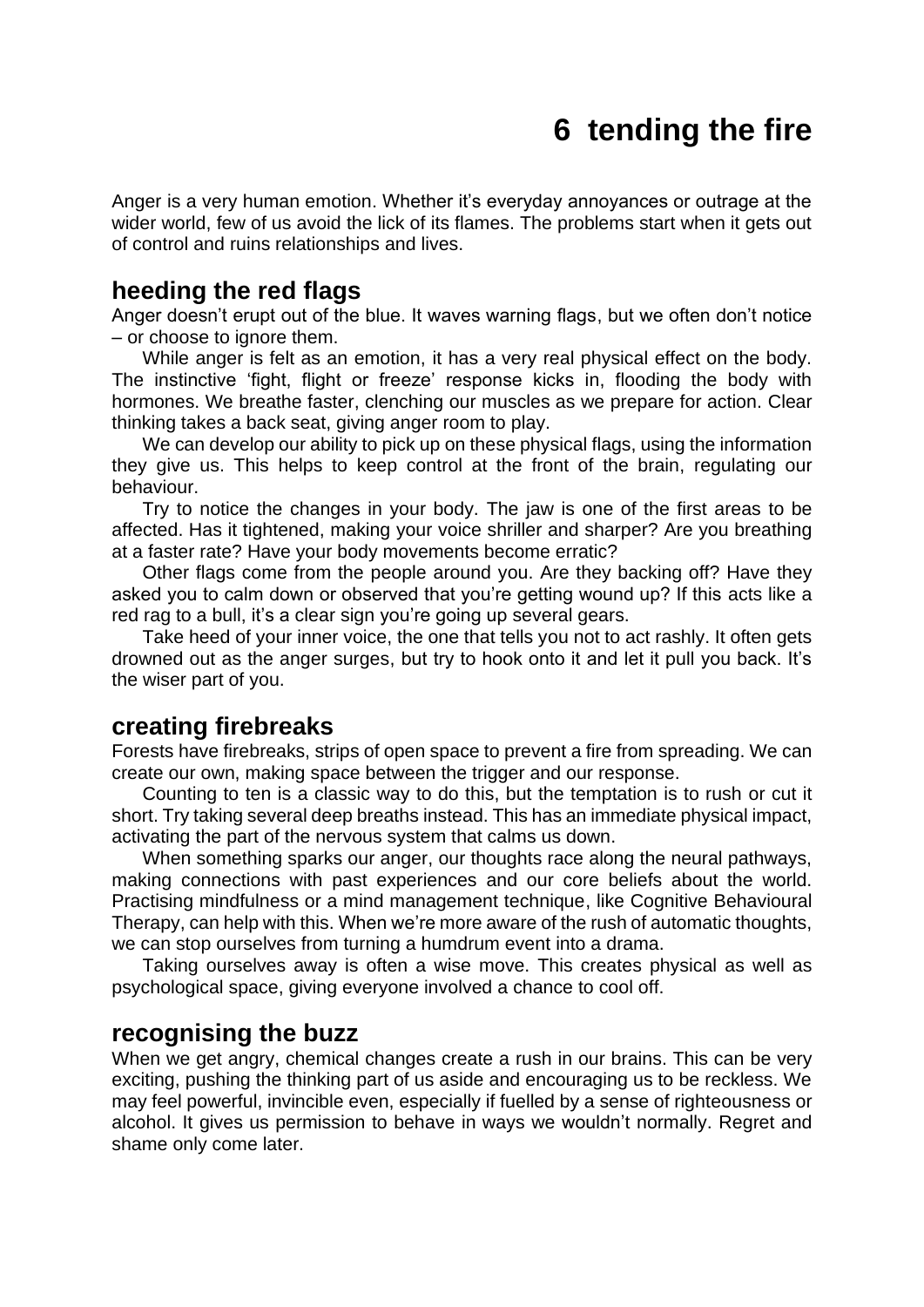It might seem odd to think of anger as an enjoyable experience but think about the phrases we use – blowing a gasket, flying off the handle, hitting the ceiling. There is a sense of release and freedom. Recognising there may a buzz for you around anger can help you challenge your response.

# **venting safely**

Being angry isn't necessarily the problem – it's what we do with it. There are ways of releasing it without causing physical or emotional damage. We could suppress it, but that doesn't allow our bodies to deal naturally with the hit of hormones, and we might be shoring up psychological problems for the future.

There are ways of venting safely, whether it's doing some vigorous exercise, expressing it in words, or going somewhere to shout alone. None of these hurt anyone or worsen the situation. Meanwhile, it allows the para-sympathetic nervous system to kick in, lowering your heart rate and blood pressure.

Venting to a friend or family member has its drawbacks, especially in the thick of the moment. It may be difficult for them to say the right thing. We might feel like they're lecturing us or taking sides. It's usually wiser to offload to others when we've had time to calm down and think more clearly.

#### **understanding what sparks the blaze**

Knowing what triggers your anger gives you more control. Why do some things run off your back while others make you zoom from nought to ninety?

Make a list of situations and events which made you angry. How would you rate the intensity from one to ten? What set you off, and how justified did you feel? Were there any contributing factors, like alcohol or stress? What were your feelings about it afterwards?

Look for patterns. Perhaps the same thing hits your buttons every time, or the angrier you get, the more remorseful you feel afterwards. Reflect on occasions when you dealt successfully with your anger. Why was this the case? If you never handle it well, think about what success would look like.

# **giving up the blame game**

Anger often comes from not feeling enough control over external events. Our world isn't what we want it to be or how we thought it was. It's understandable to feel frustrated, but the lack of control can pass into our own behaviour.

It's easier to blame everyone else for the circumstances in our lives rather than face our own shortcomings. But even if there is good reason to be angry, we have to own our response. Someone's behaviour may have caused our bad mood but it's not their fault if we fly into a rage and do something we regret. That is entirely down to us and not managing ourselves effectively.

## **facing the demon**

Chronic anger is a problem that needs to be dealt with. But it isn't easy to face the ugliness in ourselves and the hurt we have caused. It takes guts to strip the layers back – and persistence. Our patterns of behaviour are often a lifetime in the making and not easily unpicked.

Childhood experiences often have a huge impact. We learn from the adults around us, and anger may have been the norm. Not just arguments and fights but less obvious forms, like passive aggressive behaviour or a sense of tension.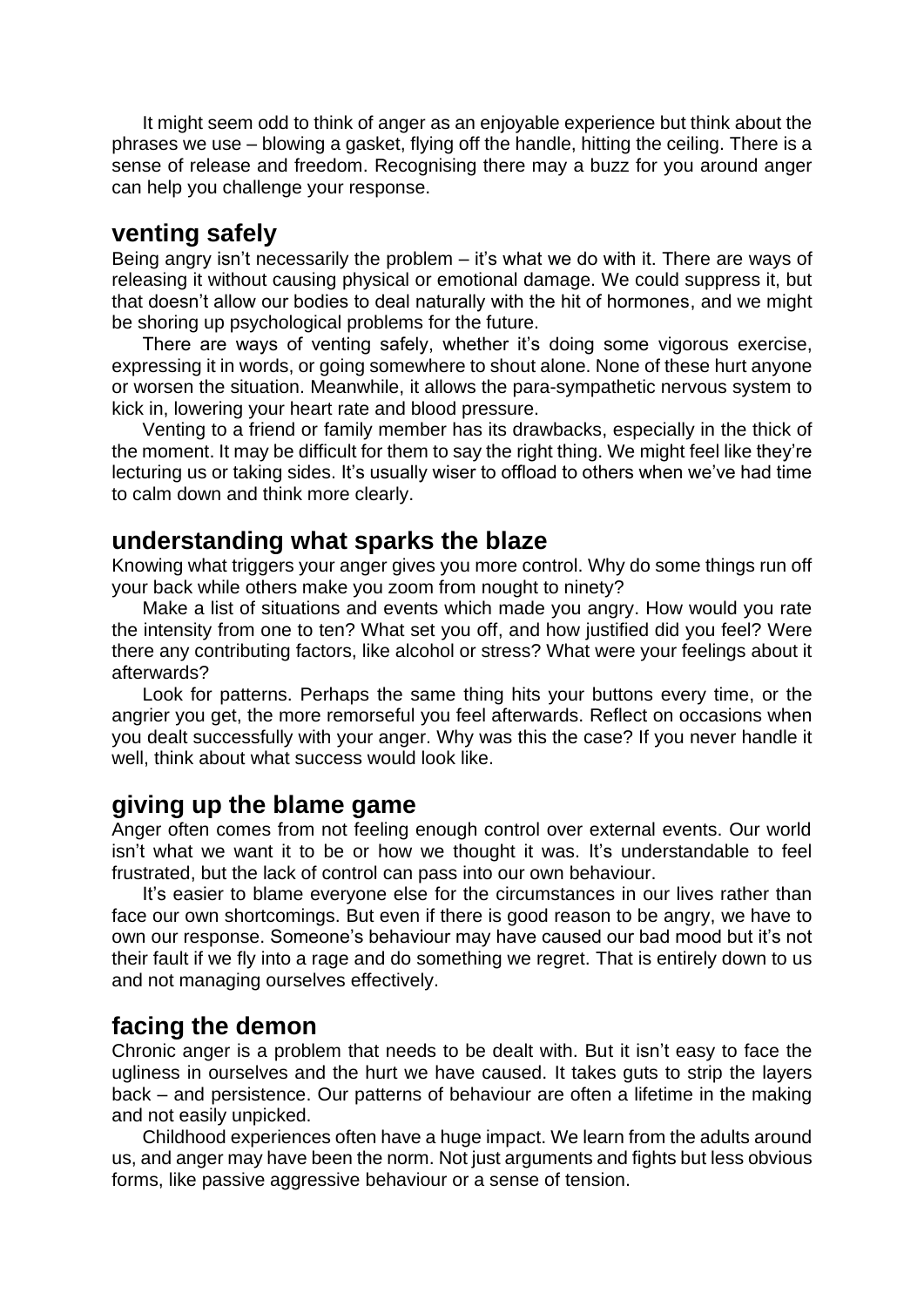How did anger play out in your family? Did it affect the dynamic between you and other family members? Does it still affect your relationships with them today? As mature an adult as we may be, we can quickly switch back into child mode when our buttons are pressed.

Sometimes chronic anger develops out of life experiences. This could be illness, loss, problems with work or romantic relationships. Although we might not be able to change our circumstances, we can address the way we respond.

Professional input is often needed when anger has rooted itself. The feelings of remorse and self-loathing it can bring up are hard to deal with on your own. Counselling provides a supportive environment to talk about and reflect on experiences, which may include reaching back to your younger years and the events and relationships that shaped you. It can be a cathartic process, allowing you to forgive yourself while taking responsibility for how you live your life in the future.

Anger management courses are available online or there may be groups in your area. While online courses have anonymity, there is something about sitting and sharing experiences with others that can be powerful and transforming.

### **healing in the ashes**

While we can't go back and change how we've behaved in the past, we can start afresh from where we are. Acknowledging the impact our anger has had on those around us is a huge first step. But is only the beginning. Healing is a process and it takes time and effort to mend bridges.

Apologising often isn't enough and may not be received well at first. Your loved ones need to see there is a genuine, long-term commitment to change. Some people justify continued poor behaviour by saying 'But I went for counselling' or 'I'm so much better than I used to be'. Going on a course or reading a book doesn't suddenly fix everything.

One way to promote healing is to give the people you've hurt the opportunity to tell you how your anger has affected them. This has to be taken on the chin, not argued with or excuses made. They need you to really listen to what is said; to allow it and acknowledge it.

In some cases, too much damage has been done and the other person doesn't want reconciliation. You can torture yourself forever with 'if only'. Practising selfcompassion can help you find a way to forgive yourself. The past is what it is. The focus is on what happens from this day forward.

# **weathering someone else's storm**

It's tough to be on the receiving end of chronic anger. As much as you try, it's difficult not to be affected. Here are some suggestions for dealing with it:

#### **resisting retaliation**

When someone is gunning for a fight, they want a reaction. They'll prod and provoke until you join in the fray.

The path of non-retaliation aims to diffuse the situation rather than add to it. This is more than not arguing back. We can goad the other person with passive aggressive behaviour, such as sulking or stonewalling. People use this to dodge responsibility – 'Well, I didn't get angry' or 'I wasn't the one shouting' – but in reality, they have been an active participant.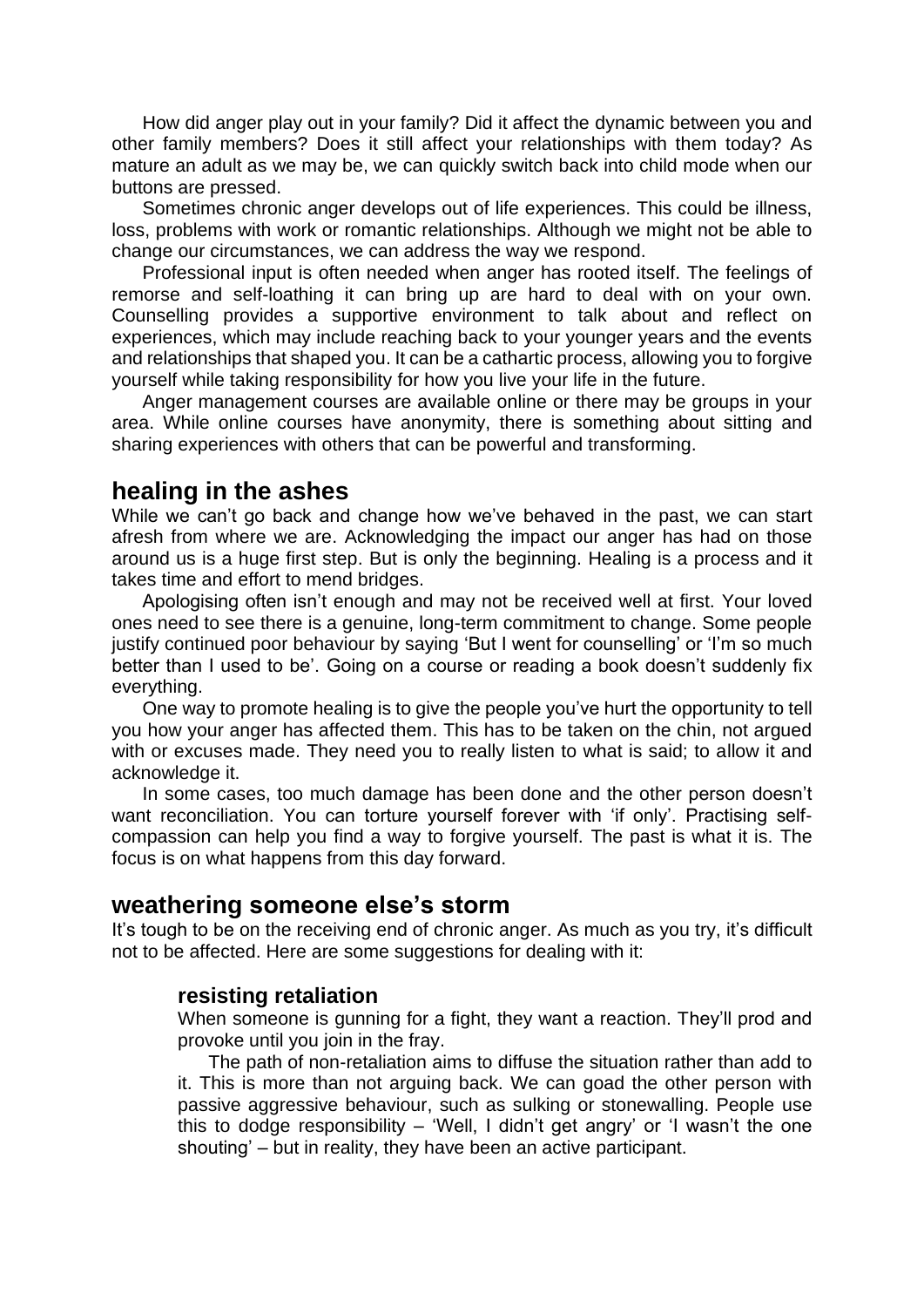Meeting anger with calm and reasoned argument often doesn't work as a strategy. When adrenalin is pumping around the body, people operate from their emotions, not the mind.

The best thing you can do is allow them to vent. Let them have their say and do some acknowledging, such as 'I can see you're very angry' or 'I see that what I have done has upset you.' It can feel odd saying what you see like this, but it works as a technique. You're not judging, apologising or defending; just stating what you see in a neutral way. It shows you are listening. You're not giving your approval but you recognise how they feel.

Sometimes this is all people need to allow them to get it out of their system and calm down.

#### **stepping away from the fire**

You always have the right to walk away. A psychological assault can be just as damaging as a physical attack, and there is always the risk it could turn physically violent. They may never have harmed you before, but this could be the time they step over the line.

Unfortunately, they may make it difficult to leave, blocking the doorway or restraining you in some way. If this happens, take some deep breaths, keep your wits about you and try and work out an exit strategy. Allow them to vent as described above.

Don't let guilt keep you locked into the conflict. The person may be angry because of something you've done, but you don't have to take the brunt of it there and then. It doesn't mean you're trying to get out of being held into account, just not at that time. Likewise, they may accuse you of a being a coward or use emotional blackmail to keep you there. How can you abandon them? But at the end of the day, you don't have to stand there and take it. No one should be a punchbag.

#### **in the aftermath**

Being on the end of someone's anger can be draining, more so if you haven't retaliated. You're in the flight or fight response but haven't acted on it. This may leave you shaky and emotional.

Try to find a way of safely venting any anger or distress. You might feel guilty for feeling angry, but it's a natural response. It's healthier to let it out rather than bottle it up.

If the attacks are becoming regular or sustained, it's time to take action. It's highly unlikely it will stop of its own accord. If you don't do anything, it's giving the person unwritten permission to continue, which isn't good for either of you.

You need to explain to them how their anger is affecting you: what it feels like at the time, how you feel afterwards, and the damage it is doing to your relationship. Of course, this may invite further attack. They turn it around and blame you in some way, even accuse you of being the one at fault. If this happens each time you raise the issue, it is time to seriously question the relationship.

Some occasions are better than others for this kind of conversation. The heat of the moment is definitely a no-no. It needs to be when you are both calm. It may help to put it in writing first, especially if you are afraid of hurting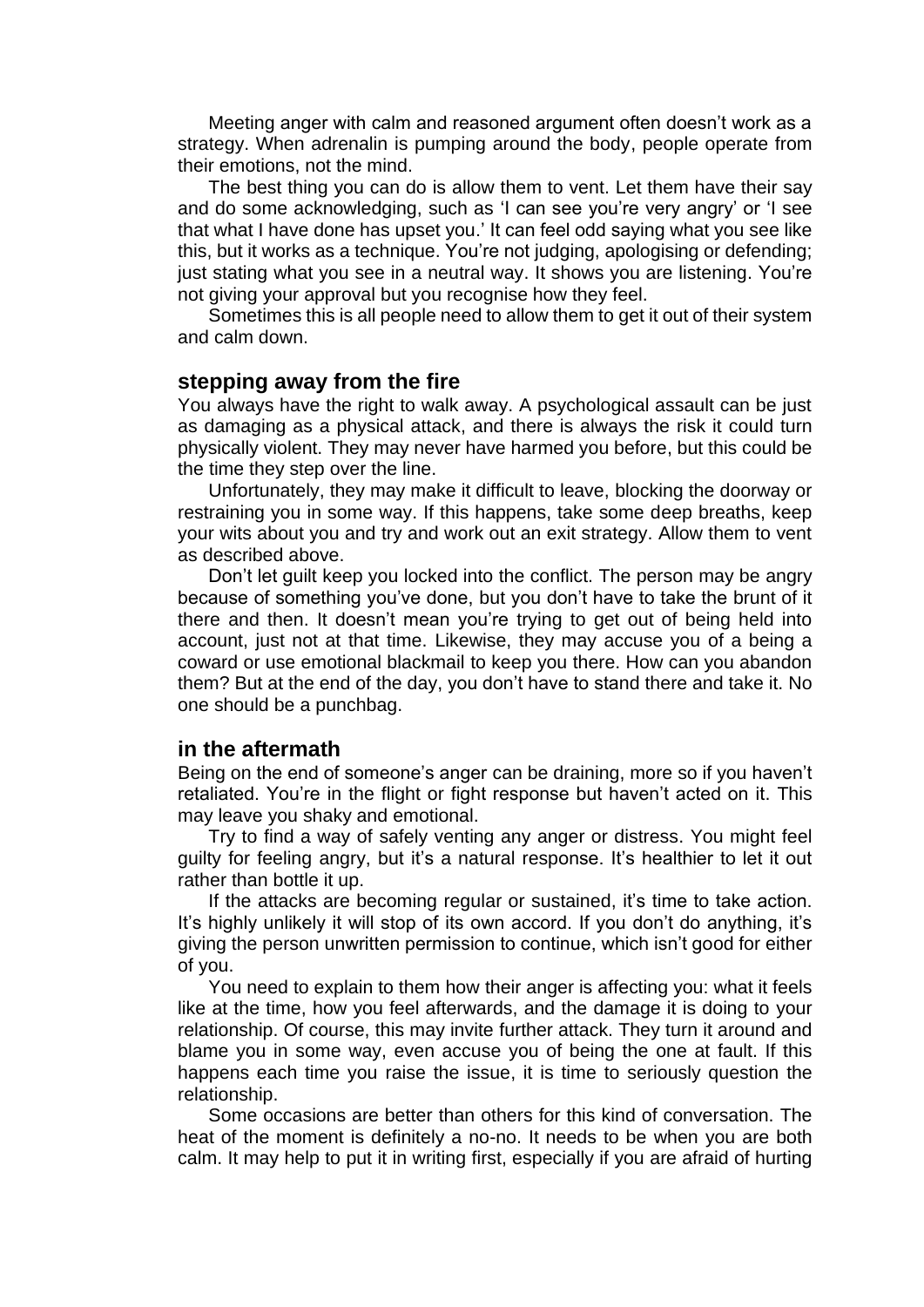them or what their reaction might be. It can be a softer approach, giving them a chance to absorb your thoughts and to respond in a similar way if they wish.

It helps to think about boundaries beforehand. Perhaps talk it over with someone neutral. Is it zero tolerance from now on or are you prepared to accept a certain level of behaviour? What are the consequences if things continue the way they are? Are you willing to work through it with them or will that be the end?

The best outcome is that they take on board what you are saying, acknowledge their behaviour, and do something about it. But with the best will in the world, this won't always happen or only in part. There are promises to change, but then the same old behaviour and excuses start creeping back in. They need to understand this is about committing to change in the long term. A sticking plaster apology isn't enough.

Ultimately, if someone can't control their anger, it's their problem. Sometimes the best thing to do is walk away from the wreckage.

#### **anger as a catalyst of change**

Some people see anger as a completely negative force that serves no purpose. But if we're open to listening, it can be a great source of information about our inner selves. It lets us know something is wrong. Working out what this is puts the power in our hands. We don't have to be a victim of circumstance.

We see this in a wider way. Anger has been a driver of social change, bringing people together to fight for fairness and equality. The trick is harnessing the anger; channelling it into what will make the most difference.

Social change doesn't happen overnight and it's the same when we're making changes in our lives. Our anger might demand instant results, wanting its own way now, not tomorrow, but it needs the thinking brain to see the bigger picture and work out strategies. This can be tiring for the mind, and we might become weary and discouraged. That's when it's time to restoke the fire in the belly. Used positively, anger can be the fuel that drives us forward.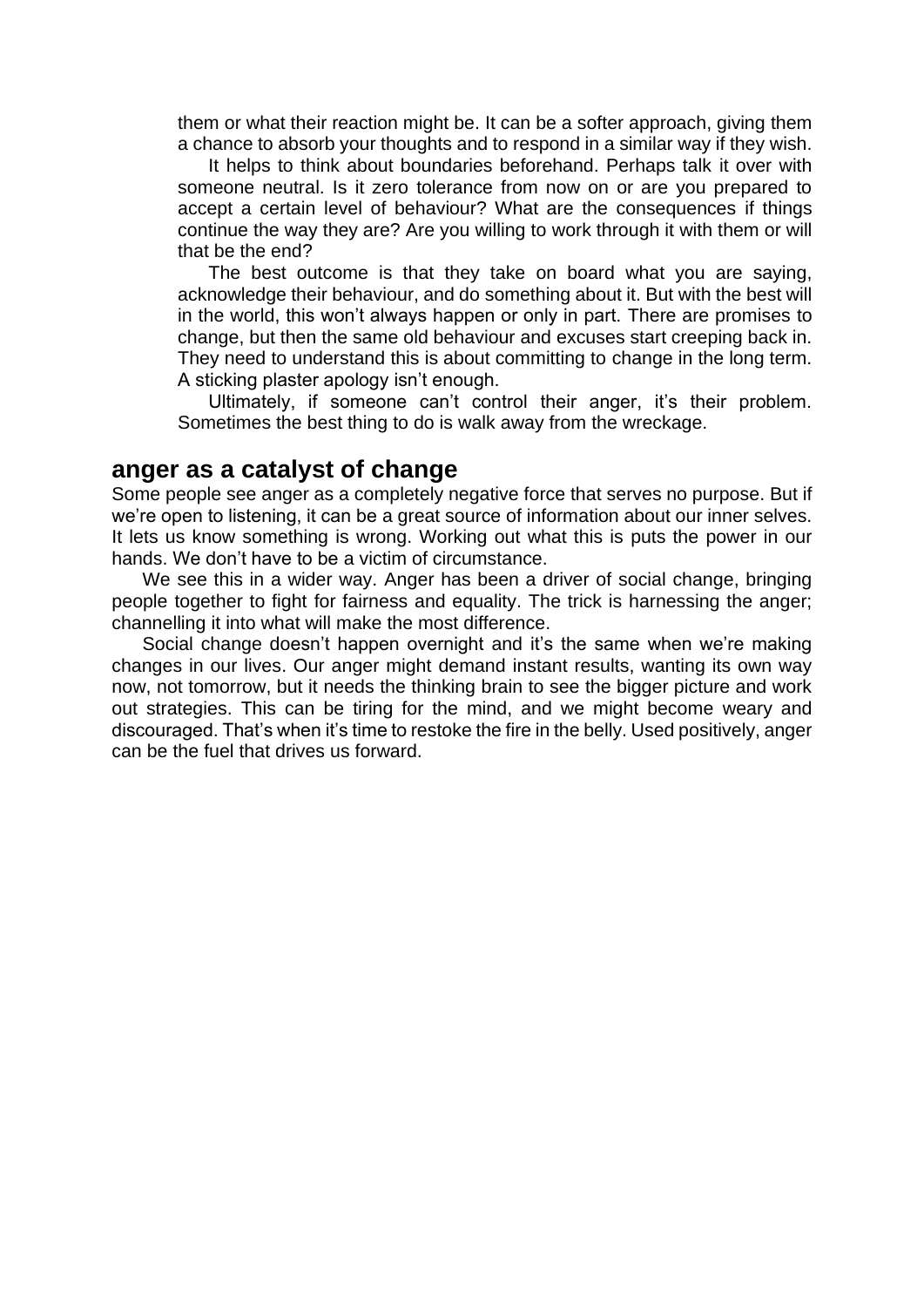# **7 the path of the spiritual warrior**

<span id="page-25-0"></span>The idea of the spiritual warrior is a stirring one. If only we could be like that, we think. Well, we can. Everyday life is the perfect arena for nurturing the warrior within us.

### **the irrepressible spirit**

No matter how much we meditate, light candles, and put Buddha figures around the house, it isn't enough for some of us. Not that we don't appreciate short periods of quiet and calm, but it's difficult to sustain. We become fidgety and restless, even agitated.

In our attempts to be tranquil, we may start suppressing our natural liveliness. We convince ourselves it's working for a time, adopting an air that says, I am serene, all is well with my world. But it's like forcing a tent into a tiny drawstring bag. We shove a portion of it in only for another part to billow out.

This is where the spiritual warrior comes in. It's an alternative for those of us who need something more energetic and outward looking.

#### **the warrior way**

For psychologist Carl Jung, The Warrior is one of the twelve main archetypes. These mythical characters are universal to us all, residing deep in our collective psyche.

The figure appears in many spiritual practices and faiths. There are the Christian Knights of the Round Table on the quest for the Holy Grail; Vajrapani, the Buddhist Bodhisattva, wielding a diamond thunderbolt; and Krishna, the Hindu God, on the battlefield in The Mahabharata.

The Warrior has bold symbolism, appearing in yoga as a powerful posture with front knee bent, back leg on a diagonal, arms outstretched and eyes ahead. Astrology has Sagittarius; half-human half-horse, poised with bow and arrow.

Spiritual warriors face and overcome fear. They understand that self-doubt and lack of confidence get in the way of spiritual development. We release our power and potential by tuning into the energy within ourselves, not repressing it.

Unlike the contemplative life of the monk or hermit, the spiritual warrior is out in the world, doing what they can for the good of humankind, even if this means going against the grain. They won't take the easy option or let themselves off the hook. They understand the essential truth of existence – we live in houses of sand. Better to face this with courage than live in an illusion of safety.

#### **taking heart**

We tend to pigeonhole courage to heroic acts, like saving a life or battles with adversity. Moved and humbled, we put the individuals on a pedestal, seeing bravery as something for a select few. But we can all be courageous. It's just a case of cultivating it.

It doesn't mean never being scared. It's feeling the fear but doing it anyway. This may have become a self-help cliché but it stands true. Few of us are truly fearless. Think about athletes and performers. Many of them experience nerves or anxiety, whether it's sweating palms or nagging self-doubt. The trick is not to let it become so overwhelming that it paralyses us. Fear is normal. At a very basic level it's our biology, the flight, fight or freeze response. Acknowledging it can lessen its power.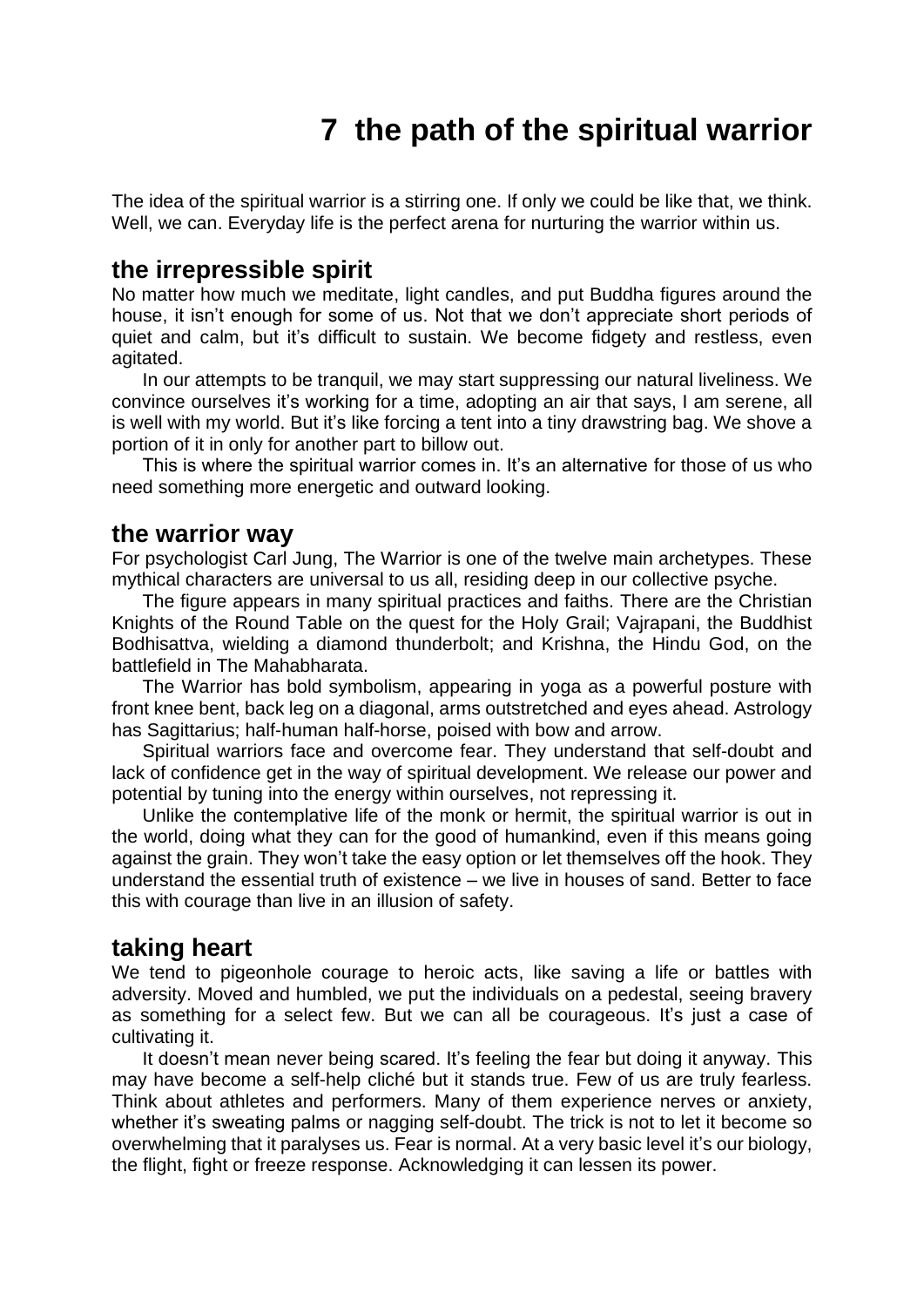Bravery is a relative concept. While some people love speaking in front of an audience, it's terrifying for others. What matters is your own measure; working out your individual yardstick then starting small. Courage is often best built little by little. Going too far out of your comfort zone can be intimidating, making you scuttle back to your place of safety.

Pat yourself on the back regularly. It helps to boost your confidence, as does looking back to see how far you've come. If you trip up along the way, remind yourself that it happens, you're only human. Going back and trying again develops your resilience and resolve.

Courage is one of the bests gifts to ourselves. As it grows, we feel less limited and intimidated by life. The fear never goes away, but it can become a spur.

### **navigating the rocky road**

The path of the spiritual warrior isn't an easy one. It means standing up and being counted, and this puts us in the firing line.

People won't always respond well or in ways we expect. Whether it's disapproval, ridicule or jealousy, we will be on the receiving end at some point or other. It goes with the territory. This is why it's important to build up our inner resources, so we have a strong foundation to work from.

It doesn't mean getting things right all the time. We all make mistakes. But it's being prepared to face our shortcomings and address them. If we're speaking out or setting an example, we have to be willing to scrutinise our motives and actions. Are we being rebellious for the sake of it or getting too pumped up with righteous indignation or self-importance?

We also have to check the tendency to be over-zealous. Sometimes a lightness of touch is needed to win people to our side.

## **tapping into your inner hero**

Visualisation is a way of having ready access to your inner hero. In this technique, you create a character in your mind's eye that can be called upon when needed.

It's important that the character is based on you, not a being outside of yourself. This may seem odd, that you're the superhero or god, but that's the point – we all have a spiritual warrior within us.

You can be whoever you like. You might choose a Celt, Samurai, or one of the Buddhist Bodhisattvas. Are you human, godly or a mixture of both? Do you have a gender and age? Maybe you're drawn to an animal or favourite fantasy figure.

What is your character's status? Are you royalty, warrior, healer or artist? Perhaps you come from the natural world and are part river or tree.

If you have clothes, what are you wearing? Think about the colours and textures. Perhaps you have unusual coloured skin or are covered in tattoos.

Do you have a particular stance or pose, like the classic archer or sitting Buddha? If your character moves, do you stride, gallop, fly or float?

What is the setting? It could be a forest, mountain or underwater land. Is there anything that stands out for you when you look around? Is the scene still or moving? Are there other characters or creatures?

When it comes to your character's qualities, think about the traits you value, such as kindness, fearlessness or humour. How does your character demonstrate these? Also consider what you use for protection. Do you wield a shining sword or thunderbolt? Perhaps you wear charms or a glowing cloak.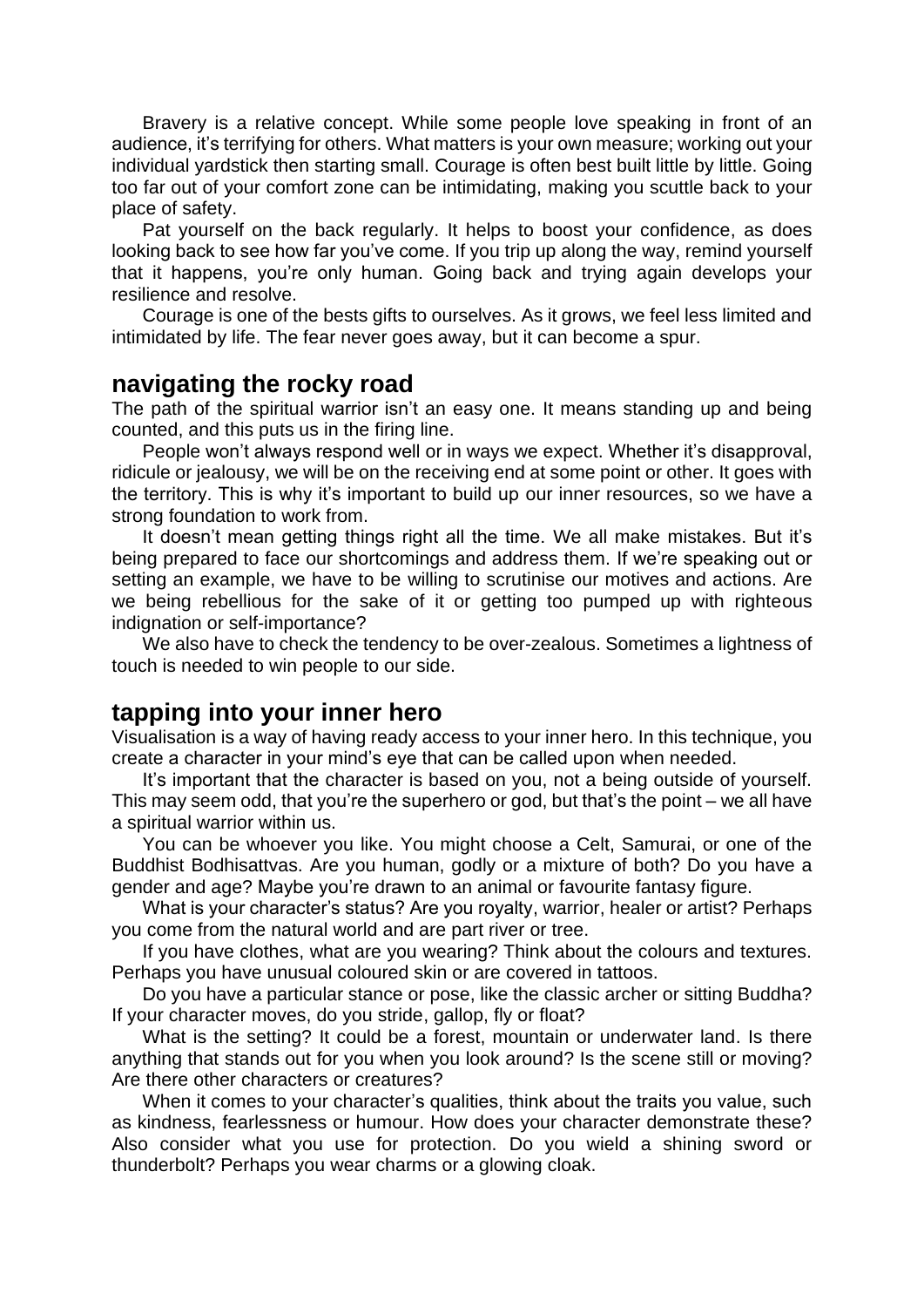Once you have developed your character, focusing on their qualities can give you support. If you have a tough day ahead, draw on their determination and strength. If you feel vulnerable, call to mind their means of protection.

Visit them in their setting to help you work through problems or for empathy and comfort. You are talking to yourself, of course, but it is a higher or better part of you, giving an alternative or wider perspective.

There is nothing stopping you inventing other characters. These might be completely separate or complement the original. They can have conversations with each other or come together in imaginative scenarios. Have a play and see what unfolds.

# **daring to shine**

We often hold ourselves back through fear of what others think. We don't want to seem too full of ourselves or over-confident. We might be afraid of being made fun of or making others feel inadequate.

Part of being a spiritual warrior is letting your light shine. As writer and spiritual teacher Marianne Williamson says: 'Our deepest fear is not that we are inadequate. Our deepest fear is that we are powerful beyond measure. It is our light, not our darkness that most frightens us. We ask ourselves, 'Who am I to be brilliant, gorgeous, talented, fabulous?' Actually, who are you not to be?'.

When we give ourselves permission to shine, we become a light in the world. There will always be people who want to dim our shine, but it says more about them than us. If we don't take the risk, how can we inspire others to do the same? In the words of Brene Brown, author of 'Daring Greatly': 'Courage starts with showing up and letting ourselves be seen.' Dare to live wide.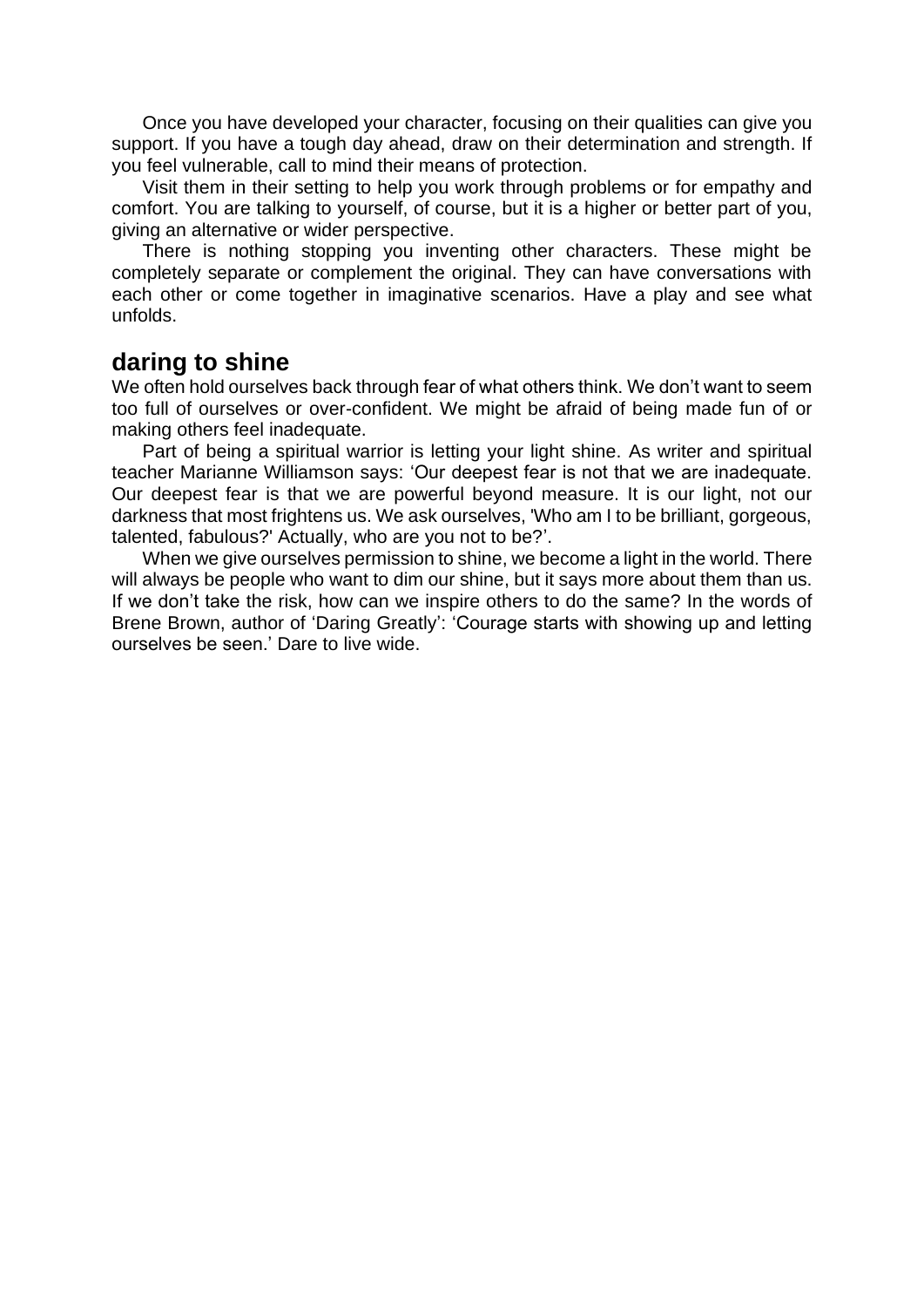# **8 spreading kindness**

<span id="page-28-0"></span>Kindness is one of the cornerstones of a life well lived. It doesn't need a faith or any special equipment. We can all 'do' kindness anywhere and at any time. But it has its pitfalls. Spreading kindness isn't as simple as throwing out fairy dust. While it can work its magic, sometimes it blows back in our faces.

### **starting with self-compassion**

Kindness starts with the self, but this can be hard to get our heads around. While we wouldn't think twice about showing kindness to a stranger in the street, it feels indulgent when it comes to ourselves. But as the saying goes, you can't pour from an empty cup. We all need replenishing. Self-compassion does this, helping to maintain our inner being.

Take the carer or parent who gives and gives without showing themselves care. This can be draining, leading to emotional exhaustion and ill health. It may create resentment, taking the person down the road of martyrdom. None of this helps what might already be a difficult situation.

If you have poor mental health, self-compassion is vital. Without it, self-dislike and loathing have room to play. This can make life hard – not only for you but for the loved ones around you struggling to help. Being kind to yourself is a way of being kind to others.

The good news is, we can all develop self-compassion.

The first step is challenging your thinking. Do you encourage others to be selfcompassionate but don't practice it yourself? This is lop-sided. What makes you so undeserving compared to everyone else? After all, there isn't a cap on kindness. There's plenty to go around.

Unfortunately, it isn't easy to turn off the critical voice in our heads once it gets going. Try gently quietening it instead. Ask it to lower the volume or give you a break for a period of time.

Sidestep your internal critic by thinking what you would you say to a friend, partner or family member. A rotten day has left you feeling tired and upset. How might you support and encourage a loved one in that situation?

Write yourself permission slips. These work best when they're specific and timelimited, such as, 'I give myself permission to switch off from my problems this evening'. This technique can help cultivate your ability to rest and recuperate. Mind, spirit and body need time to relax and recover, especially in difficult periods. Healing can't happen without it.

Build up a stock of items that foster self-compassion. This might be songs, poems, objects or inspirational pieces of writing. Write a letter to yourself or ask friends and family to send you letters. These can be read when you need reminding or for comfort.

Some people find meditation helpful, particularly The Metta Bhavana, or Loving Kindness meditation. This is a compassion practice in five stages, starting with the self and opening out to all beings. It can seem at first odd, focusing on yourself, but it's where kindness begins.

#### **creating ripples**

Being kind to others makes us feel good about ourselves. It produces endorphins in the brain, giving us the 'helper's high'. This also happens when we see others being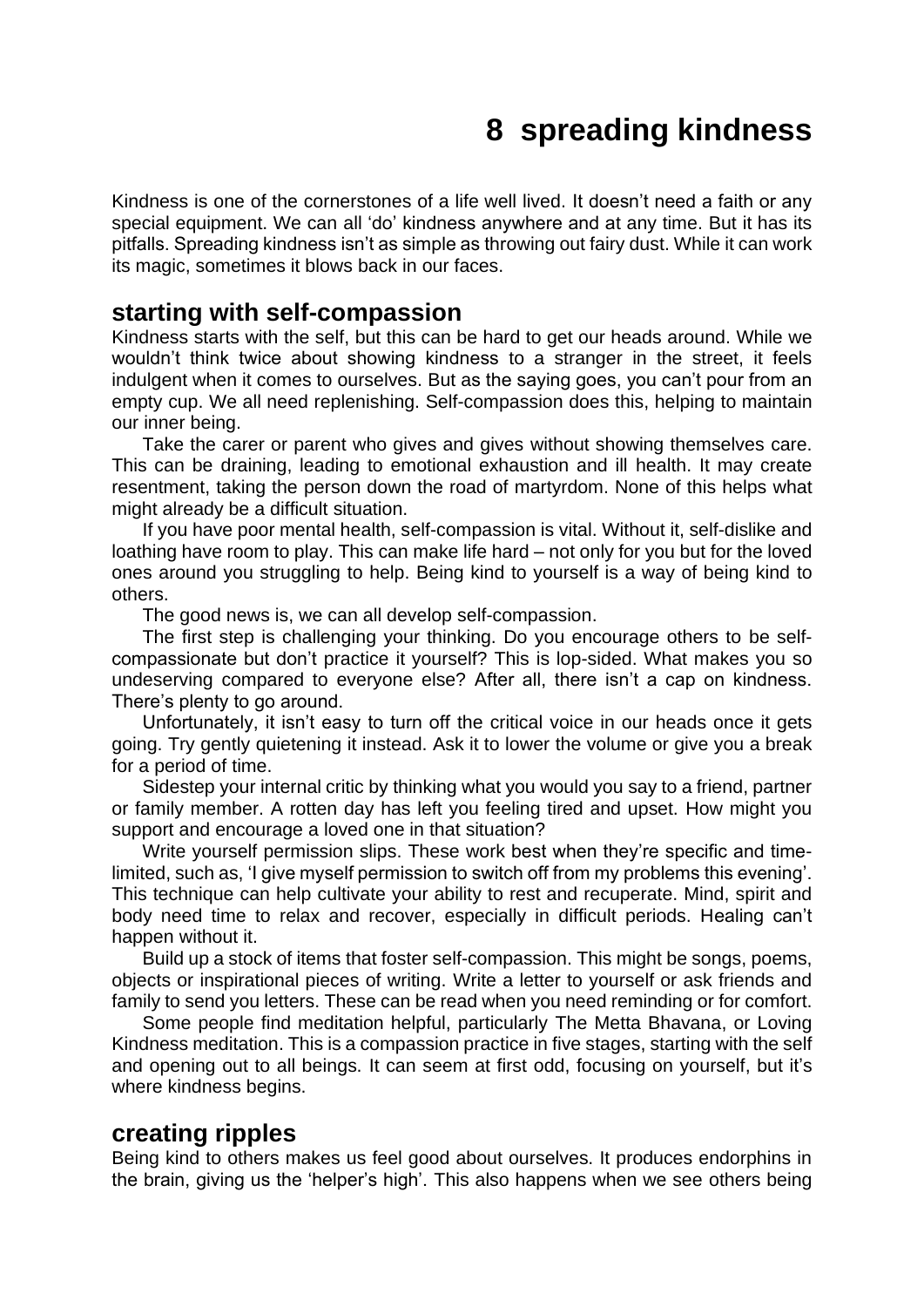kind. Social Psychologist Jonathan Haidt calls it 'elevation'. It inspires us to be better people and helps to undo the unpleasant feelings created by bad news stories.

Random acts of kindness are a way of spreading good feeling in the world. They don't have to be big or take much time. If you're in a supermarket queue and the person behind you is in a hurry, letting them go before you might reduce some of their stress and get them to where they need to be sooner. This could have a knock-on effect on their day and the people they come into contact with. In this way, our actions ripple out.

The Random Acts of Kindness Foundation believes that if millions of us do our bit like this, it creates a powerful global synergy. By helping others, we are ultimately helping ourselves.

### **being real not ideal**

Living a life led by kindness has a strong appeal. But it's a big ask. If being kind all the time is the bar, anything less can be felt as a failure. It's one of the quickest ways to come up against our shortcomings.

Thinking of kindness as a practice rather than a way of being keeps it real. We're just practising; we don't have to be perfect. This less rigid approach allows for lapses – which we all have.

It means you don't always have to feel kind to be kind. A friend asks for help at short notice or a family problem disrupts your plans. Reluctance or irritation in these situations is natural. What matters is what you do, not what you think.

Part of the practice is developing the ability to receive kindness as well as give it. We have to watch we're not putting ourselves on an odd kind of moral high ground; we are the giver, others are there to receive from us. Kindness isn't a one-sided coin. It can develop into largesse if we're not careful, being over-liberal with our time, care or money. This is about making ourselves feel good. We're so caught up in our own generosity, we don't notice how uncomfortable or patronised we may be making people feel.

Kindness isn't all. It can be overdone. Instead of encouraging a person to do things for themselves, we do too much for them, not allowing them to build their capacity or confidence. This can slip into controlling behaviour or create dependency.

Another pitfall is forgetting kindness closer to home. The classic example is a person with missionary zeal to do good in the world while neglecting their loved ones. In many respects, it's easier to show kindness to people we don't know, but kindness isn't just for strangers. We forget to make the same effort with our family and friends, squabbling over something trivial or not listening when they're talking to us. It's not that we're being unintentionally unkind, but sometimes we leave our care at the front door.

### **when kindness blows back**

It's joyful to send kindness out into the world. There it goes, like fairy dust, spreading the magic. We hope, of course, that it will come back to us at some point in the future. Doesn't kindness always lead to more kindness? Unfortunately, not. This is a rosetinted view. In reality, it sometimes hits a wall or even blows back in our faces.

Not everyone on the receiving end of kindness is inspired to it themselves. Some people are happy to let the giver keep giving. We've all heard the saying, making a rod for your own back. This is a road that many a kind person has gone down. The danger is it wears us out or we start to feel resentment.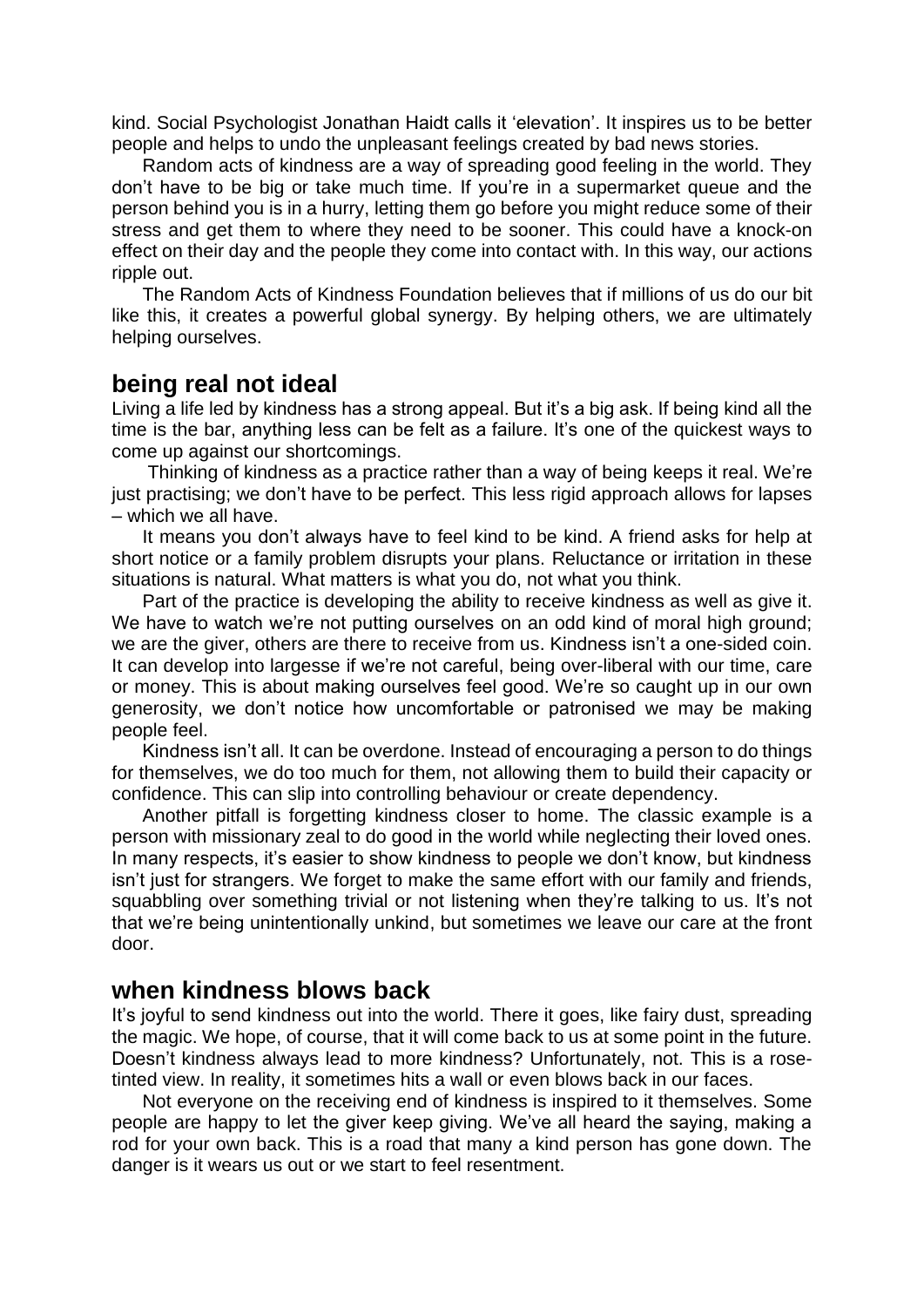Sometimes the person on the receiving end of our care turns on us. We may have become someone to vent their frustration and anger on. But being kind, we give them the benefit of the doubt. This can make them turn on us all the more.

Being kind doesn't give us a glowing, protective force field. If anything, it can make us more vulnerable. Sometimes we have to hold back on the kindness. This may go against the grain, but it's important to look after ourselves - which takes us back to self-compassion.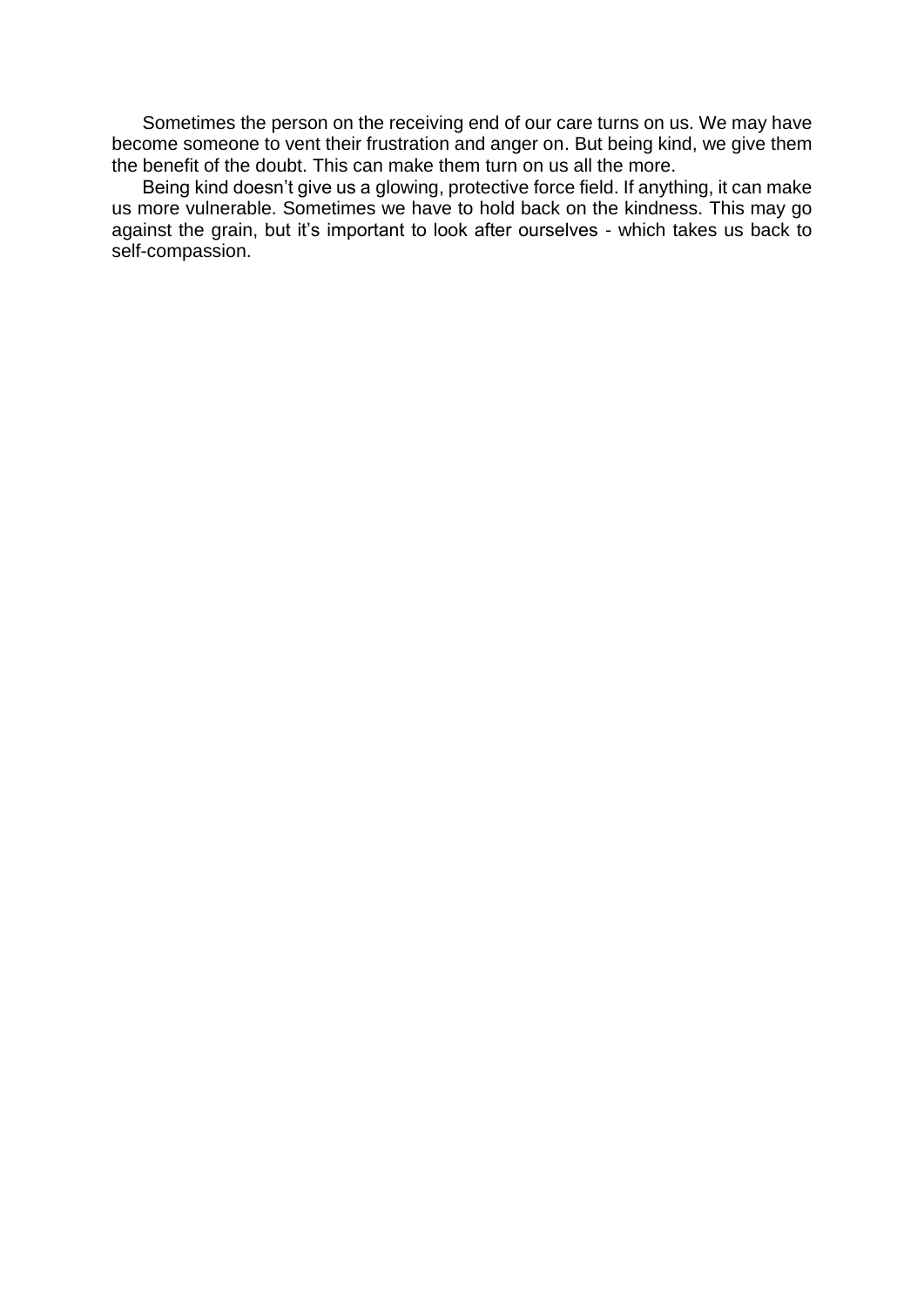# **9 letting go of letting go**

<span id="page-31-0"></span>Letting go is a common spiritual theme. We're encouraged to loosen our hold on yesterday's troubles and make peace with the past. But it isn't always that simple. Letting go can be challenging, and our failure to do so may make us cling on all the more.

### **it's human to hang on**

It's painful to let go. It means saying goodbye or admitting defeat. We lose a loved one, our security or health. Life isn't what it was. We can't stop dwelling on what it was like before, as if there was some way of bringing it back just by thinking about it.

This is normal behaviour, but if we cling too hard and long it becomes unhealthy. We become the proverbial dog with a bone, caught up in powerful negative states like anger and bitterness. Ultimately, we need to loosen the grip, if not let go altogether.

### **a gradual loosening**

'Let it go' people say, as if we could wave a wand and our problems vanish in an instant. But if it were that simple, we would do it.

When we can't let go, it's often because we're not yet at a place where we can. The longer it has gone on, the more difficult it can be – and trying to get rid of it can make it stick harder than ever.

We sometimes trick ourselves, of course. We think we've let go, which gives us a temporary sense of relief, but back it comes as fierce as ever. We've now added a sense of failure to the pot.

While the idea of completely letting go is an attractive one, it's too big a leap for many of us. A more realistic and kinder approach is to see it as a process; something to be done in stages rather than all at once.

When people tell us it's time to let go, it's usually because they have unwritten time limits they are judging us by. A more organic approach understands that we usually have to work our way through issues, and this can take months or even years.

Sometimes we never completely let go but find the problem doesn't fill our lives as much. Time often does this work, allowing us to become more distanced. In this way, rather than trying to set our burden down too early, the load gradually lightens. We might even wake up one morning and realise we are not carrying it any more.

This said, there are circumstances where hanging on is the right thing to do. Perhaps we're fighting for justice or trying to make something work. Letting go can be seen as giving up, and it might not be the time to surrender just yet.

# **keeping forgiveness real**

Forgiveness often raises its head when it comes to letting go. Jack Kornfield, one of the leading Buddhist practitioners in America, describes it as 'the capacity to let go, to release the suffering, the sorrows, the burdens of the pains and betrayals of the past, and instead to choose the mystery of love'. By hanging on to bitter feelings we hurt ourselves most. Forgiveness replaces this hurt with healing.

But it isn't always that straightforward. Trying to be the better person can put us under unnecessary emotional pressure. We hear stories of parents forgiving their child's murderer or torture victims making peace with their captors. If they can do it,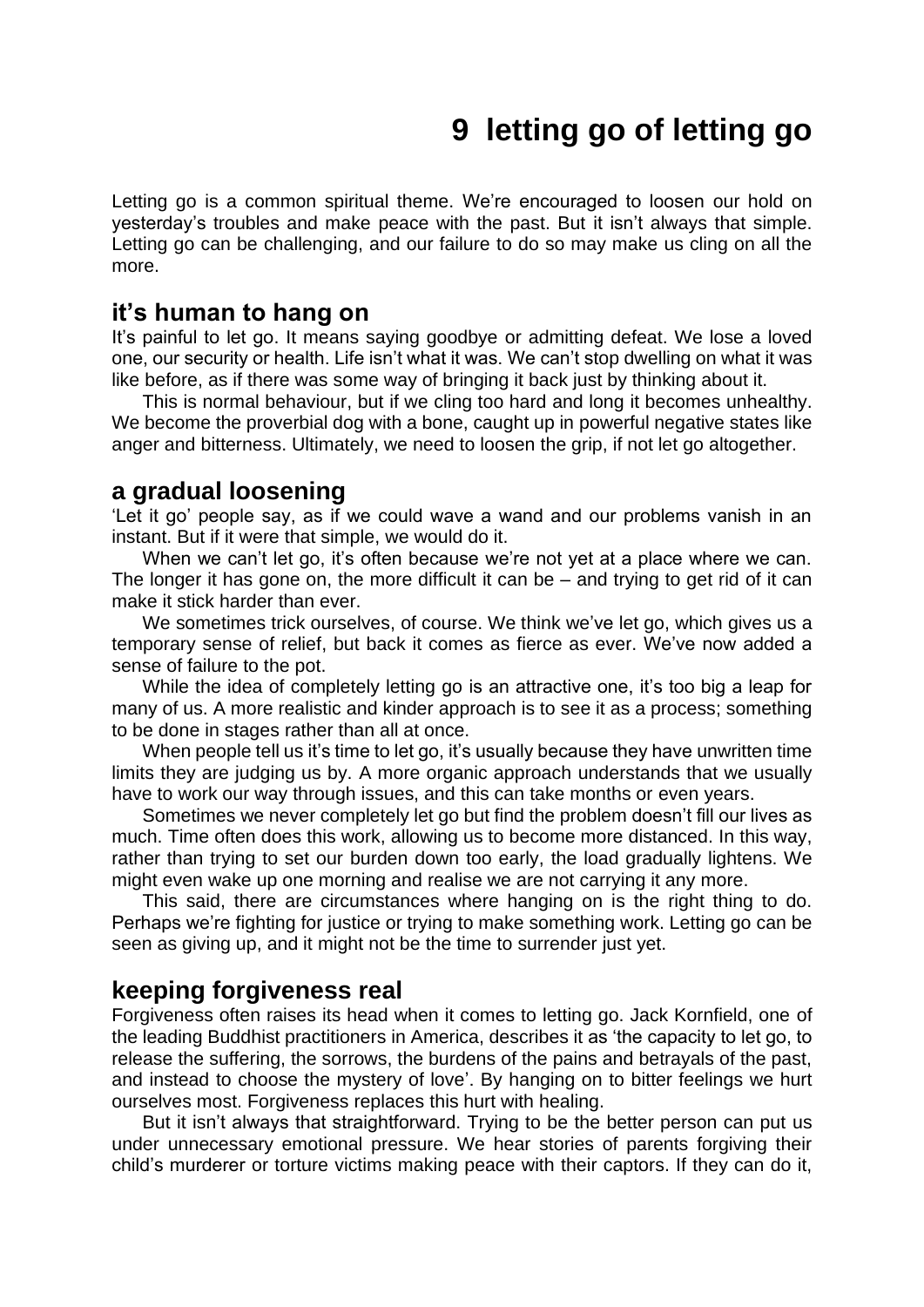why can't we? It makes us feel uncaring, even bad people. It also means we might deny ourselves the natural expression of anger and hurt, seeing it as wrong rather than understandable in the circumstances.

Like letting go, forgiveness may be better approached as a process rather than an act. It isn't about one side declaiming 'I forgive you!' while the other kneels before them. It's having a dialogue in which both parties work towards resolution. This usually takes time and a willingness to have difficult conversations.

When we're intent on the act of forgiveness, we may avoid challenging unacceptable behaviour. Take a person who is being abused by a partner. If the abuser hears they are forgiven without having to change the way they behave, it's a green light to continue.

Spiritual writings tend to take the view that we can't heal or move on without forgiving people. But it isn't always necessary and may slow recovery down, especially if the person doesn't show any remorse. It's more honest to acknowledge that while we would like to forgive, sometimes we can't. As the saying goes, To err is human, to forgive divine. We're not divine.

## **the art of allowing**

Acceptance is a major theme in spirituality and one that we can struggle with. When life throws balls of thorny bramble our way, our automatic reaction is to knock them back, not pick them up and embrace them.

Like letting go, spiritual and self-help books can be very black and white about acceptance. Acceptance is good, non-acceptance is bad. It's one or the other with no middle ground.

A gentler approach is to allow rather than to accept. It creates space where we can park difficulties. We may not be happy with them but we don't have to force ourselves to accept them or let them go. We can just let them be.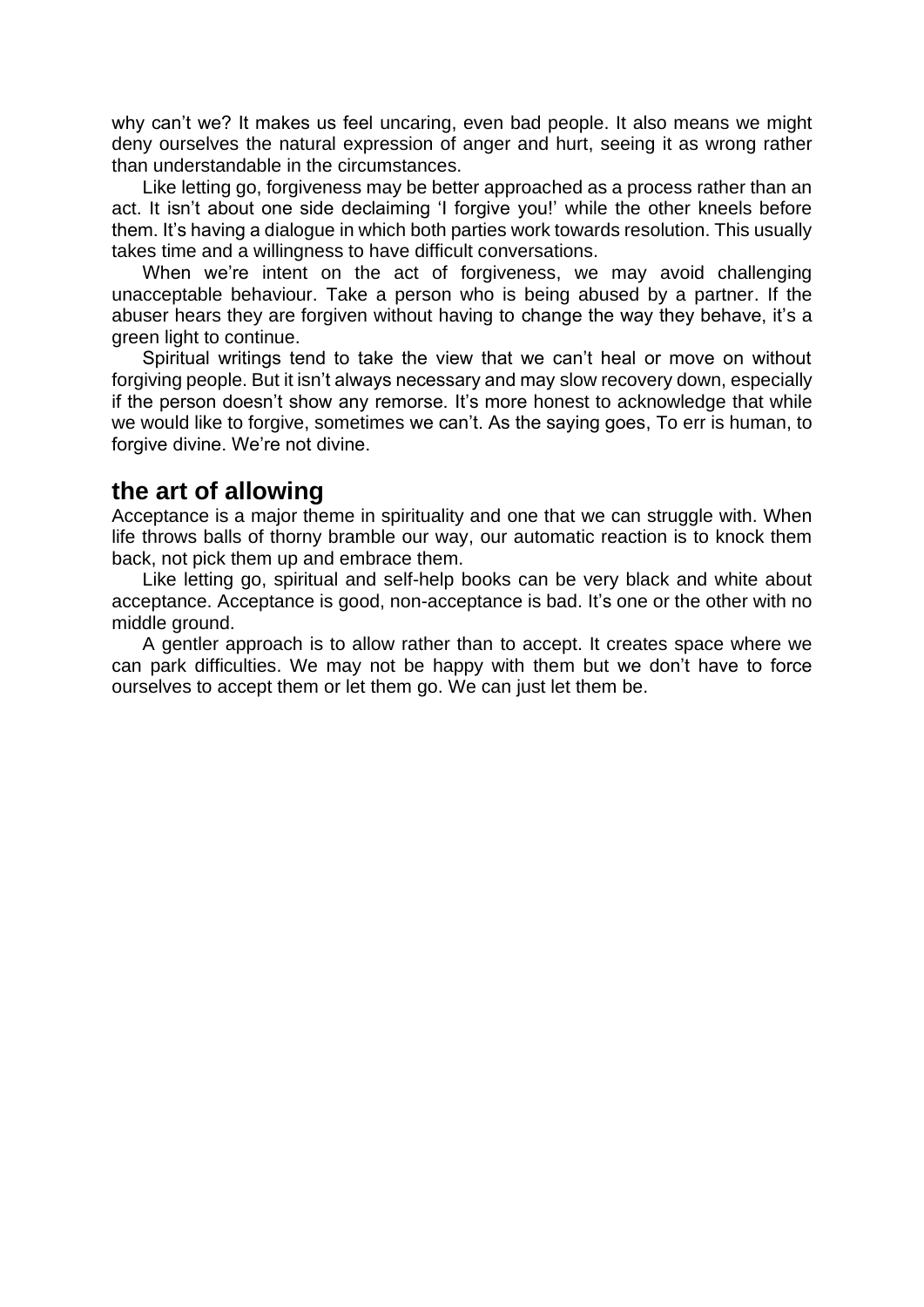# **10 everyday blessings**

<span id="page-33-0"></span>Being thankful is good for us. It boosts our immune system, lowers our blood pressure and makes us happier. Yet it's all too easy to let thankfulness sit in the corner of our lives. This chapter dusts it down and takes a fresh look.

# **the balm to life's uncertainty**

We live with the possibility of loss every day. Whether it's our belongings, health or loved ones, we can lose it all in an instant. No wonder we put our energies into maintaining what we have – and trying to get more of it. It's an attempt to bolster ourselves against the world. But it can lead to a mindset that focuses on lack. If only the sun was brighter, if only we had more money, love, energy, time. Thankfulness gets pushed into the background.

Robert Emmons, Professor of Psychology at the University of California, has spent over a decade studying gratitude. In his view, not only does a grateful attitude help, it is essential, especially in tough times. It acts as a kind of psychological immune system: 'In the face of demoralization, gratitude has the power to energize. In the face of brokenness, gratitude has the power to heal. In the face of despair, gratitude has the power to bring hope.' Thankfulness is the balm to our uncertain world.

### **tuning in to opportunities**

One way of becoming more thankful is to widen the scope of what gives us appreciative feelings. There are possibilities all around, it's just a matter of tuning into them.

The trick is to be specific, not generalise. People often say they are thankful for their good health, but it can be broken down into multiple reasons. Our levels of health mean we can get out into the countryside for a walk, travel to meet up with friends or enjoy a good meal. Using this approach, someone dealing with illness can still find things to be thankful for. Managing to get out of bed to sit in the garden might be seen as a gift.

Take time each day to be mindful of small, everyday blessings. Keeping a gratitude diary is one way of doing this and has proven effective for people with depression and long-term health conditions. Some people write on scraps of paper, put them in a jar and watch them build up over the year.

Another technique is to reflect on our interconnectedness. Our food, clothes and belongings don't appear out of thin air. Numerous connections lead to it all being there. As such, we all owe a debt of gratitude to others and to the planet. This is thankfulness in the bigger picture, and we can all share in it.

# **saying thank you and meaning it**

Good manners help us navigate life in a smoother way, but we often fall into the habit of saying a polite thank you without meaning it.

Part of cultivating thankfulness is developing our ability to express it to others. Sometimes social awkwardness stops us, but the more we do it the easier it becomes.

It doesn't have to be face to face. You could write a note, email, or leave a small token, like flowers. Whether it's a waiter, teacher, neighbour or work colleague, everyone gets a boost from a nice thank you - and giving one makes us feel good too.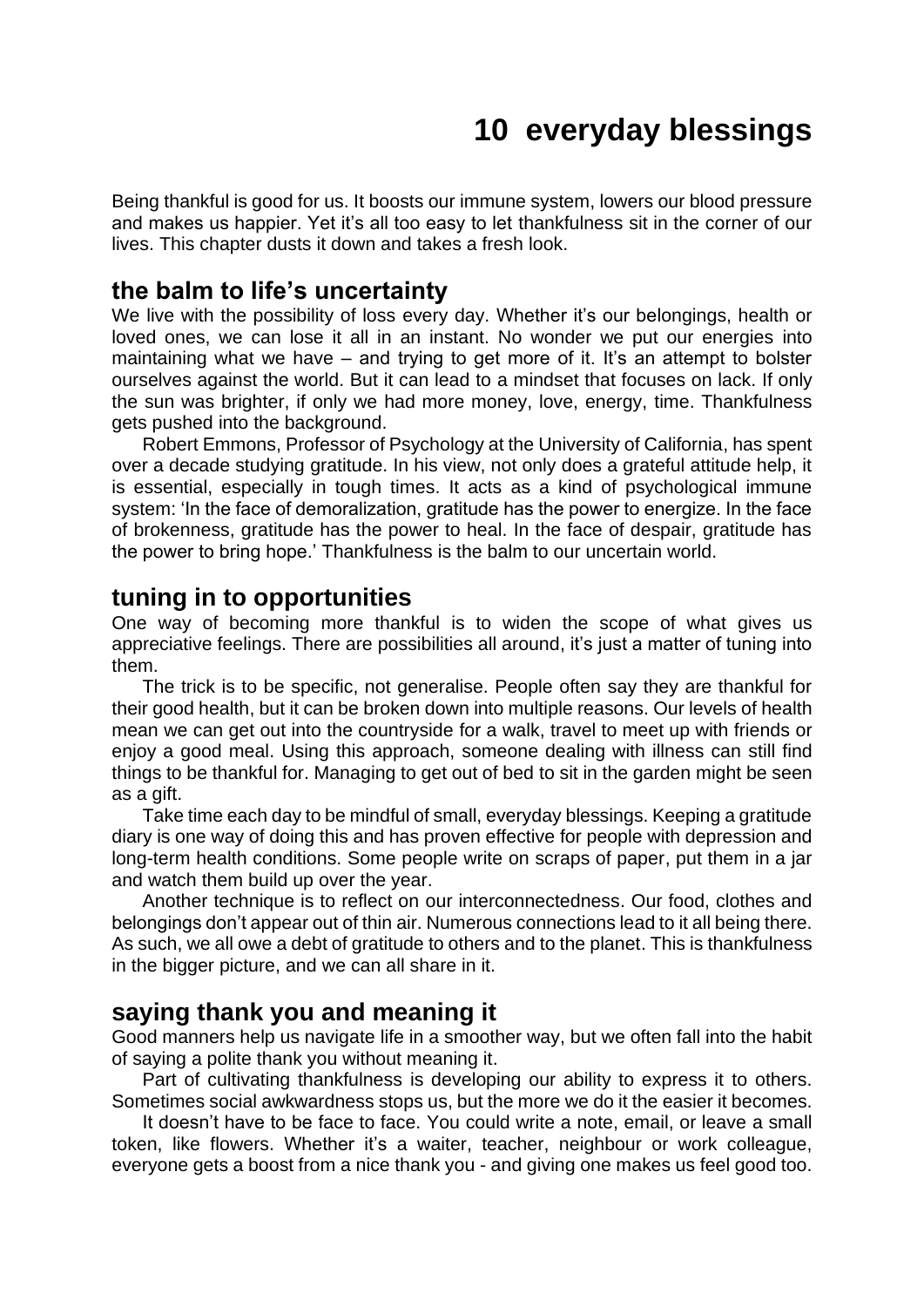# **appreciating the best**

When we're self-critical, we focus on our faults and how to fix them. This is where Appreciative Inquiry can help.

Appreciative Inquiry is a social constructionist model developed in the 1990s. It encourages us to think about what we are doing well, our positive qualities and what is going right in our lives.

If we were unhappy and using traditional problem-solving, we might ask what was making us miserable and how we could change it. With Appreciative Enquiry, we look at what makes us happy and our ideas and hopes around increasing our enjoyment of life. It's more than an exercise in looking for the positives. It helps to free up thinking, so we are more open to possibility and potential.

As an approach, it stresses the importance of the words we use to create our world. What we say and the stories we tell each other becomes our version of the truth. If a couple continually talk about the problems between them, this constructs a shared reality of a relationship that isn't doing well. Instead, they could look at what they appreciate in the relationship and each other, using it as a base to share their hopes about what might work well in the future. This builds on the best rather than the worst.

#### **waste not want not**

One way of practising thankfulness is to recycle and re-use wherever we can. We forget how recent the convenience culture is. Not so many years ago, people stored brown paper in a drawer, made the Sunday joint last into the week and repaired clothes rather than throwing them away.

How often do we run the tap without thinking how lucky we are to have clean water? We're so careless with something that would be a lifeline for others. Whether it's only buying the food we need, re-using plastic bags or drying clothes on the line instead of the washing machine, there are ways of showing more appreciation of our resources. It's also better for the planet!

# **adjusting the yardstick**

Millions of people all over the world don't have the basics – shelter, warmth and food – but how many of us use this yardstick? We tend to compare ourselves to those with more than us, whatever that 'more' may be: more money, a bigger house, better social life. This creates a default position of want with its constant niggle of dissatisfaction.

If poverty becomes our measure, we immediately become rich. Instead of craving what we don't have, we become thankful for what we do have. But to get to this, we have to open our eyes to the world.

When we watch the news and see people in dire situations like war and famine, it's easy to switch off. Not just clicking the remote control but switching off mentally. Disassociating can be a way of coping with how brutal life can be. When our parents used to say 'Children are starving in Africa!' at the dinner table, how many of us really understood what that meant? We'd feel a little guilty but still not eat all our greens the next time.

To truly shift the yardstick, we need to take a few moments at least to reflect, allowing ourselves to connect with the experience of other people.

This isn't just about far off countries. Poverty is on our doorstep. It may be more comfortable to think that people only have themselves to blame – their lifestyle, poor choices or laziness – but most of us are only a few degrees away from hardship.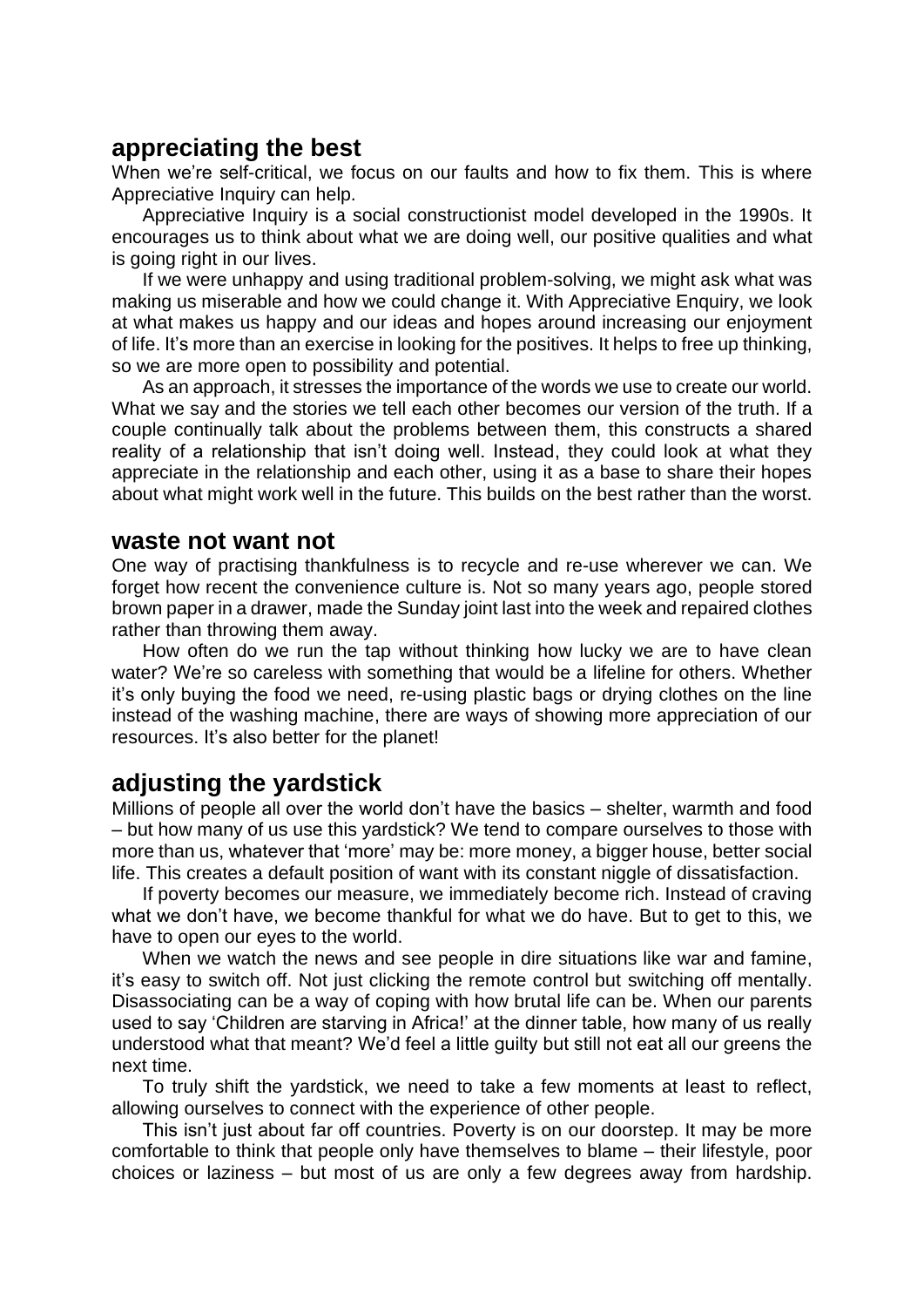Disability and illness, unemployment, bereavement – all of these things can quickly put us in a state of need.

We don't need to throw off all our worldly goods, it's just about acknowledging how much we have compared to others. We can show this by donating to causes, taking used goods to the charity shop or volunteering our time. We can also speak up for people in need. This might be signing petitions or challenging negative views on social media.

Is your glass half full or half empty? The choice is yours.

#### **sometimes thankfulness comes later**

People say there's something to be thankful for in every situation. While there may be truth in this, it isn't always easy to see at the time.

Take a parent with a critically ill child in hospital. They tell themselves they should be thankful for the care their child is receiving, but it feels impossible in the circumstances. This makes them feel ungrateful, adding to their distress.

A cancer patient has been told they will get better. They try to feel thankful – there are so many others with a different diagnosis – but the chemotherapy is tough and the illness is having a negative impact on their life.

It's hard to feel grateful in the middle of challenging situations. Trying to force it on ourselves isn't self-compassionate.

It's the same with difficult people in our lives. There is the idea that everyone has something to teach us, but we don't always see the lessons straight away.

Robert Emmons talks about remembering the bad, looking back to make a comparison with where we are now. Time lends distance. This is how we might reach the point where we can see positives in having gone through the worst. Sometimes thankfulness comes later.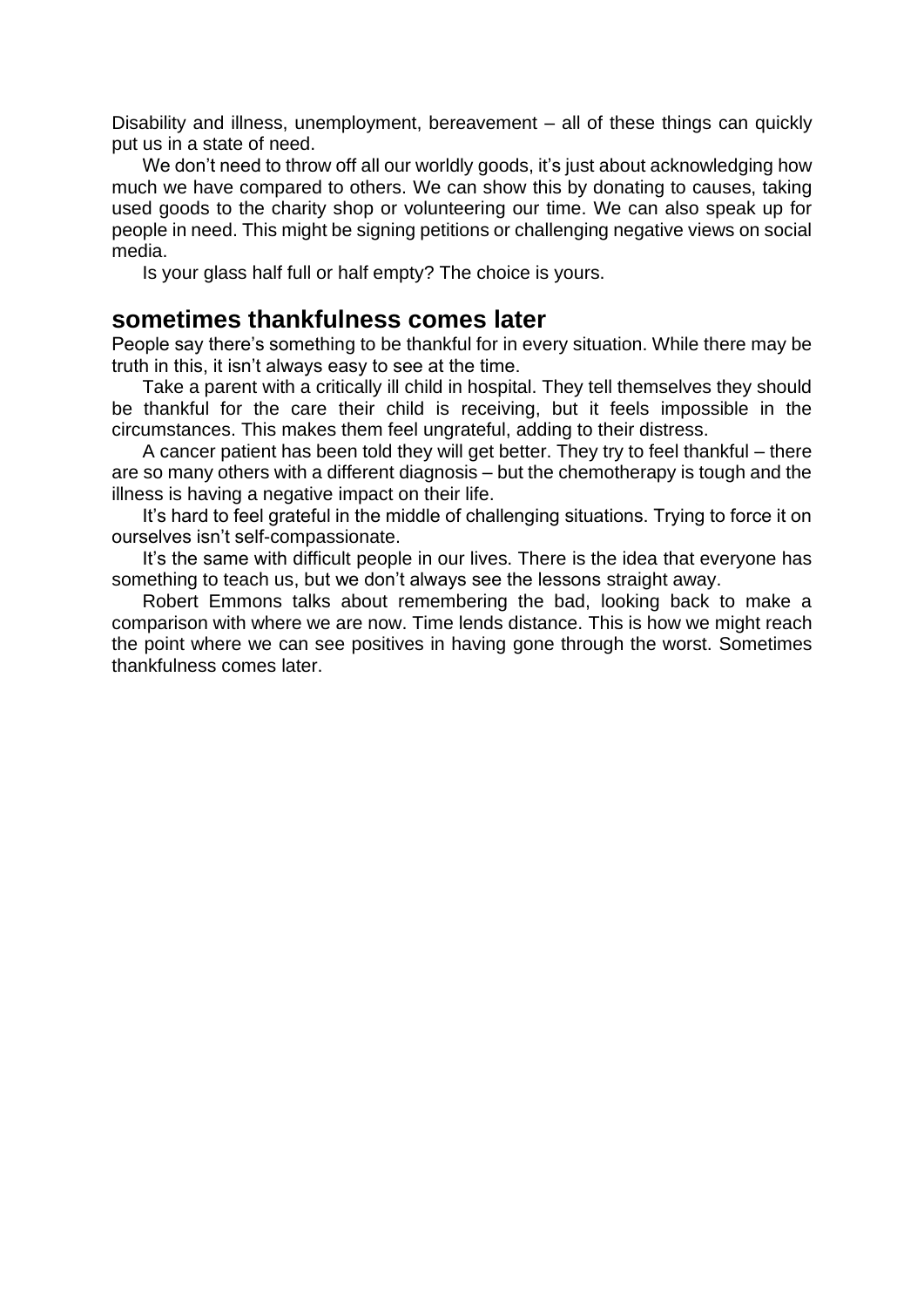# **11 re-thinking the brain**

<span id="page-36-0"></span>Our brains are incredible pieces of biological hardware. Finger-like dendrites branch out from more than a hundred billion brain cells, creating around ten trillion possible connections for electrical messages to whizz along.

These connections aren't set in stone. The beauty of the brain is its neuronal plasticity. Unlike machines, we're designed to constantly change and evolve. This means we can literally change our minds.

## **changing our minds**

The pathways in the brain aren't fixed but we do have habitual thought patterns. Anyone dogged by repetitive anxious or depressed thoughts knows how stubborn they can be. If they seem to be so much a part of us, it's because they are. Their neural tracks are a physical reality in our brains. Those particular neurons are switched on while others lie dormant.

The good news is, we can reconfigure our brains. The strength of neural connections depends on how much they are used. The trick is changing the data we put into the brain and reinforcing it to create new pathways. By changing our thoughts, we can change our brain.

There are a range of techniques and programmes to help us do this, Cognitive Behavioural Therapy (CBT) being the most well-known. It teaches us how to identify unhelpful thought patterns, called Automatic Thoughts. This might be magnifying the negative and minimising the positive – doing badly in a test proves how stupid we are but doing well is luck – or catastrophising about how things will turn out.

Automatic Thoughts are often based on emotional reasoning. We feel something to be true, so it must be true. This way, a high achiever sees themselves as a failure or a popular person thinks they are unloved. We address the thoughts by collecting evidence to challenge them. This generates more balanced thinking, based in reality rather than our imaginations.

A popular mind management programme is The Chimp Paradox by Dr Steve Peters, the man who contributed to Britain's amazing success in the 2012 Olympics. He separates the mind into three areas: the Chimp, our emotional and impulsive self; the Human, our rational self; and the Superego or Computer that governs memory and automatic behaviour. The programme shows us how to train the Chimp so we become happier, more confident and healthier.

There are obvious advantages to following tried and tested programmes, but they don't suit everyone. CBT can take a while to get to grips with and may feel like a sticking plaster over your problems. Sometimes it's a case of drawing from different models to use what works with you and your brain.

## **transforming over time**

Some people have life-changing experiences leading to an immediate mental shift. But it isn't a quick fix for most of us; transformation takes time. We have years of conditioning and life experience behind us, shaping who we are and how we think. We're not automatons, to be reconfigured in one afternoon.

We're often unrealistic about how long change is going to take. We hope we'll be a good way along, if not done, by the time we finish a course or a book. But we often only understand in a theoretical way. We have to test it out and reflect on it in the light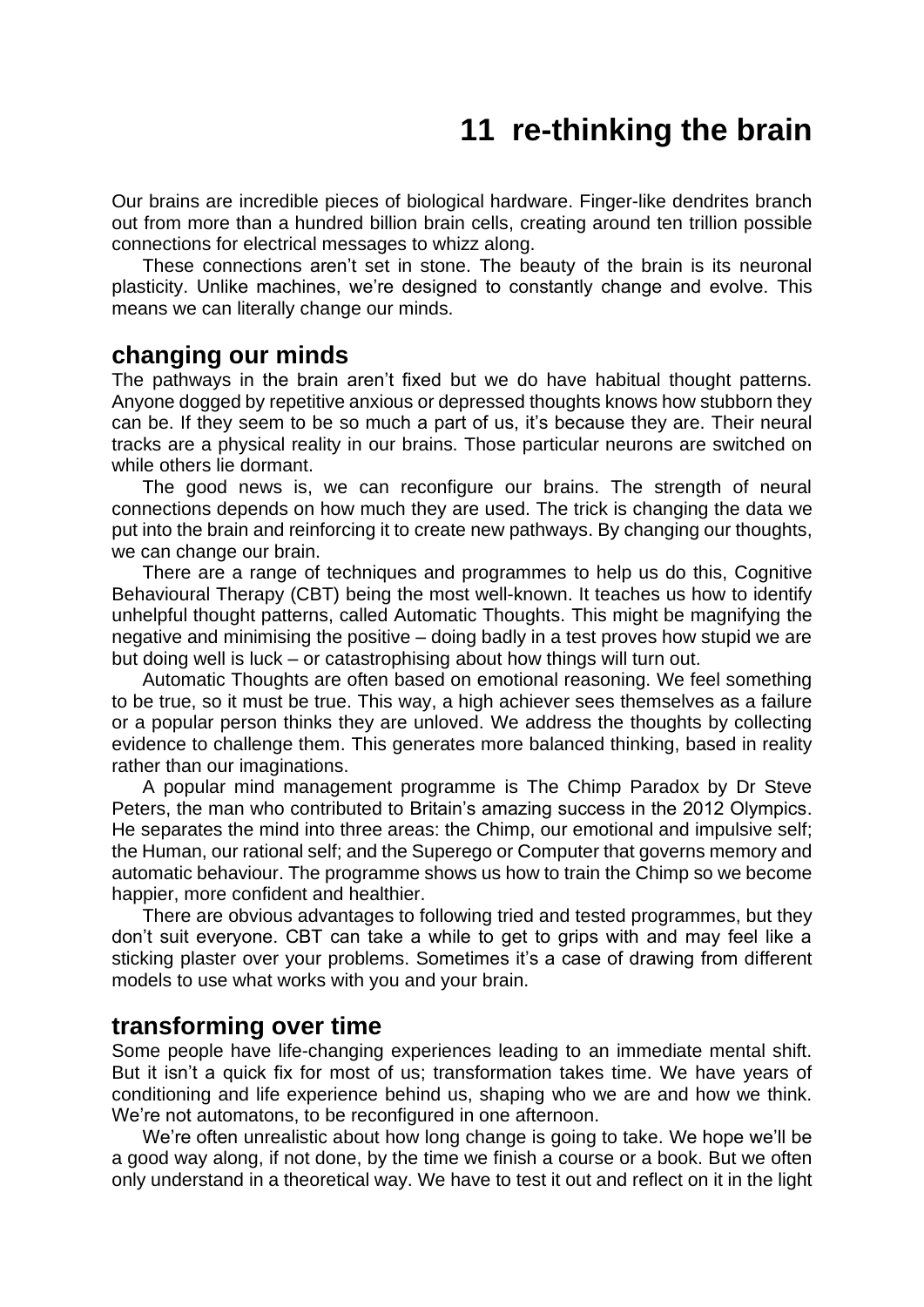of experience. It might be a year or two after doing a programme like CBT that we only start to get it. Being fatigued, ill or emotionally raw slows us further. Negative thoughts are very resistant, and it's exhausting to keep challenging them. We may need to show ourselves compassion and step back from mind management for a time.

Sometimes our circumstances give us good reason for the round of negative thoughts. Someone who has lost their job at the same time as being diagnosed with a serious illness can be forgiven for thinking life is tough. We can't always mentally turn things around for ourselves – at least not immediately.

We have to trust that our brain is doing its work. We might not be aware of it, but that doesn't mean it isn't happening. It's often only down the road that we see, and feel, the change.

### **watching the flow**

We can think of our thoughts as a river. Sometimes we're caught up in the middle, being carried to where we don't want to be, but with practice we can pull ourselves out and sit on the riverbank. Not only can we watch the flow from there, we're able to consciously slow it down.

Mindfulness and meditation are key ways of building the skills to do this. It takes practice and mental discipline, but we can all develop our minds this way.

Learning to observe our thoughts shows us that we don't have to take them so seriously. We notice our regular visitors, like Automatic Thoughts, and understand they are just mental happenings. Something triggers them and off they go, triggering other thoughts in turn like a line of falling dominoes.

We don't have to let them take us down their well-worn tracks, just let them play out like old scratchy records before they fade.

## **being in two minds**

Being pulled in different directions by competing thoughts can be uncomfortable. But the ability to be in two, or more, minds at once can open up our thinking. It's mentally healthy to consider alternative views; a sign of a broader mind, not one stuck in rigid ways of thinking about the world.

We don't always have to take a definite position. Our brains are more than capable of carrying several tracks of thought at the same time. This allows us to embrace the ambiguity of human experience. There are multiple thoughts to choose from, diverse ways of seeing things. Why pin ourselves down if we don't have to?

There are times, of course, when we have to make choices. But ambivalence encourages us to think matters through rather than making snap decisions. This isn't indecisiveness; it only becomes that if we continue to waver.

Ultimately, there is usually some anxiety and regret whichever way we go on a difficult decision. We can only make what seems to be the best choice at the time.

# **keeping the brain in shape**

We are all creatures of habit, even the most free-spirited person. We have our little routines and ways of doing things. The risk is that we become prisoners of processes. 'We've always done it this way' becomes the mantra to resist change rather than embrace it.

This inhibits creative thinking. Ground-breaking developments in science, technology and the arts come from looking at things in a new way.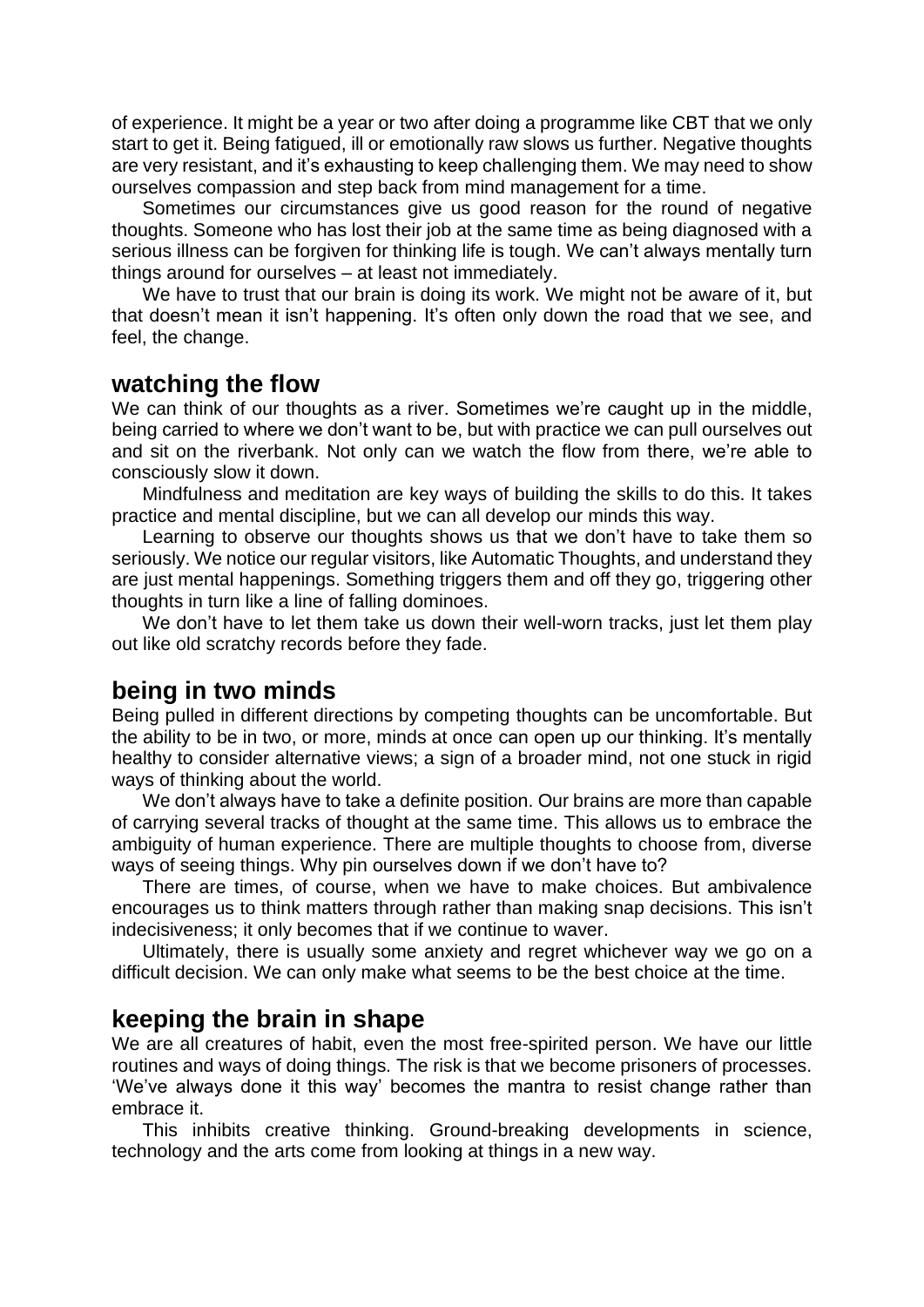Our routines don't have to be set in stone. Making changes is good for the brain and keeps us primed for unexpected events. We never know what's around the corner. Change is part of life and being adaptable is a key life skill.

Stack your washing up a different way, sleep on the other side of the bed, alter your route to work or use your toothbrush with the opposite hand. Activities like this challenge the brain, helping to keep neural connections strong. As the saying goes, use it or lose it. This is especially important as we age and the brain's plasticity declines.

Puzzles, games and lifelong learning all help to keep the brain young. Mentally active people have less beta-amyloid protein, the sticky plaque that is a hallmark of Alzheimer's. A fitter brain is also more resilient, so the impact of an illness like dementia takes longer.

It also helps us keep a sense of potential and possibility as we age. For some older people, it's as if their thinking has gone along the same well-worn tracks so many times, their view of the world becomes narrower and narrower. How much better to open to wisdom.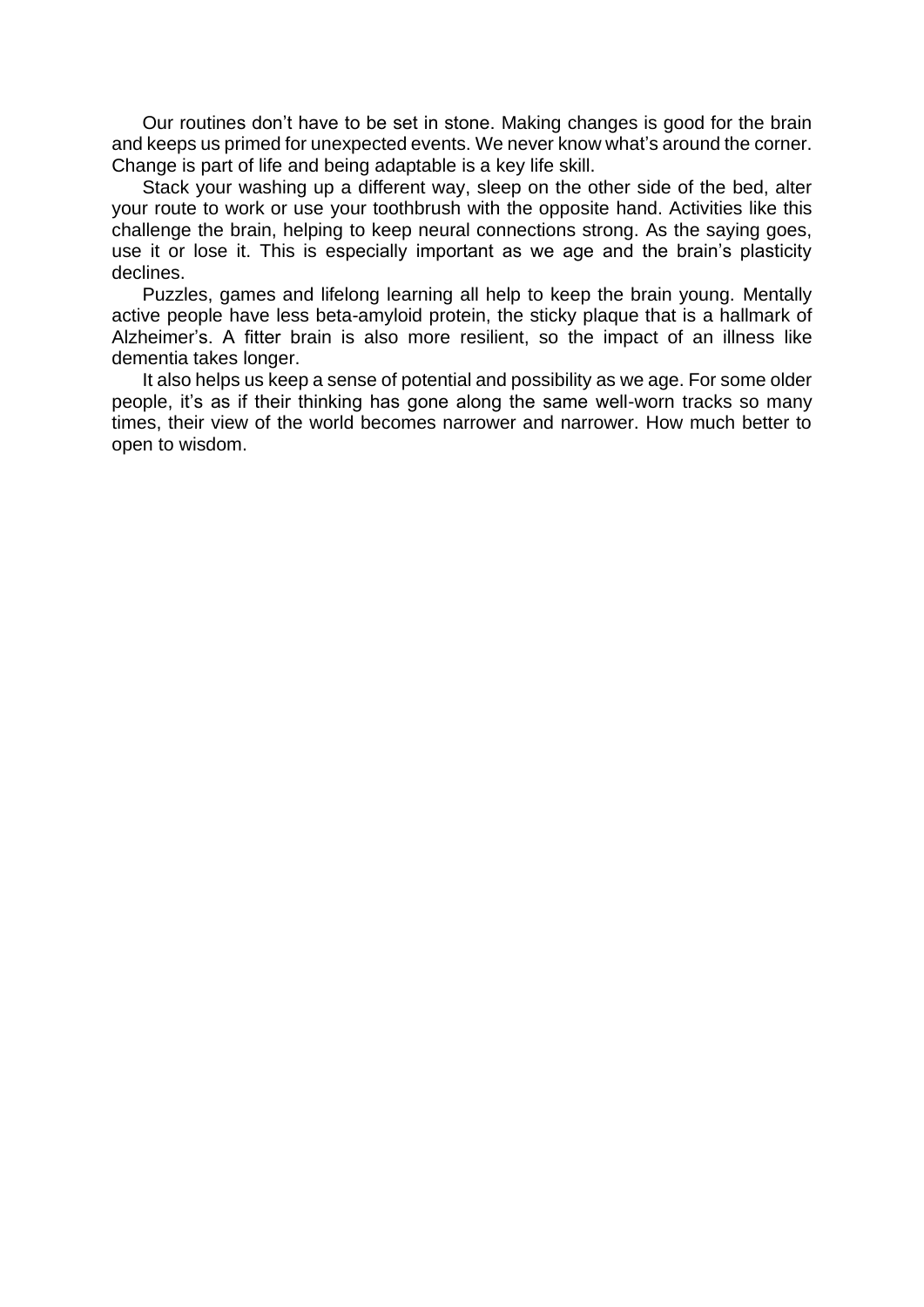# **12 quietening the mind**

<span id="page-39-0"></span>Meditation is an antidote to the stresses and speed of modern life. It's a low-cost activity that's easy to introduce into our lives. But the meditation journey has pitfalls as well as plusses. Instead of quietening the mind, we might agitate it.

## **the monkey mind**

We have an estimated seventy thousand thoughts a day. Whatever the actual number, we only have to observe our thinking for a few moments to be aware of the constant play of thoughts. Given that we have more than a hundred billion brain cells, with trillions of possible connections, the Monkey Mind has a huge playground to leap around in.

Research suggests that many of our thoughts are the same as the day before. It's just mental junk going around in a loop. Negative thoughts particularly replay over and over, leading us into increasingly depressed or worried states.

Meditation is a way of stilling these thoughts and creating mental calm. It's good for the body too, reducing the effects of stress and helping to regulate our day-night cycles.

The question is, where to start?

#### **an ageless art**

There isn't one way to 'do' meditation. While Buddhist traditions are the most wellknown, numerous practices have developed over time. Their shared feature is deliberate attention of the mind. Meditation isn't going into a trance; it's a very conscious activity.

While there can be movement, as in yoga, the meditator usually sits still. Beginners are often keen on the classic Lotus posture, but this can be physically challenging. Most people sit in a simpler cross-legged position, kneel astride cushions or use a chair. It's finding a posture that prevents slumping while being comfortable to maintain. There may be some initial discomfort but it shouldn't be persistently painful.

In its simplest form, meditators give attention to the breath as it moves in and out of the body. This might be noticing the inhalation and exhalation through the nostrils or widening attention to the rise and fall of the lungs. The breath can also be counted or manipulated.

Some meditators just sit with whatever arises in the body or mind, while others use techniques like visualisation to cultivate kindness and compassion. There can be a point of focus: repeated words or sounds, such as the 'Om' mantra or a prayer, or crystals, candles and other objects with a spiritual meaning.

Whatever the method, the Monkey Mind wanders off, day dreaming, planning and worrying. The idea is to notice and gently bring the attention back. This can happen numerous times during a meditation, especially for beginners. It's part of the discipline and why it can be helpful to practice under the guidance of a teacher.

Most schools encourage practice at least once or twice a day. This can be up to an hour or more, but five or ten minutes is often enough. The aim is make meditation part of everyday routine, like brushing the teeth.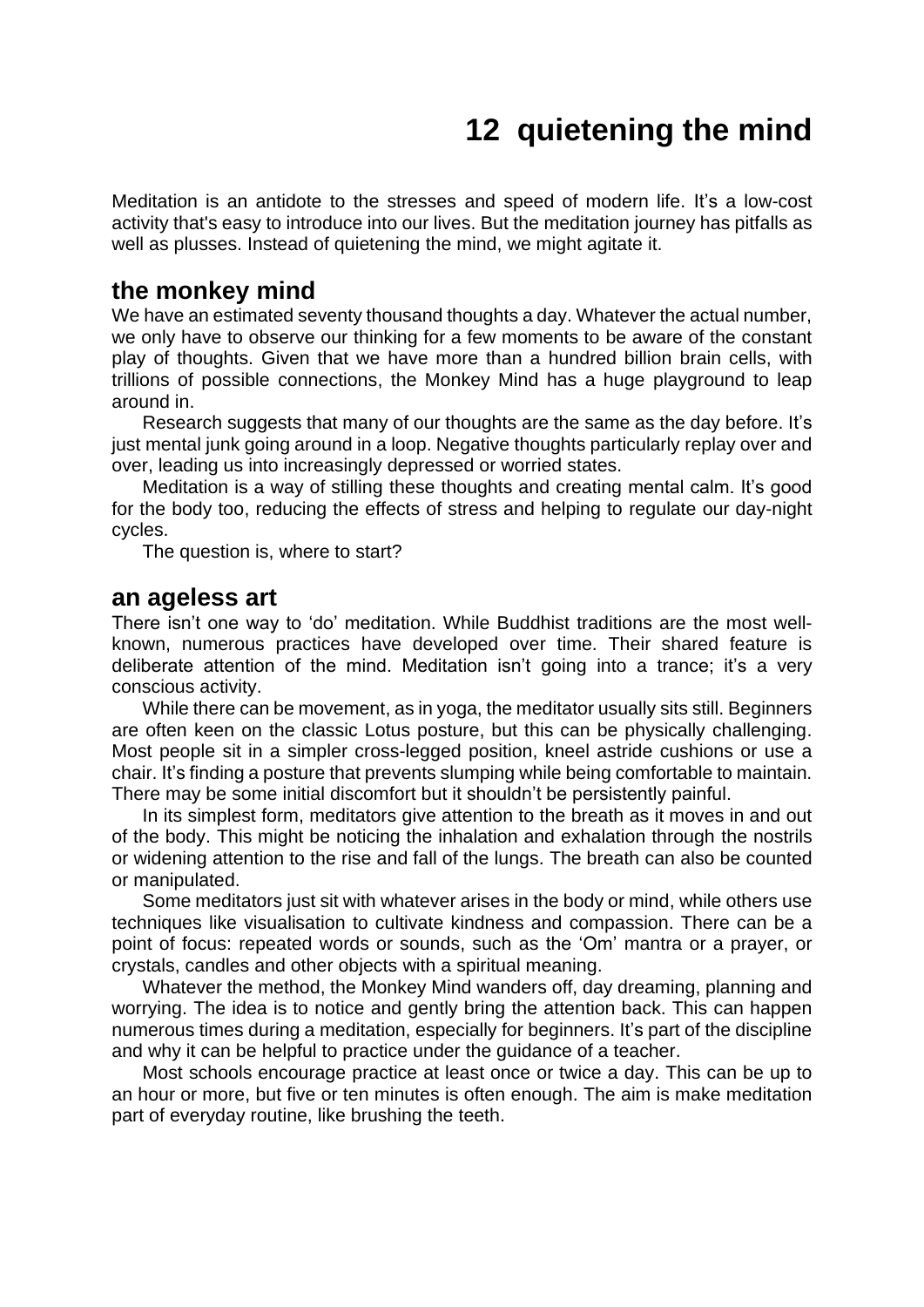### **a moment on mindfulness**

In many respects mindfulness is the same as meditation, and the terms are often used interchangeably. However, meditation tends to refer to formal sitting practice whereas mindfulness has a wider use.

Through mindfulness, we bring our attention to the present moment, experiencing it as it is without trying to fix or change anything. It encourages us to be more aware of our internal and external worlds, to notice things we hadn't seen before – or had stopped noticing.

We can practise mindfulness anywhere and at any time, even during the most everyday of activities. It's a way of approaching life afresh. We may have done something many times before but it is always new in the moment.

If we were eating an apple mindfully, we would give it our full attention, even before taking a bite. We might feel its surface, holding it to our nose to take in its smell. As we ate it, we would be aware of how it felt in the mouth, noting the sensations as we swallowed it down. Even when we finished, we might be aware of how the core felt against our fingers and listen for the sound as it landed in the bin.

In recent years, mindfulness has been brought together with Cognitive Behavioural Therapy (CBT) and proven to improve mental wellbeing. In their book 'The Mindful Way through Depression', Mark Williams, John Teasdale, Zindel Segal and Jon Kabat-Zinn explore how the practice encourages us step back from the never-ending commentary of negative thoughts. We learn they are just mental events, a product of our thinking habits and not necessarily the truth. We don't have to attach to them so much.

Few of us are brought up with a mindful approach to life, but it's a practice we can all learn to take more enjoyment in the world around us.

# **setting off on the road**

The internet is a good place to start. There are numerous websites with audio and video clips, many for free, so there's no need to pay a subscription or buy products at this stage. Do some searching and see what naturally draws you. We often need to try out different practices to find what suits us.

Your local library will probably have books you can borrow or there's a wide selection online and in bookshops. A beginner's guide can be useful, especially with guided meditations on a CD or DVD.

It can be helpful to go on a meditation course or taster. Despite the growing use of mindfulness in mental health services, most group opportunities tend to be spiritual rather than secular. However, it's possible to participate in group meditation without taking on a religion or particular set of beliefs. It depends on who is offering it and how important it is to them that people identify with their community. Bear in mind that you may find some approaches too religious or culturally challenging. Try not to take this as a failure on your part. One way isn't superior to another.

While meditation can be practised anywhere, the setting is usually an indoor room in a place of worship, community venue or holistic business. It helps if the space is private and quiet as it can be difficult to sit with noise and distraction, especially when new to it.

The practice is usually led by a leader or teacher. They will have had, and probably still have, teachers themselves. They're likely to give some kind of introduction, telling you something about themselves, their organisation and practice. It helps if they give you an idea how long the meditation is going to last – usually around ten to fifteen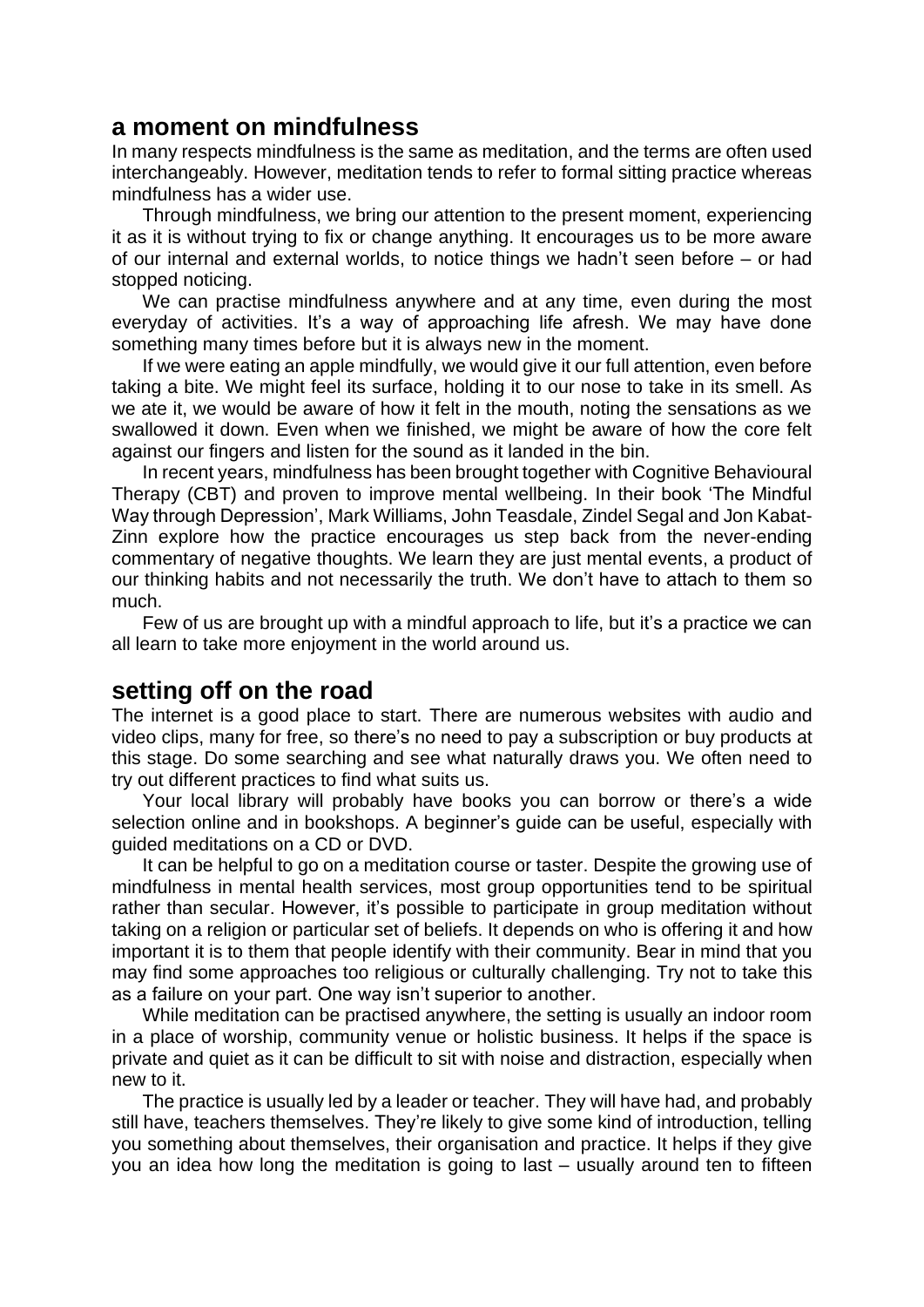minutes for beginners – and if there is a signal to mark the beginning and end, such as the ringing of a bell. It can be unsettling if they plunge straight in.

There might be a chance to try out different sitting postures before the meditation begins. You probably won't hit on the right one straight away, but you can always play around with cushions at home afterwards. It's more important to be comfortable, otherwise it can be a distraction.

There should always be a couple of seats available for those who need them. You should never feel pressured into going on the floor.

During the meditation, your thoughts will probably wander. The Monkey Mind runs around taking it all in. You're curious about a noise outside, your back aches, you wonder what to have for dinner. This is normal.

It's also normal to feel the same at the end of the practice as you did at the beginning. Few are filled with tranquil bliss, especially the first time.

After the meditation, there may be refreshments and a chance to chat. Some people can be keen to tell you how amazing it was; they felt like they were flying or it reminded them of an awesome meditation they had in an Indian ashram. Try not to let it take from your experience. Everyone's journey is different, and some people may be trying to impress.

Regular doses of group meditation can support and motivate you in your individual practice. It can take some getting used to – you might feel self-consciousness at first or out of your comfort zone – but once you settle in, it has a different quality to meditating alone.

There are less opportunities for moving meditation, but it makes sense to start with sitting practice. You can learn the basic skills, which can then be applied to movement.

Yoga is a great complement to sitting practice, particularly in developing mindfulness. Teachers vary in their approach though – some have a more mindful approach than others - so it's finding the right person for you.

## **off the beaten track**

Going on a meditation retreat is a chance to step back from daily life. It offers time for reflection and self-development, usually from a spiritual or holistic angle. Most centres are in the countryside and have programmes catering for the beginner up to the seasoned meditator.

Introductory retreats are geared to beginners. They're usually for a weekend up to a week and are an opportunity to experience guided meditation and learn about Buddhism or other perspectives. If you like to be active or outdoors, you may be better suited to a yoga, walking or photography retreat.

Be aware that centres can be quite regimented. They usually have set times for meditation and meals, and the days start early. Most have expectations around behaviour, such as not drinking alcohol or limiting use of mobile phones.

The communal experience can be challenging if you like regular time on your own. Some centres have single bedrooms, but in most you have to share with at least one person. It can make you acutely aware of how intolerant you can sometimes be. Going on retreat rarely transforms us into shiny happy beings who get on well with everyone. The opposite can happen, especially if it's a crowded centre or everyone is stuck indoors due to poor weather.

Many of us go on retreat at difficult times in our lives but this doesn't mean we'll find the ease and peace we are looking for. Instead of leaving our troubles at the door, we often carry them in. The retreat may bring up difficult emotions or face us with challenging aspects of ourselves.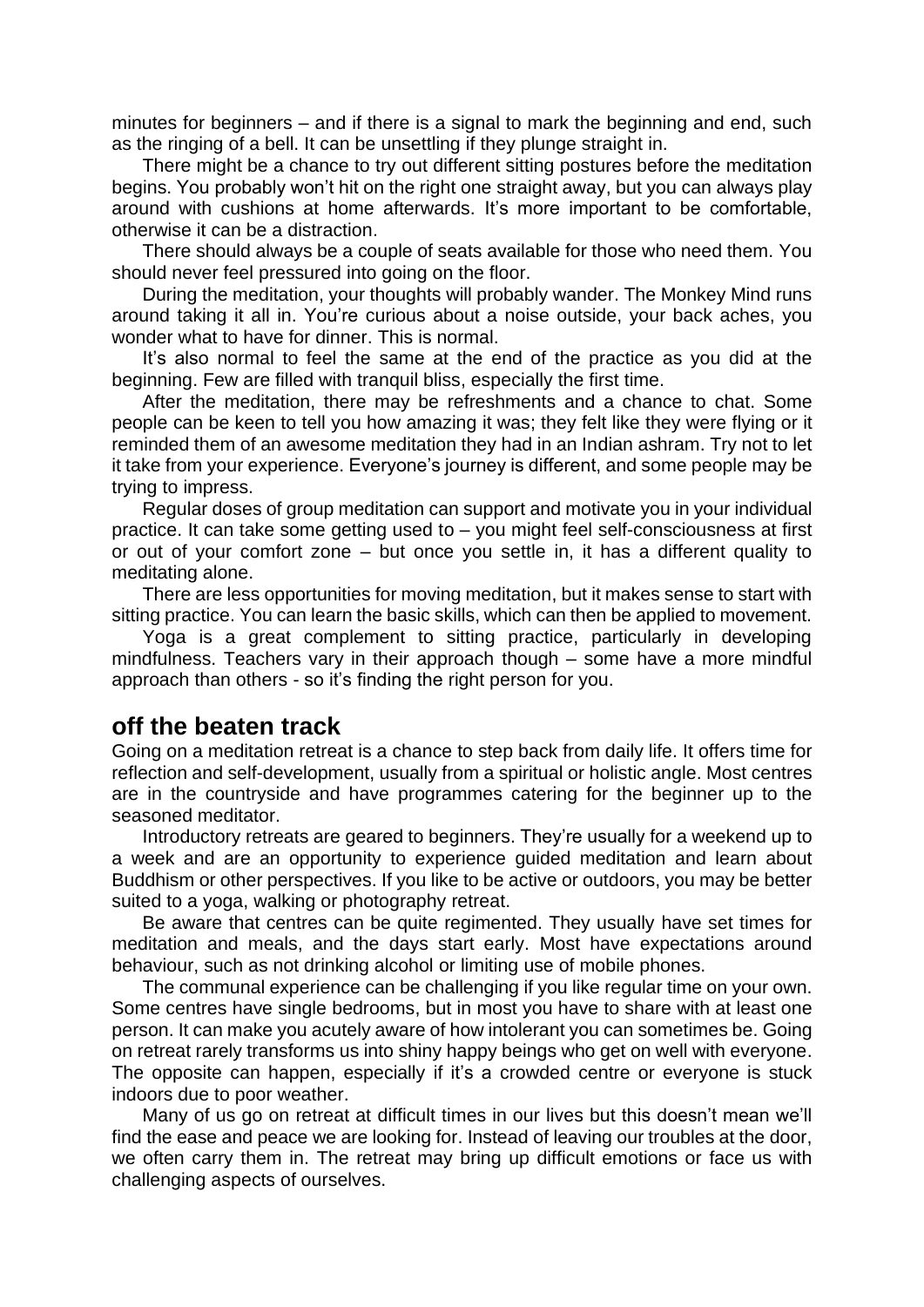Before you go, it is worth thinking about how you might look after yourself. While your aim might be to get through the retreat without contact with loved ones, some emotional support might be helpful. A phone call or two could make all the difference to the experience, so keep it in mind as a possibility.

Don't feel you have to dive in, sharing your life story with strangers on the first night. It's up to you how much personal information you disclose. Sometimes we get swept along and share things that we later wish we had kept private.

You don't have to take part in all the structured activity if you don't want to. Have some time to yourself if you need it. Getting involved in practical tasks, like gardening and housework, can help to keep you grounded and centre staff always appreciate the help.

Try to go outdoors regularly, whether it's the centre grounds or further afield. This gives you some space and helps with cabin fever. If you need a dose of normality, take a break off site and go to a local town or village. If it's some distance away and you don't have a car, see if you can join centre staff driving out for supplies.

Be prepared for at least one period of silence. While few retreats are fully silent, there may be a taster for an afternoon or evening. It can feel strange at first and generate amusement as people work out how to communicate without talking, but there can be something quite special about a group of people sharing silence together. It can also be oddly emotional, so don't be surprised if feelings come up.

Try not to compare yourself to others or get involved in competition. Let people get on with sitting in the Lotus pose though it gives them back ache and seeing who can meditate the longest. Retreats don't have to be an endurance test to make them worthwhile. Be aware that some are completely silent with hours of sitting meditation and fasting each day. They are not for everyone. You can still develop spiritually and in a profound way without putting yourself through that kind of experience.

If you're really not enjoying the retreat and it's affecting your wellbeing, you can always leave early. This doesn't mean you would feel like that every time. It may be something about your current circumstances or the nature of that retreat. They can be demanding, especially if your mental health is at a low ebb – you're dealing with depression or a bereavement, say. Sometimes it's better to wait until you feel more resilient.

# **going it alone**

Some centres offer solitary retreats, a period of time to live like a hermit in a meditation hut or similar. This can be an intense experience and isn't recommended for the beginner. It's too much for some seasoned meditators.

An alternative is try a solitary retreat at home.

It's advisable to start small, a half day or day at the most. You'll get more from a few quality hours than stretching it out for the sake of it.

It helps to structure the time in advance; set your meditation and meal times, with mindful activity in between. This could be reading, yoga or a task, like cleaning out a cupboard. Plan your meals, ideally healthy vegetarian, so you can have your shopping in ready and cook from scratch. Switch off phones, the computer and TV, and aim to rise early.

Solitary retreats can bring up lonely or difficult feelings. Sometimes we work through them and they pass, but there is always the option of cutting the retreat short. Ultimately, it should be a nourishing rather than punishing experience.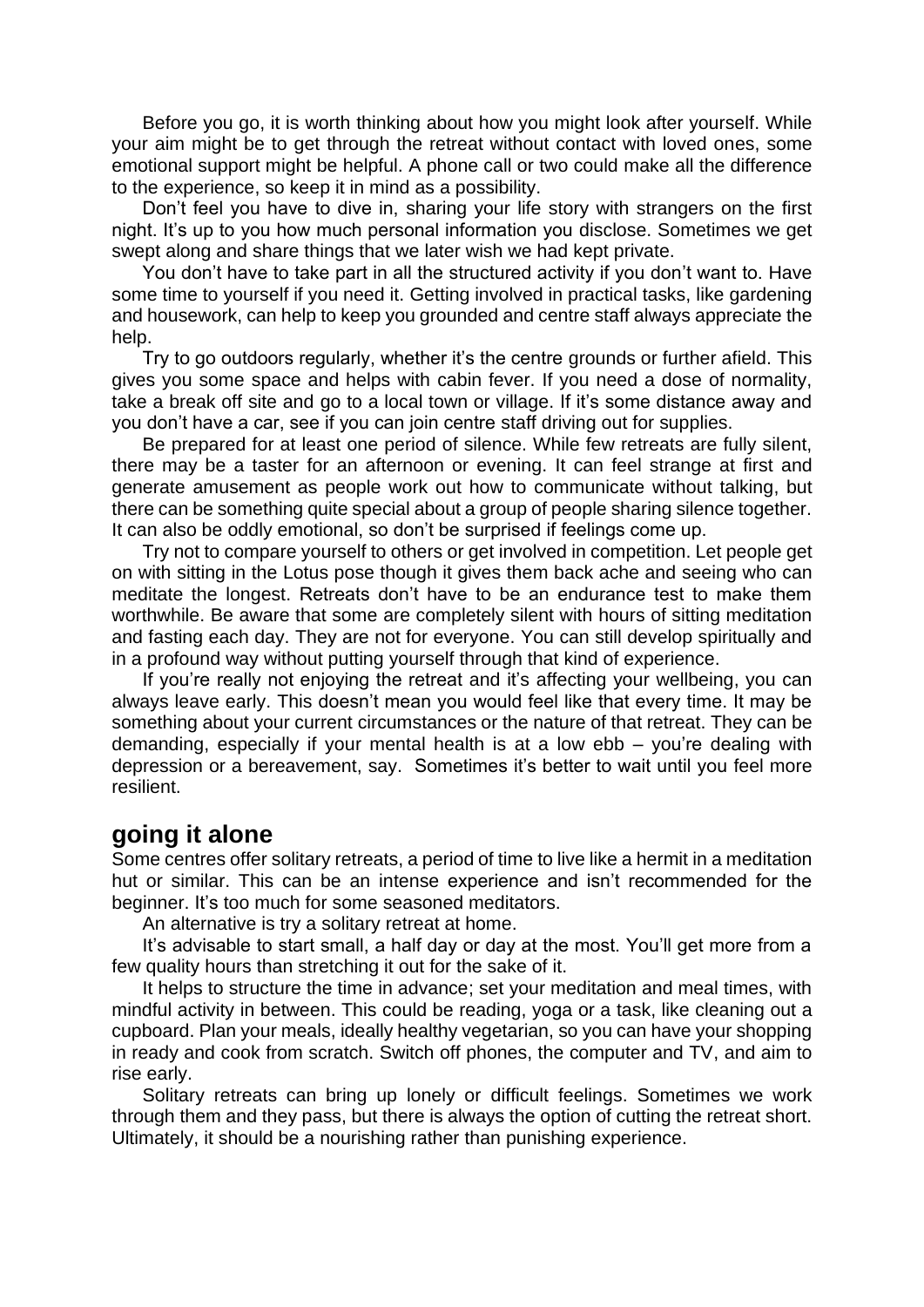# **steps rather than strides**

Meditation promises to make us calmer, happier and healthier, but it's usually a slow burn rather than a quick fix. The changes can be so subtle, it may be some time down the line before we feel the benefits.

Daily practice can become dull, the mental equivalent of doing an exercise regime each day. We may wonder if it's worth labouring on, especially if we don't seem to be getting much out of it.

We may hear people talk about exciting meditative experiences, known as Kundalini. They're filled with light or feel waves of energy rushing through them. Kundalini aren't essential to the meditative experience, and are often seen as a distraction, but we may feel we are missing out.

If nothing else, we might expect to have more inner peace, but even this can be evasive, especially if we're depressed, anxious or unwell. It can be harder to concentrate and more tiring to keep pulling the mind back. Negative thoughts and feelings can come up, quite powerfully at times. The longer we sit, the worse we feel.

In these circumstances, it's better to keep meditation to small doses, no more than a couple of minutes, or to leave sitting meditation for a time and do activities that gently foster mindfulness instead.

Sometimes it's the practice or technique that doesn't work for us. We might feel we should stick at it but if we're not getting much out of it, why carry on? The experience is never lost.

It may be that you never settle on one method, drawing on different techniques instead to suit the situation. You might watch the breath when stressed, listen to a selfcompassion meditation for comfort, or do a body scan to ease tense muscles. This toolkit approach is more realistic for many of us. We don't have to sit on a mat at a certain time every day for meditation and mindfulness to become part of our daily lives.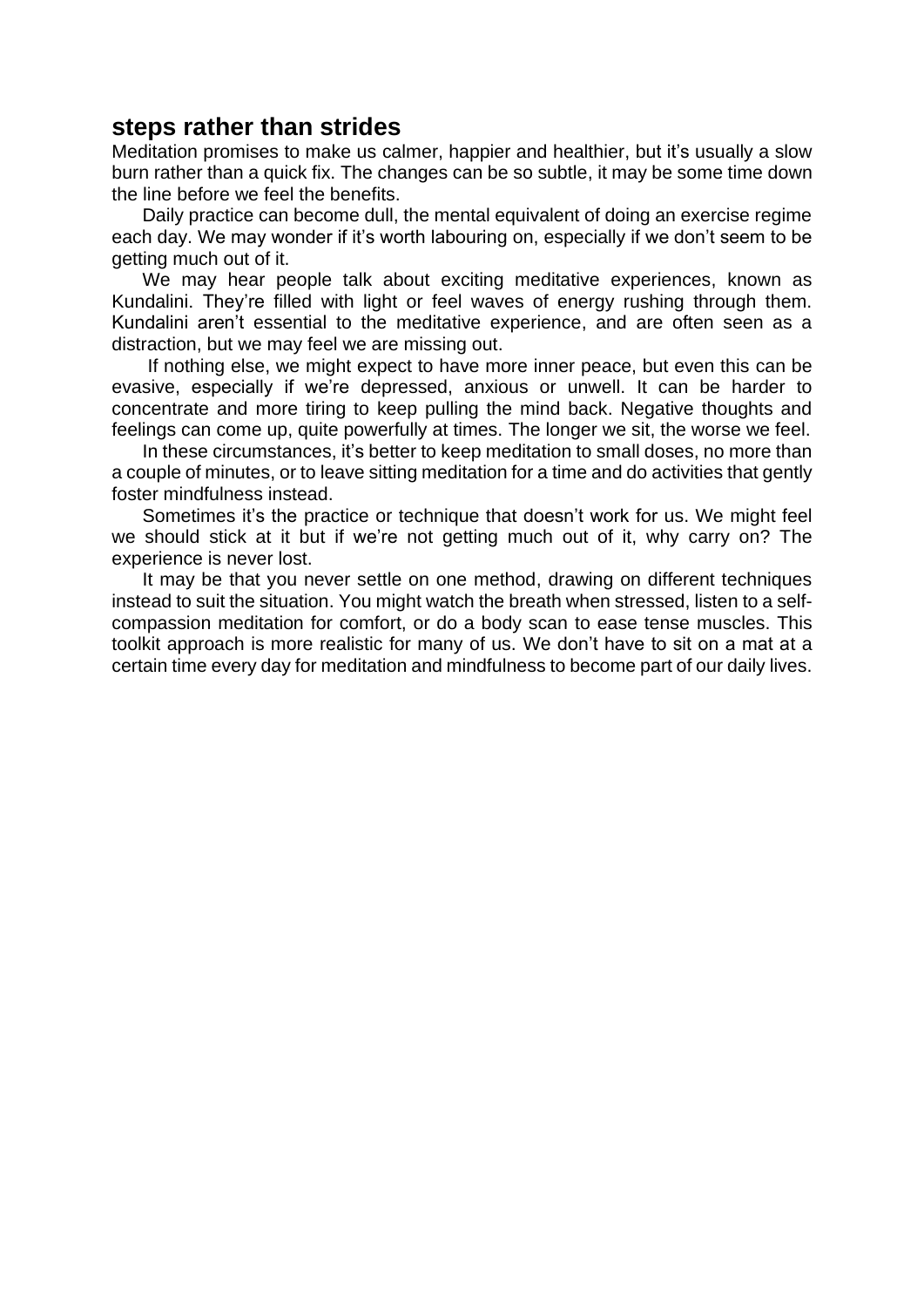# **13 the pressure of positive thinking**

<span id="page-44-0"></span>Given the choice, most of us would rather our glass were half full than half empty. A positive approach looks for possibilities. If life gives you lemons, make lemonade.

But it isn't always that easy. Sometimes it's a challenge to turn our thinking around. Staying positive becomes a pressure.

### **falling foul of the positive police**

'You've got to keep positive'. How many of us have heard this or said it ourselves? It's usually at a bad time; someone is dealing with illness or had poor exam results. As if it were that simple.

Most of us fall foul of the Positive Police at some point. It's the insistence on looking for the upside whatever the situation. There's positive or negative with no in between. One is good, the other is bad.

This doesn't allow for natural human emotions like anger, sadness and fear. Take someone whose partner dies suddenly. They might try to focus on the positive, being thankful their loved one died quickly and for the life they had together, but they could be pushing down very normal responses that are part of grieving.

Staying positive at all costs encourages us to put on a front. This can be tiring work and the mask can slip. This is often felt as a failure, making it even harder to stay upbeat. The truth is, we don't always have to turn things around. Sometimes life's lemons are sour and that's how it is. Forget the lemonade.

It's not as if we have stay relentlessly positive to get through tough times. We can fall into the depths, feel beaten, even think of ending our lives, and still survive. In many respects, it's the sinking down and facing our demons that allows us to come back up again.

## **when rose coloured glasses crack**

Positive thinking is full of promises. It isn't our circumstances that holds us back, it's what we believe about ourselves. You can if you think you can.

While there is some truth in this, it's a simplistic formula. Thinking positively about something doesn't mean we'll get the outcome we want. On the morning of a job interview, we visualise ourselves making a great impression on the panel, convinced the job is ours. This doesn't mean we're automatically going to get it. There are numerous factors at play over which we have no control.

Recent research suggests that positive thinking techniques don't work as well as once thought. Gabriele Oettingen from New York University asked students to make a note of how often they fantasised about getting their dream job when they graduated. The students who fantasized the most ended up with fewer job offers and smaller salaries. In another of her studies, women on a weight-reduction programme who imagined the most positive outcomes lost fewer pounds overall.

As Oettingen says: 'Positive thinking fools our minds into perceiving that we've already attained our goal, slackening our readiness to pursue it'. But the answer isn't to go the other way and dwell on the challenges. Oettingen suggests 'mental contrasting', focusing on positive outcomes while considering the obstacles and how to overcome them.

This links to ground-breaking research on optimism in the 1980s by psychologists Michael Sheier and Charles Carver. They found that optimists have better health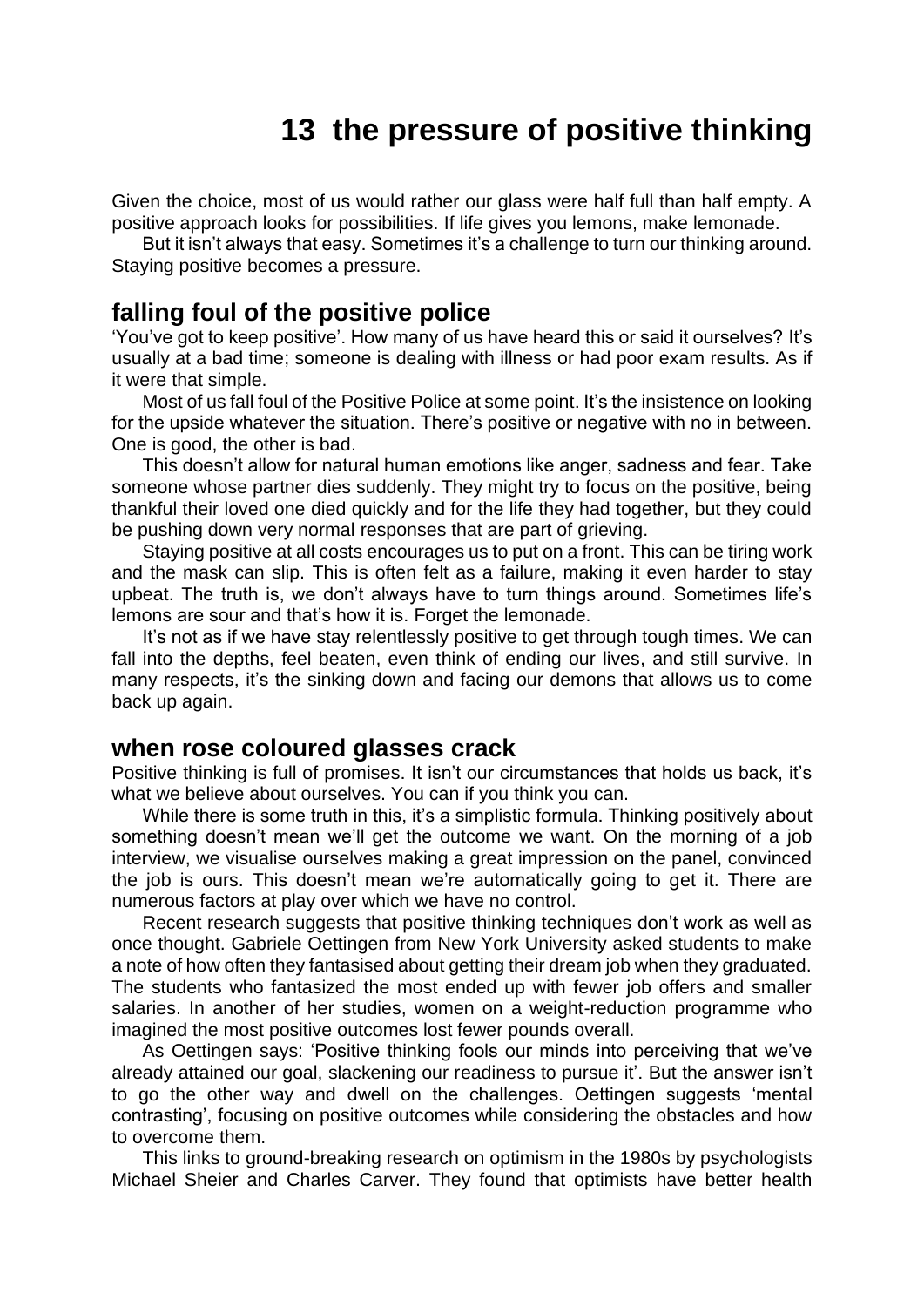habits and coping strategies. If they have a serious health condition, they are more likely to make lifestyle choices that promote recovery and rehabilitation. They are also better at accepting what can't be changed, allowing them to move on with their lives. In the words of Sheier, 'Optimists are not simply being Pollyannas; they're problem solvers who try to improve the situation.'

We can repeat self-belief mantras until we're blue in the face. In itself, positive thinking doesn't make things happen.

### **the shangri-la of happiness**

How can I be happy? It's a basic human question that many of us wrestle with. But there's a major flaw with it.

The question presumes that we can be happy all the time. Happiness is the ideal, a glowing yardstick against which everything is measured. But happiness isn't absolute. Like all human emotions, it has its shades and fluctuations, ranging from cheer and contentment to joy and elation.

Likewise, there are grades of unhappiness. We may think our lives are miserable but some days or hours will be less so than others. There may even be short periods of enjoyment and pleasure. We miss these if we're clinging onto misery as something permanent and unchanging.

Perhaps a better question is, how can we be happier? By looking for ways of increasing the activities that give us happy feelings, we might generally feel more contented with ourselves and the world. This approach builds on what is best in our lives. It also understands that what makes us happy shifts many times during our lifetime, shaped by our age, circumstances and experience.

If our ideas about happiness are too fixed, we risk living on future promise. We'll be happy when we meet a partner, when we get a better job, when we've lost weight. But there are no guarantees, and we could spend our lives chasing rainbows.

Not that periods of concern, sadness or upset are such a bad thing. They are part of being human. In many ways, the tough times allow us to savour the happier times. They become brighter from the contrast.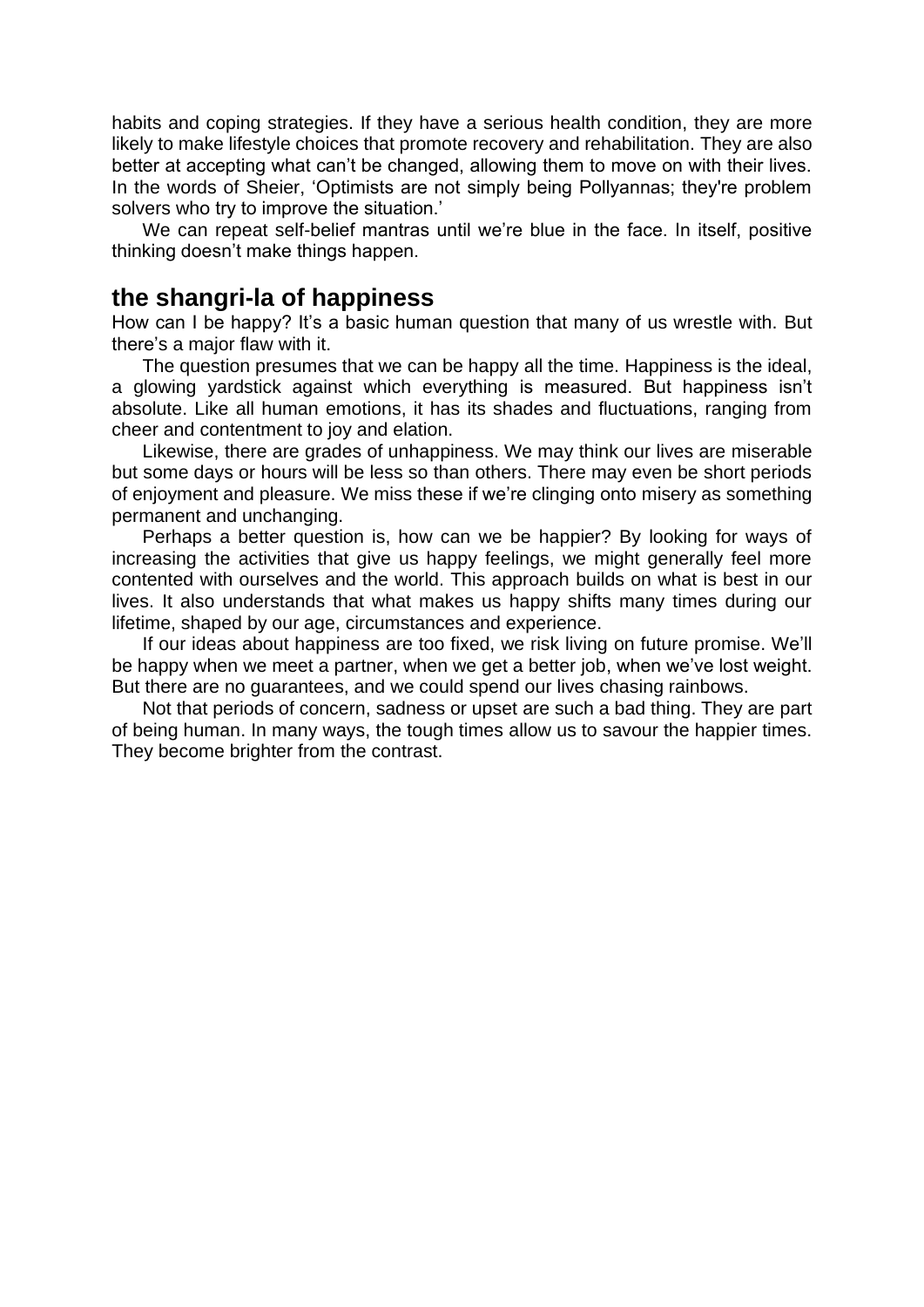# **14 the proof of the pudding**

<span id="page-46-0"></span>The proof of a pudding is in the eating. No matter how delicious it looks, we wouldn't go around telling people how fantastic it was without trying it first. But when it comes to other matters, we can be very quick to give our opinion.

Developing critical thinking encourages us to think before we speak. It helps us understand that even if we might think the pudding is the best we've ever had, ours is just one of many views.

## **facts before fiction**

We're sharing our opinions more than ever before. The increase of social media and internet forums has seen an explosion of armchair pundits. This is exciting in many ways, making for lively debate whether it's politics or what's on TV, but it's a breeding ground for sloppy thinking.

Researching a subject takes time and energy. It's easier to spout off; more so if it's just regurgitating what someone else has said. We live in an age of mis-information where the lines between fact and fiction blur.

A critical thinker approaches this daily bombardment with healthy scepticism. Just because someone writes or says something doesn't automatically make it true. Evidence can be twisted to fit an argument or change as it passes from one person to another, as in the case of gossip. Better to take it all with a pinch of salt.

The pudding analogy reminds us to consider the value of evidence in forming an opinion. If we were building up a picture of a person, we would draw from many sources. There would be the hard facts, like their date of birth and where they went to school, but there would plenty of softer evidence: photographs, letters, their taste in clothes and interests. Even if they wrote a memoir, it wouldn't be the whole story, just their version of events. We'd need to hear what other people had to say about them.

In most cases, it's the combination of different kinds of evidence that gives us the best understanding. Our world is complex. Each of us has an individual perspective wholly unique to us. This makes for millions of viewpoints in which we have to find common ground. Absolute truth is a sticky area, even where processes are rigorous, like science and the law courts.

Appreciating the value of evidence, along with its limitations, is essential to being an effective thinker. If we understand that several, if not numerous, pieces of evidence are needed to get a clearer picture, we're less likely to make snap judgements. It's a guard against unhelpful thinking habits, like generalising ('They always behave like that') or seeing things in black and white.

It can also help us make important decisions. Better to weigh up the situation rather than just diving in and hoping for the best.

#### **the responsibility of free speech**

'I disapprove of what you say, but I will defend to the death your right to say it'. These words by Voltaire's biographer, Evelyn Beatrice Hall, hit at the core of free speech. We might disagree with someone's views but they have as much right as us to express them.

But lines have to be drawn. If we really believe that people can say what they like, this means everything. If a child comes home from school crying because they are being called names, they should be told, 'The bullies have every right to call you names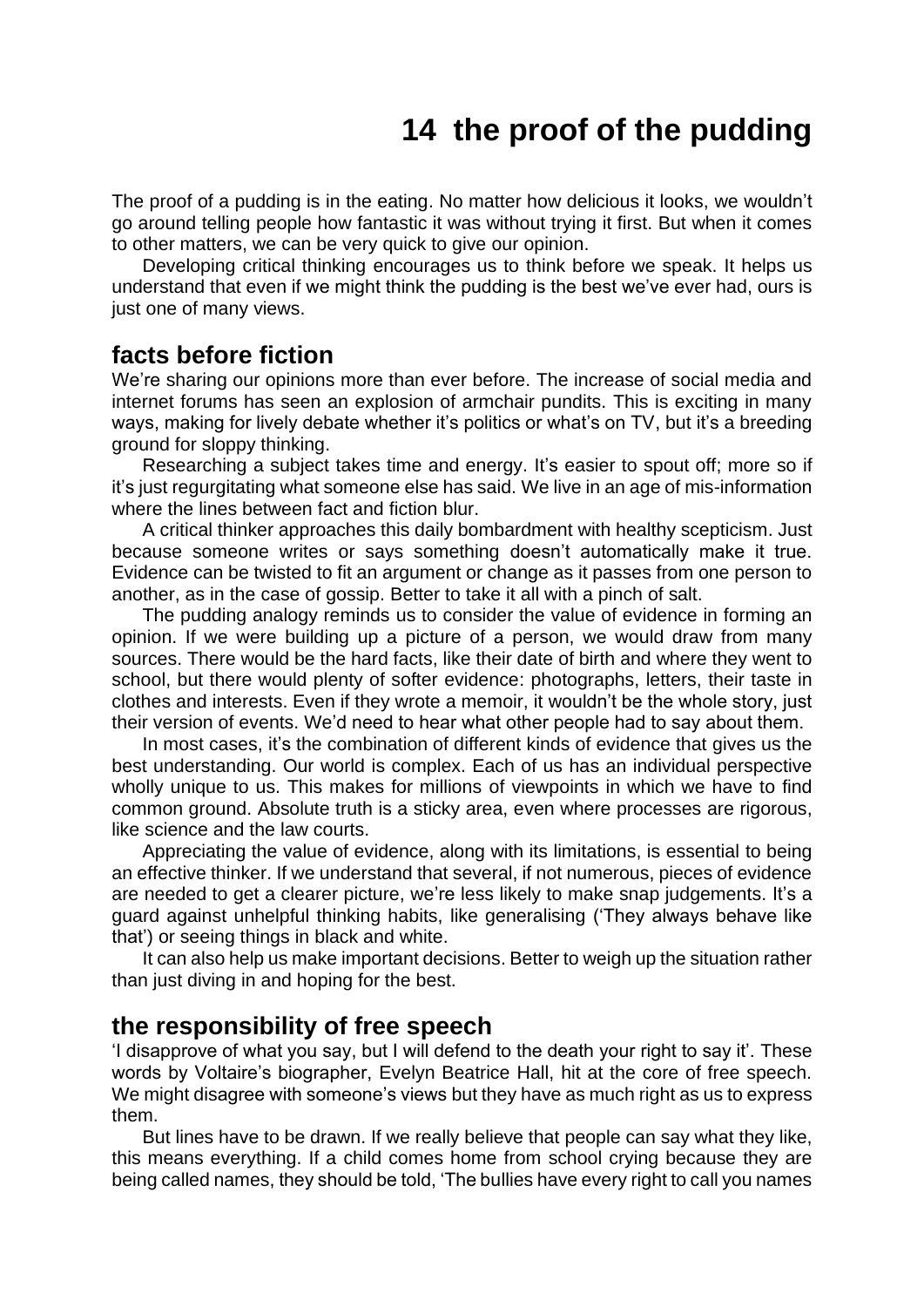and you can do it back'. Likewise, any form of hate crime is acceptable, whether it's racial abuse on social media or homophobic attacks on the streets.

In countries like the UK, there is various legislation restricting what we say and write. This includes libel, slander, copyright violation and the right to privacy. While any system of censorship has its flaws, it helps to protect people.

With the growth of social media, many use it as a platform to express strong, often prejudiced opinion. The worst culprits are the internet trolls, but they are not alone. The relative freedom and anonymity of the internet has created a culture of no holds barred. Every opinion has as much value as the next. The rantings of Joe Bloggs are equal to someone with experience and expertise.

The stock phrase of this world is, 'I'm entitled to my opinion'. It often comes early in an argument – usually after a challenge – and stops the debate in its tracks. The person has their view and that is that; they're not prepared to discuss it. This is usually because their position is easily picked apart.

People think they have the right to say whatever they like without any comeback. Patrick Stokes, an Australian lecturer in Philosophy, tells his students, 'You are not entitled to your opinion, you are only entitled to what you can argue for'. If we're going to express strong opinions, we have to be prepared to make the case for them – and take the consequences. If we're entitled to our opinion, others are too.

#### **when our guts get it wrong**

Gut instinct is hardwired into our species. Early humans needed quick and automatic reactions for survival. If a predator appeared, it wouldn't be the time to start having an internal debate about what to do. It was fight or flight.

But our guts make mistakes. Someone might be convinced they have a brain tumour – they just know it – but tests show they are clear. Another marries the person they believe they are meant to be with for the rest of our lives. Two years later, they're divorced.

The reasoning process is often coloured by our gut feelings, especially in emotional matters. These are the ones we 'feel in our bones'; the classic hunch. Of course, our intuition is sometimes right. It's a useful tool, particularly if we need to act quickly. But it may be more informed by our evidence-collecting abilities than we realise. We get the feeling someone is lying to us but we may simply be picking up on the cues effectively.

While there is a place in life for the hunch, the biggest risk with going with our gut is getting it terribly wrong.

# **clinging on to core beliefs**

Our core beliefs allow us to say, This is who I am and this is what I believe. They ground us in ourselves and our communities.

But there's a downside. If we cherish them too much, it makes us quick to dismiss any challenges. We believe we are right, and that is enough. If someone else shares our beliefs, all the better. If it's hundreds and thousands of people, we must be right.

We forget we're products of our time and the society we're born into. While it may be unsettling to think our beliefs are just a matter of chance, it means we're not bound to one mindset or view. We don't have to blindly accept what we've been taught.

Indeed, a critical thinker welcomes alternative opinion. It's an opportunity to test out beliefs. At the end of the day, if they are secure and well-founded, they can take a bit of prodding.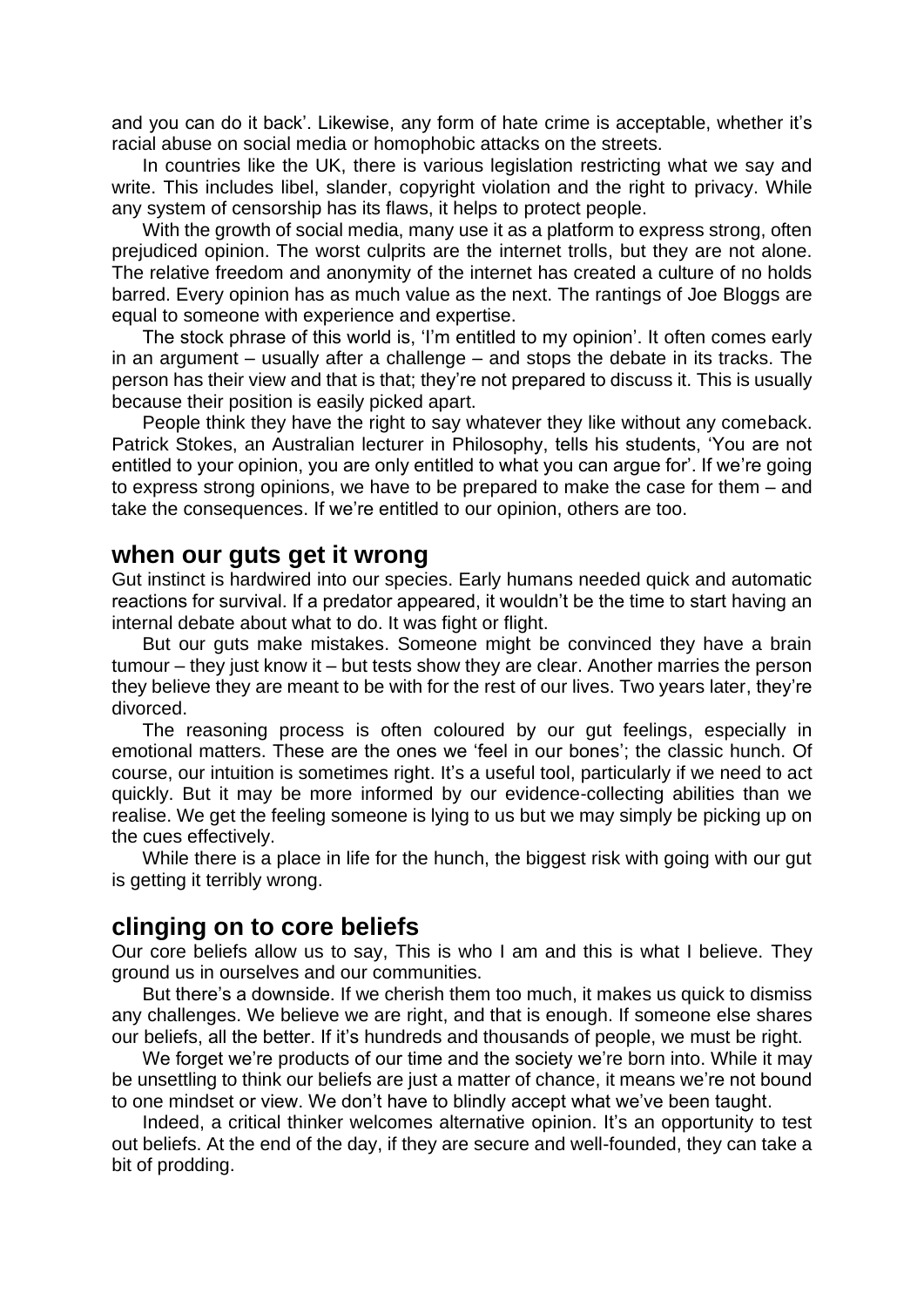# **15 no time like the present**

<span id="page-48-0"></span>Living in the now is a common theme in the mind, body and soul world. It offers a quick solution to our worries and fears. If we become more present in our lives, we will be happier.

But this fast-track to contentment can be elusive. Is it something to aim for all the time, or is it more realistic to find a balance between past, present and future?

## **now is where it's at**

'Life is now. There was never a time when your life was not now, nor will there ever be'. These words from Eckhart Tolle's influential work 'The Power of Now', touch on a basic truth of life: now is where it happens.

But for Tolle and numerous other spiritual teachers and traditions, now isn't where most of us live. We're too caught up in our thoughts; ruminating, planning, anticipating, mulling. If we allowed our attention to rest in the present, we'd no longer dwell on the past or worry about what's to come. We'd fully accept what happens in the now, almost as if we had chosen it.

This has a strong appeal – and no wonder – but it can be challenging in practice. Time may be an illusion but our lives are built around it. We've functioned that way for so long, it can be a struggle to be in the moment for short periods, never mind the radical change that spiritual teachers often promote.

We might be cheering our sports team during a win or struck by a view. For a brief moment, only the present matters and the sense of being and wholeness that gives us. But it's usually temporary. We get a fleeting glimpse before it disappears like a willo'-the-wisp.

Reading books like 'The Power of Now', we might feel that if we're not living in the now, then we're not really living. We're existing in a half-life, a hamster wheel of neverending thought. But it's helpful to remember that what Tolle and others put forward is only one way of seeing things. After all, the number of people who live wholly in the moment are probably few and far between.

Perhaps it's more realistic to see it as a skill we can develop to enhance our lives. There doesn't have to be a complete shift; it can sit within our usual way of being in the world.

#### **focusing our thoughts**

As we get older, life adds layers, steadily removing us from the direct experience. We lose the immediacy of childhood. The Monkey Mind runs around in all directions, jumping from the past to the future to the present and back again.

There are ways of cutting through this mental clutter. But it takes application, a conscious effort to focus the mind.

We see this with professionals who have honed their ability to concentrate. A surgeon and their team have to be intently focused on the task, aware of each other and what is happening with the patient. A counsellor gives their full attention to a client, responding to what is said in the moment rather than jumping ahead and second guessing. A successful sportsperson doesn't allow themselves to be preoccupied by past failures. The events of the moment are what matter.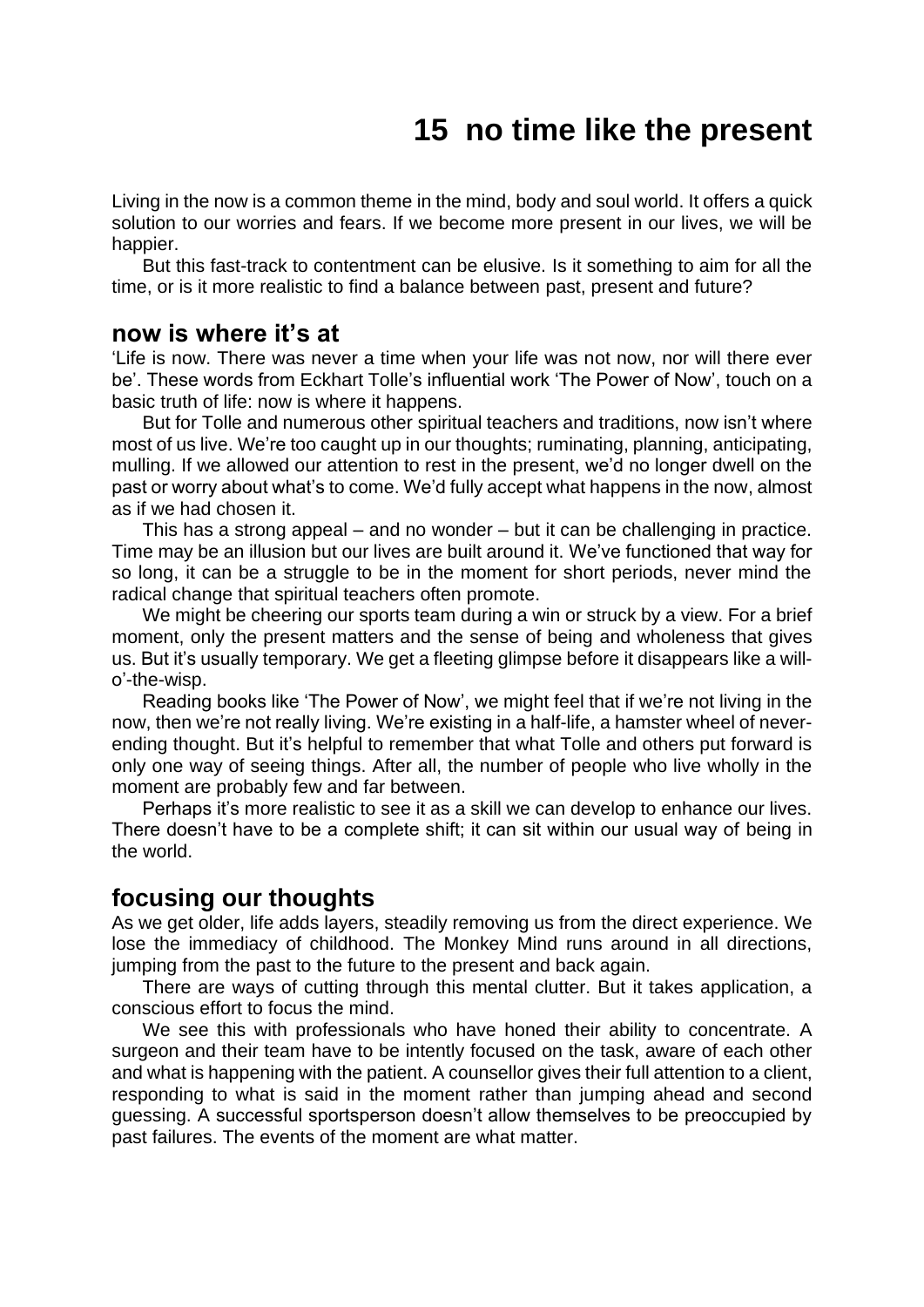Meditation and mindfulness can help develop our attention. When the Monkey Mind wanders, which it does regularly, it is brought back to the focal point, whether the breath or an everyday activity like washing up.

The more we practice, the better we get at it. We become familiar with the tics and tricks of our minds. We're less distracted by the stuff replaying over in our heads and know how to bring ourselves back when we are.

As with any mental discipline, it can be challenging to sustain for prolonged periods. We often need to rest our minds afterwards. The length of time isn't as important as the quality of it; shining a light on the present moment, for however long that is.

#### **savouring the moment**

Mindfulness and meditation are usually practiced from a place of neutrality. If we were eating mindfully, we'd notice the taste of the food and our feelings about it – but in a detached way. It wouldn't matter if we liked or enjoyed it.

This can be a stumbling block for some of us. With nothing to hang onto, the Monkey Mind gets restless.

There isn't a rulebook that says you have to remain neutral. If plugging into your curiosity and sense of wonder helps you focus, then do that.

Use your senses to tune in. What can you see, hear, smell, touch and taste? How does that make you feel? Hold emotions like joy, love and thankfulness in your attention. This way, an activity becomes an exploration. You may have done something hundreds of times before, but it becomes a new experience. Your monkey becomes so engrossed, it doesn't wander off.

This approach helps to counter negative states of mind. Life is stuffed with moments to savour – it's being open to them.

### **diverting the mind**

Living in the now applies to all experiences, not just the pleasant ones. This means sitting with states like pain and distress and noticing our responses without engaging in them.

It takes skill and practice to do this. The opposite can happen; the more we try to sit with some states, the worse we feel.

Sometimes we don't want to be in the now, and distraction can be an effective coping strategy. Take a person having hours of medical treatment. They might want it to pass quickly with as little discomfort as possible. Is there really any harm in escaping into a good book or losing themselves in music?

Distraction techniques can be an effective part of our mental toolkit. They allow us to switch off from our troubles, parking them for a time while we soothe or entertain ourselves. This rests the brain and creates distance, so we can come back to problems with fresh eyes.

## **past, present and future together**

Lao-Tzu, ancient Chinese philosopher and writer, is attributed with saying, 'If you are depressed, you are living in the past. If you are anxious, you are living in the future. If you are at peace, you are living in the present'.

Only the present comes well out of such a mindset. Yet the past and future are an essential part of what makes us human.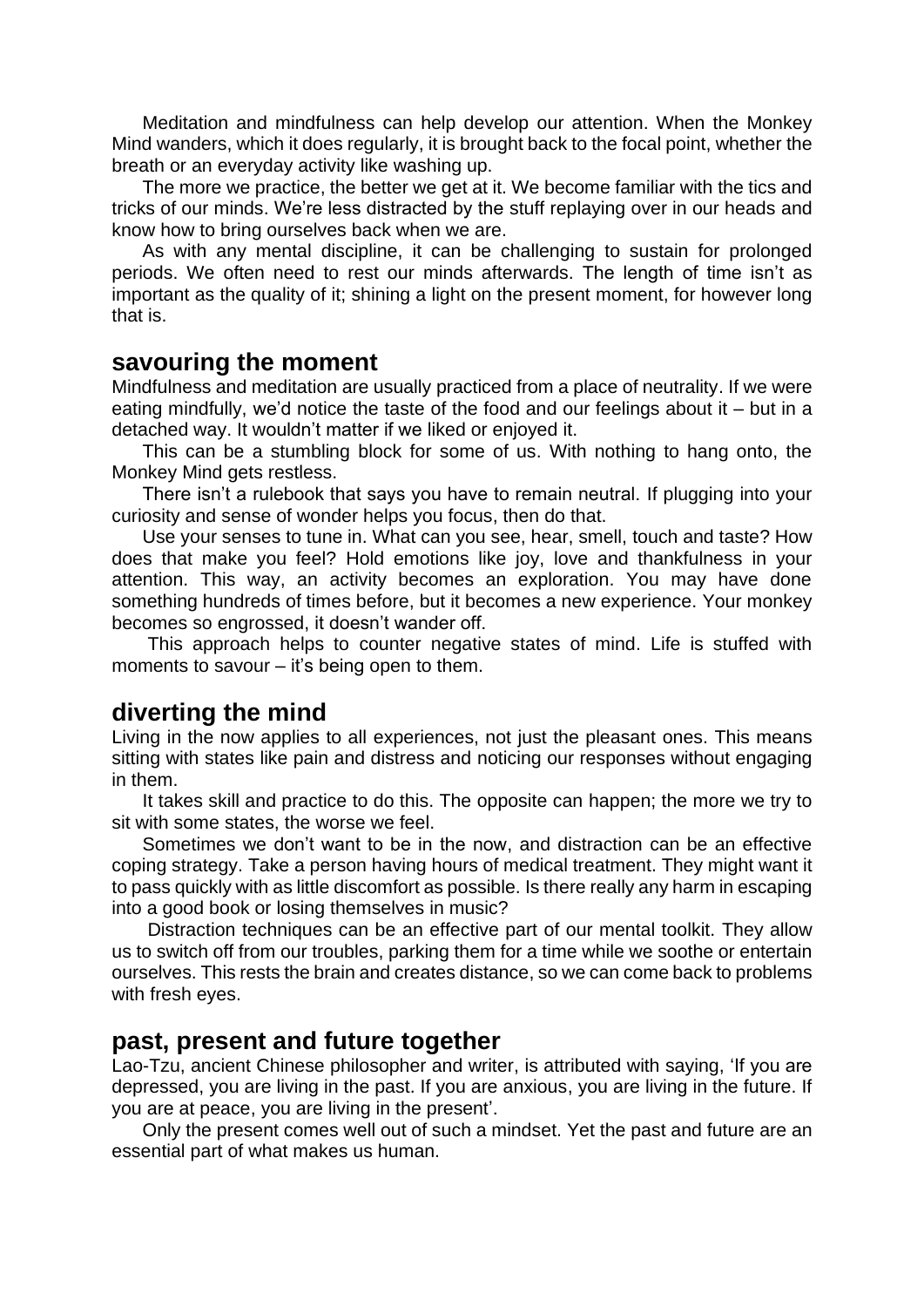While relentlessly chewing over bad experiences isn't good for our mental wellbeing, the past is part of us. Reflection is an integral part of personal growth, and this might mean digging up events from years ago. Sometimes we need to retrace our steps to have a better understanding of who we are and what shaped us. Looking back also allows us to see how far we've come.

If the past isn't important, then heritage and history doesn't matter. But it enriches us so much, not just as individuals but the diverse societies and cultures we live in. It connects us to family and communities, and our younger selves.

When it comes to the future, most of us aren't in a position to live for the day. We have to think about tomorrow and the weeks and months to come. Our choices are often affected by the future: what we do with our money, how we look after our health, the hopes we have for our children. While it isn't helpful to worry unnecessarily about the future, looking ahead motivates us and gives us purpose.

Given that we go through our daily lives with so much reference to the past and the future, is it any wonder that surrendering ourselves to the now might be too much to ask? How many of us could genuinely give up our hold on yesterday and tomorrow? Even if we were to make the shift, it would be challenging within a society that functions in a past-present-future model of life.

An alternative approach is to embrace it all. Rather than seeing past and future as poor cousins to the now, they are part a glorious whole. We can develop our ability to be in the now more fully, to get the most out of this experience called living, but we are also creatures that reflect and reminisce, plan, hope and dream.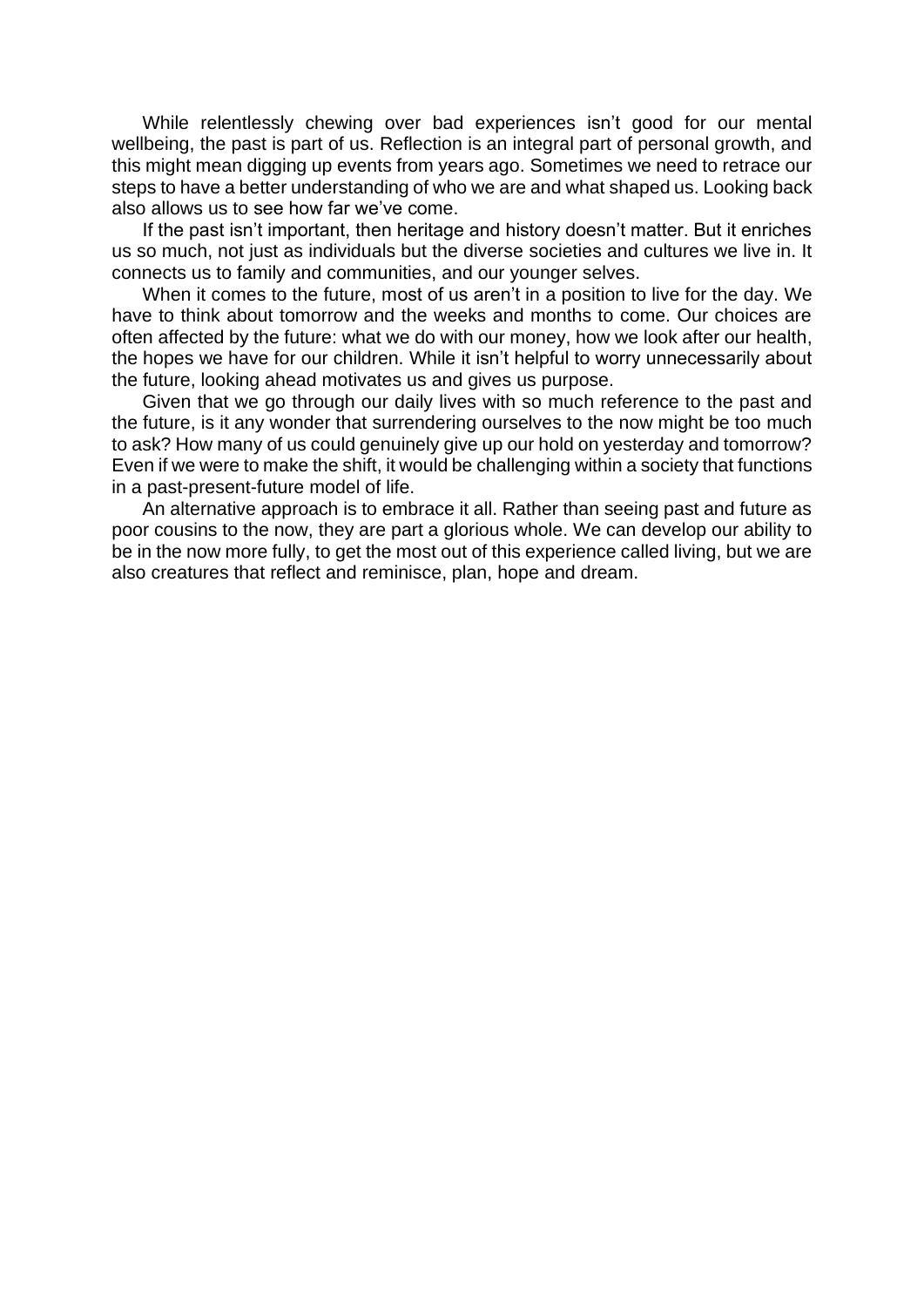# **16 waking up to enlightenment**

<span id="page-51-0"></span>The story goes that around two and a half thousand years ago in India, Siddhartha Gautama sat under a tree vowing never to rise until he achieved perfect enlightenment. After days of meditation, he experienced an awakening and was known from that time as the Buddha or the Enlightened One.

A simple story but our understanding of Buddhist enlightenment isn't so straightforward. Even the Buddha found it difficult to put into words. What is enlightenment? Is it a spiritual Shangri-La or something much more everyday and obtainable?

## **describing the indescribable**

People have written about spiritual enlightenment for hundreds of years, but there isn't one definitive description. It's often called the 'indescribable'.

The key feature appears to be a fundamental shift in the perception of reality. Meditation practices strip away layers of thinking until existence is experienced in a pure and direct way. The person reaches a state of being free of thought, sometimes described as a voidness.

Most of us see the world in a solid way. The book or device you are reading this on is a physical object, separate from the other objects around it. We experience ourselves like this – there is 'me' and there is 'you'.

The edges blur for the enlightened person. There's no longer a sense of separation, a division between the self and non-self. The solidness is seen for what it is; an illusion. Perhaps it's like that moment of looking at an optical illusion when another perspective is suddenly revealed. You wonder at not having seen it before when it's so obvious.

Along with this is a letting go of the ego. Or perhaps not so much a letting go as an understanding that it is part of the whole, no more or less important than everything else. This increases compassion; when we are all so interconnected, to hurt another is to hurt ourselves.

This new or perhaps rediscovered clarity is anchored to the present moment. The enlightened person is awake to the now as it happens and to whatever life offers, not struggling against it or dwelling on the past or future. As Jack Kornfield, American Buddhist, says, '…we do not remove ourselves from life but rest in the very centre of it'. Enlightenment is a homecoming rather than something to be found outside of ourselves.

## **a journey of awakenings**

In Sanskrit, the classical Indian language, the word for enlightenment is 'bodhi', which means 'awakened'. To be a buddha is to be 'one who is awake'.

The idea of an awakening carries with it a sense of instant change. One moment we're asleep, the next awake; eyes wide open, seeing the world as never before. It's an attractive idea, and there are people who approach Buddhism with the hope of this swift transformation. They find a tree, determined to meditate under it until they've reached enlightenment. Few do, of course.

While there are tales of instant Buddhahood, writings suggest it is more of a gradual process; an accumulation of awakenings over a lifetime – or many lifetimes,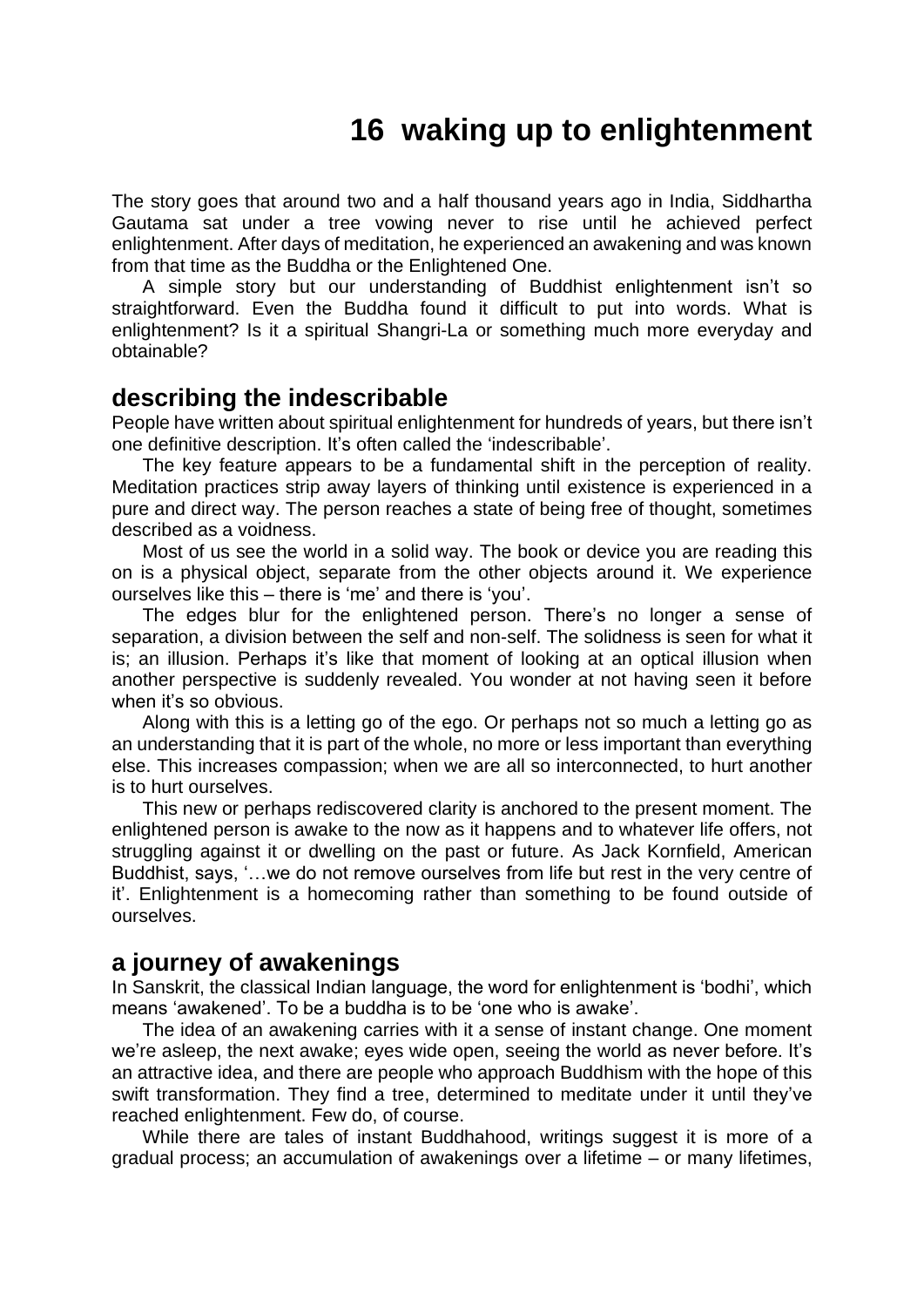depending on your beliefs. It wasn't fast-track for the Buddha. By the time he sat under the tree, he had already spent many years exploring yogic meditation and asceticism.

Rather than seeing enlightenment as an absolute state – you're either enlightened or you're not – it may be more helpful to think of it like the word 'knowledge'. It builds on many insights over time.

The philosophical framework behind enlightenment tells us what these insights are. Writers on the subject generally agree that it is waking up to the truth, or the true nature, of our existence. In Buddhism, this is the Four Noble Truths.

The First Noble Truth is the truth of dukkha. Life is suffering. It begins with the pain of birth and never stops. Growing old is dukkha, as is death. We crave and cling on to impermanent states and objects, like money and good health, trying to fulfil our desires on the one hand, while avoiding what we don't want on the other. This is the cause of our unhappiness and is the Second Noble Truth. We don't understand the first truth – this is how life is – and it puts us at odds with our existence.

We end our suffering by letting go of our craving and clinging. This Third Noble Truth is the aim of Buddhist practice.

The Fourth Noble Truth is the way to do this. It's called The Noble Eightfold Path and can be divided into three areas: living in an ethical way, developing wisdom and increasing concentration through meditative practice. The different parts of the path are followed at the same time. But it's the means, not the end. It's the raft that takes us from the ego-bound shore to enlightenment, where it can be discarded.

It usually takes dedication to the Buddhist path to come to a full understanding of the Truths and the change of consciousness this brings. While mind-altering drugs are sometimes used as a quick route to enlightenment, there is a risk of psychosis and other mental health problems. Wiser to spend time like the Buddha under the guidance of teachers, building up the skills and expertise to deal with such a profound mental shift.

#### **the buddhas among us**

Considering that Buddhism has been around for over two and a half thousand years, the enlightened being seems to be a rare individual. Of course, there are people who are fond of telling everyone how enlightened they are, but they're often not. They profess to be egoless but are usually narcissistic. Unfortunately, some of them have enough charisma to set themselves up as spiritual gurus and leaders.

We might wonder how to spot an enlightened person. Some people think it's an irrelevant question, but it's only natural to be curious. We might expect them to have a special quality; something in the way they carry themselves in the world that draws people to them. But we're unlikely to come across many enlightened people in our lifetime – and even then, may not know we have.

It seems we might never get the chance to meet a fully enlightened being. Sadhguru from the Isha Foundation talks about how the moment of reaching perfect enlightenment and leaving the body are often the same. The body dies at that instant. Only a very skilful practitioner can keep hold of the body and does this by maintaining some connection to it. He gives the example of the guru who used his love of food. This pegs the person down, so they continue to live and be an inspiration and example to others. This is the Buddhist ideal of the Bodhisattva; someone who postpones full enlightenment to stay on earth for the sake of humankind.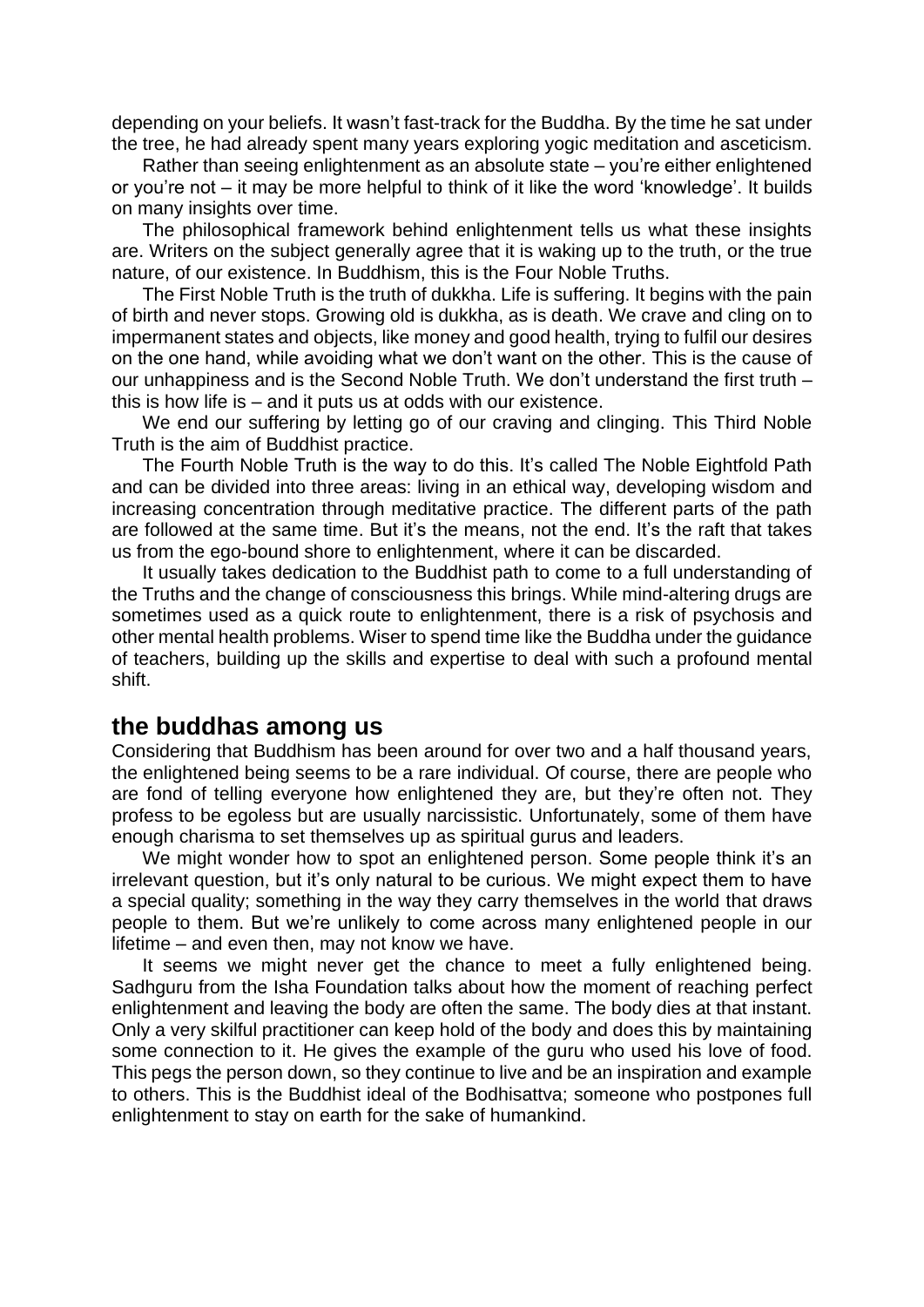## **the way or just one way?**

The Buddha wasn't a god. When people bow to his figure at shrines, they are honouring the buddha within themselves and the potential for buddhahood that we all have. It's a democratic religion that way; enlightenment isn't just for a special few.

There is the tale of the beggar on the side of the road who has been sitting on a box for thirty years. A stranger encourages him to take a look inside. The box isn't empty as the beggar imagined but full of gold. The parable is that we only need look inside ourselves to awaken to what is already there.

But if it's so close, why can enlightenment feel so out of reach? We might have tantalising glimpses, temporary tears in our reality that allow us to perceive our world in a different way, but often it's like chasing a rainbow within ourselves and never finding the end.

Perhaps the day to day, moment to moment commitment is too much for most of us. It isn't that special powers are needed, it just takes effort. The path requires application, and the discipline of regular meditative practice to achieve a sense of oneness or Samadhi. Not that we should strive for it. Dilgo Khyentse, a Vajrayana master, said, '…there is no need to behave in any special way or attempt to attain anything above and beyond what you actually are'. It's a Buddhist paradox; enlightenment isn't a goal yet it seems to have the demands of one.

Ultimately, the Buddhist path is only one way to live life, not necessarily better than any other. It isn't above criticism.

It can be argued that it has a coolness about it, a detachment from the human experience. It may be true that little can be counted on to bring lasting fulfilment but isn't it possible to be mostly fulfilled? Life isn't just dukkha. It has its joys and marvels, and suffering is the price of love in many ways.

Better to let go of the idea of enlightenment than be frustrated by it. But perhaps that's the idea. As Indian guru, Sri Nisargadatta says, 'There is no such thing as enlightenment. The appreciation of this fact is itself enlightenment'.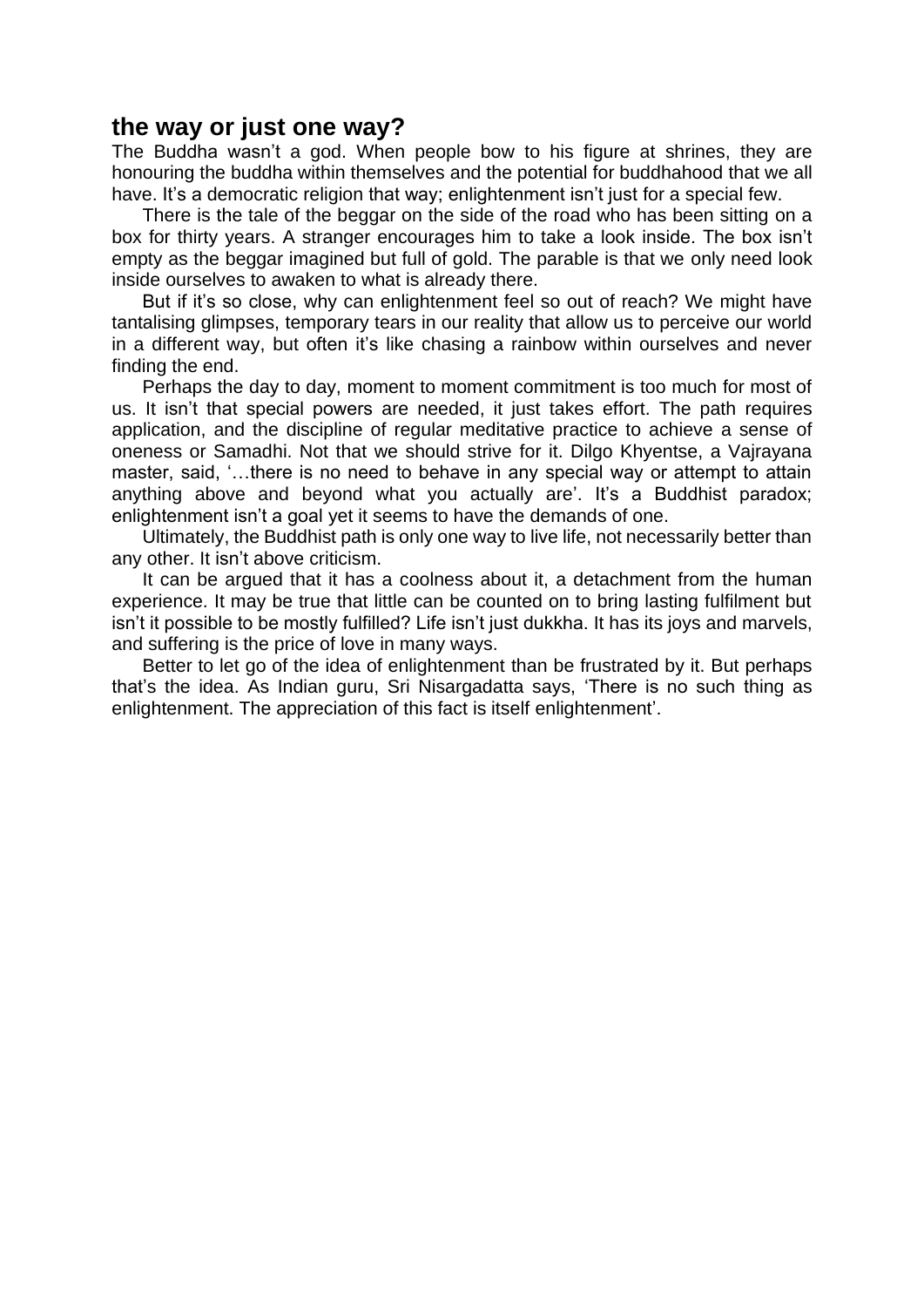# **17 the interfering ego**

<span id="page-54-0"></span>The ego gets a bad rap when it comes to spirituality. There it stands, overinflated with its own importance, its demands and trivial concerns keeping us too attached to the material world. But is the ego our enemy? Rather than trying to bash it down, perhaps it needs a tender touch.

### **doing the self down**

The ego gives us a sense of separateness: there is 'me' and there is 'not me'. From a spiritual view, especially Buddhism, this is an illusion. We are all one. The more ego we have, the more we buy into the illusion – and vice versa.

This mindset sees things on a sliding scale. We have the ego maniacs at one end, completely caught up in the physical world and their grandiose beliefs about themselves. As we go through the scale, there is less dependence on the material world and increased wisdom, kindness and selflessness. Finally, we reach full spiritual enlightenment, the ego-free flow and unity between all things.

Within this ideology, believing we are our bodies and minds is the same as holding a jug and saying, This jug is me. To get closer to who we really are, we have to peel back the layers of thought and trappings of physical existence.

It's a view of the self that permeates the mind, spirit and body world – and one that often demonises the ego. It's in the way, a block to be overcome. People set off on a mission to squash it down, or even eradicate it. By subduing the ego and not giving in to its cravings and demands, the spirit will be liberated from the body. Self-mortification is at the extreme, such as fasting for long periods and sleeping on thorns.

Having experienced it himself, the Buddha didn't encourage this hard-line asceticism. His was a 'Middle Way', between abstinence and endurance on one side and the indulgence of sensual pleasures on the other. Even so, we can easily get drawn into self-denial.

This gives the critical voice in our heads a green light. It tells us we're selfish and self-absorbed, too proud or pleased with ourselves. This doesn't help when our inner resources are low, yet this is often the time when we turn to spirituality. Being depressed, anxious, or having poor self-esteem makes us particularly vulnerable to the idea of freeing ourselves from the ego.

But it's incredibly challenging to let go of the concept of self. We chip away to find it clings on harder than ever. It isn't such a surprise; we've functioned that way from being born. Subjectively, a self exists. We have a body that is separate from other bodies, and this body has a brain where we have our thoughts. These tell us we're an individual, a unique 'me' with our personality and quirks. It might be an illusion, but this self-contained way of seeing the world is how we experience it.

There is an alternative, healthier approach; one that builds us up rather than breaking us down. In short, embracing the ego.

#### **embracing the ego**

Given that we find ourselves in a body with a subjective self, a different tack is to celebrate our uniqueness. This approach sees the purpose of life as being as much of ourselves as we can be.

Within psychology, this is the theory of self-actualisation. It also has a scale -Maslow's hierarchy of needs, developed in the 1940-50s and expanded in the 1970s.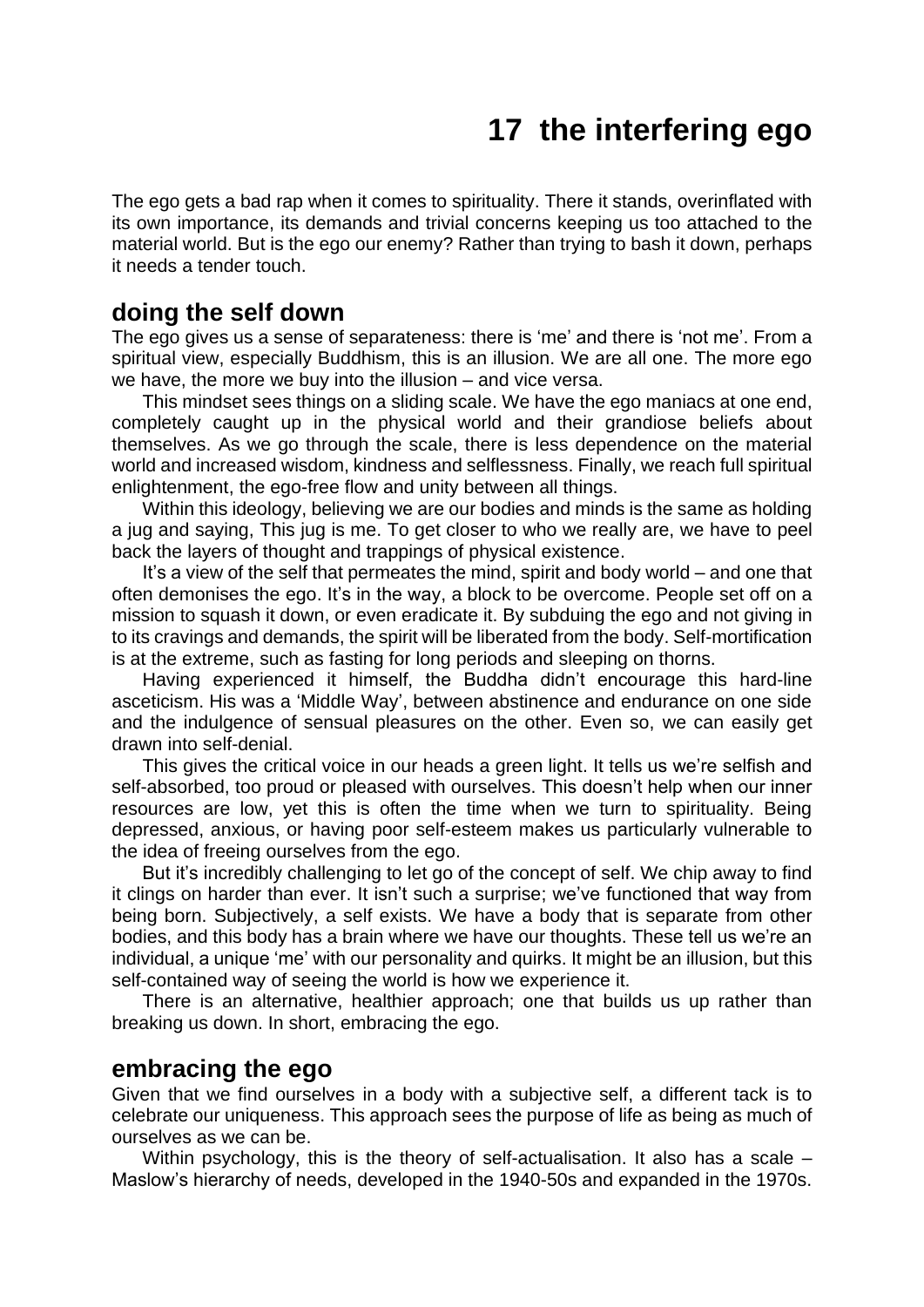We all have needs to be met, starting at the base of the pyramid with food and shelter and moving through stages of growth – safety, love and belonging; esteem; and cognitive and aesthetic needs – until we reach self-actualisation.

Self-transcendence, at the apex, was a later addition by Maslow. This goes beyond individual needs. The transcended person sees their purpose in the world in relation to other human beings and the positive influence and impact they can have.

Maslow made case studies of historic self-actualisers, like Albert Einstein and Ghandi. Common characteristics include a deep appreciation of basic life experience, resourcefulness and independence, an acceptance of themselves and others, and concern for the welfare of humanity.

This model sees the self as something to be nurtured and developed rather than mastered or dismantled. Better to work on our shortcomings while building on our strengths, talents and potential. Our core nature isn't hiding somewhere inside us; we grow into it. We don't reduce; we become.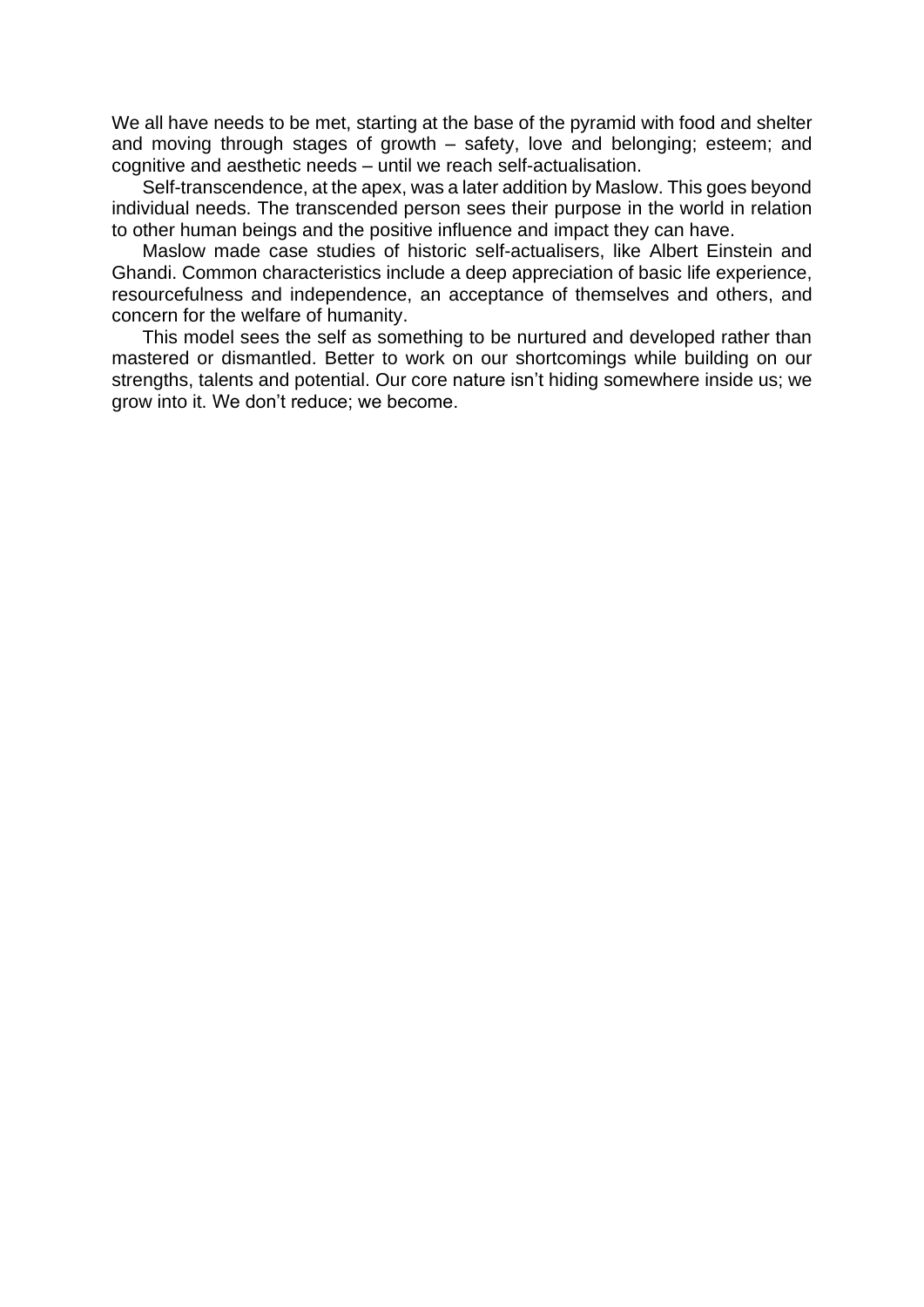# **18 a random universe**

<span id="page-56-0"></span>We like to think there is some kind of natural order, that we're not just floating around on a random piece of rock. Whether it's a belief in fate, karma or a fair universe, we're comforted by the idea of wider forces at work. But if we're not careful, it can lead us up the garden path.

### **destined for disappointment**

In the Greek tragedy, Oedipus's life is determined in advance. Unable to escape his destiny, he fulfils the prophecy of killing his father and marrying his mother.

Few of us take such a hard-core approach to fate, but when significant events happen we might think that destiny had a hand in it. Couples say, 'We were meant to be together', as if the universe or some other force arranged the right conditions, drawing them together irresistibly. This conviction is heightened if coincidence has been at play; teenage sweethearts meeting by accident thirty years later.

Disasters often bring out a sense of fate. A person who misses a fatal flight says, 'I wasn't meant to be on that plane'. But what about the people who were? Were they meant to die?

Fate makes us feel special, that our lives aren't just incidental. The universe may be large but we have our place within it, and our story matters. The downside is the disappointment when events don't go our way. We were destined to be with our partner forever but break up a couple of years down the line. The dream job meant for us goes to someone else.

Too much reliance on outside forces can discourage us from shaping our own destiny. Rather than being written in the stars, we usually have to write our story ourselves.

#### **no rhyme or reason**

Everything happens for a reason – or so people say when something bad happens. There has to be a purpose to it, even if it isn't clear at the time.

It's understandable why people think like this, especially in difficult circumstances. It gives meaning to the events in our lives. But it can be a trite comment to make to someone going through tough times. It's like saying that it happened by design. It wasn't just bad luck or accident.

There often isn't any reason. Life can be randomly cruel. This doesn't mean that good can't come out of the worst circumstances, but it's not why they happen in the first place.

#### **living on a prayer**

Prayer can be a life-enhancing activity, connecting people to a wider sense of the world and to others in their faith community. It's a way of expressing deep hopes and desires, especially for the wellbeing and happiness of our loved ones.

The risk is that too much expectation is attached to it. Praying becomes a wishfulfilment exercise.

For every miraculous tale of divine intervention, there are countless others with a different outcome. Why would a higher power save a sick child in one hospital bed but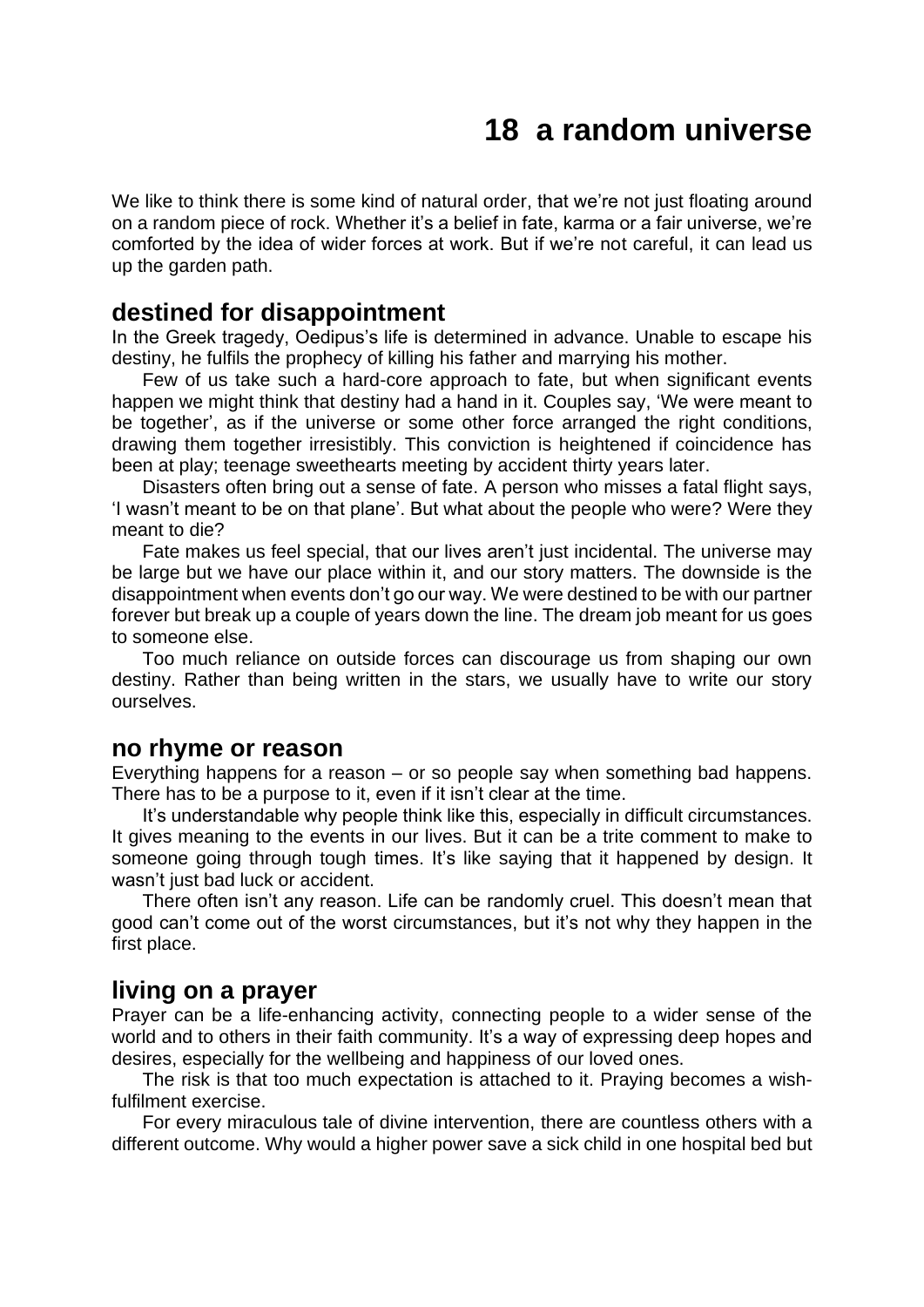not the other? Who does God go with in a war where both sides pray for victory? Whoever prays the most?

Prayer gives people strength and comfort in trying circumstances, but it can't be depended on to grant wishes. If nothing else, what might be claimed as divine intervention could be something much more down to earth; the work of a dedicated medical team or the grit and determination of an individual – or just chance.

#### **what goes around doesn't always come around**

In its simplest form, karma is about reaping what we sow. We have the free will to make choices, but these have consequences. Spread kindness and it will ripple out before coming back to us. Throw out negativity and it will smack us in the face at some point in the future – which might be the next life, if you believe in reincarnation.

Karma is a key concept in some religions. It entered popular culture in the 1960s and tends to be seen in terms of good karma and bad karma, especially the latter. We don't need to take revenge on someone who has treated us badly. Karma will do it for us. Indeed, the karma bus is already heading their way.

It's no surprise that Christian-based societies have shoe-horned karma into a good versus evil scenario. All good actions lead to goodness coming back (reward); all bad actions lead to badness coming back (punishment). It isn't so different to heaven and hell; it just happens during our lifetime rather than after it.

Karma is often seen as some kind of loyalty card. Fill our days with kind actions and thoughts and we'll gain on the investment – or so we hope. It's a shock when it doesn't happen. But being a good person doesn't mean an automatic pay out in the future. Likewise, the bad person might get away with their behaviour. The karma bus could be heading in a different direction – and it may be ours.

Within Buddhist thinking, there is a less simplistic view of karma based around causality. We are all interconnected, and our actions, however small, have consequences; one affects the other in a domino effect.

We're in a supermarket and someone is rude to us. We're so busy dwelling on it during the drive home, we nearly have an accident. The other driver, shaken by the experience, takes it out on their partner when they get home. The partner, a doctor, has a poor night's sleep and isn't as sensitive when delivering bad news to a patient the next morning.

These actions aren't simply good or bad. When we nearly cause a crash, it isn't because we were being 'bad' as such. We just allowed ourselves to get caught up in our thoughts, affecting our concentration.

This approach to karma encourages us to think about the choices we make in the moment. It looks beyond blanket responses like 'I must always be kind' and asks what the best course of action for a particular situation is. A seemingly good deed doesn't always lead to a positive outcome. We dive in to help an elderly person cross the road, but they may have preferred to do it alone as part of keeping independent.

In this view of karma, we only have to concern ourselves with our behaviour. What others do is their business. Moment to moment we exercise a choice about the kind of person we want to be, and our actions shape who we become.

#### **the pseudo-science of the secret**

The Law of Attraction came to the fore in 2006 with Rhonda Byrne's film 'The Secret', closely followed by a book of the same name. It's based on the idea that 'like attracts like'. Whatever happens to us in our lives is as a result of what we have attracted into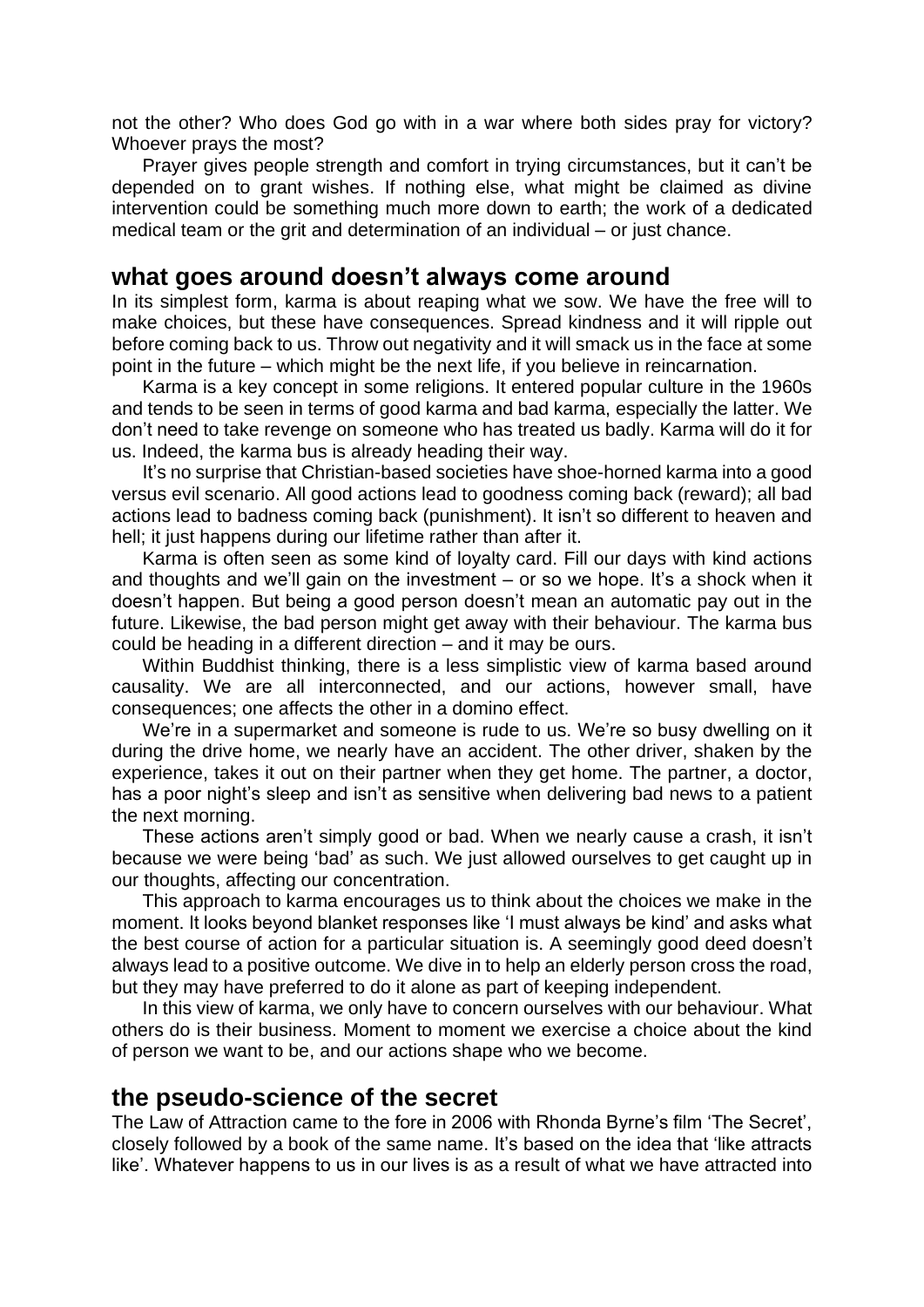it. According to Byrne, 'You are the one who calls the Law of Attraction into action, and you do it through your thoughts'.

The Secret tells us our thinking is far more powerful than we realise. If we send out thoughts on a positive frequency, we attract positive energy back to us – and vice versa. Our thoughts are like magnets, so potent we manifest whatever we desire for ourselves. The universe is a genie, granting our wishes.

The trick is acting as if we already have what we want. This means creating powerful thoughts in the present tense. If the universe hears the repeated thought 'I want to be rich', it gives us back the state of wanting. If we send out 'I am rich', the thought becomes reality. This is turbo-charged if we give gratitude in advance.

These ideas are brought together in the book 'The Secret', the Law of Attraction's bible. It's deliberately tantalizing, with its seal and antique font with the words, 'You hold in your hands a great secret'. It's as if we have stumbled across ancient wisdom and are one of the chosen few that it will be imparted to.

Once we break the seal and start reading, we're told there is a law of the universe that has been in place since the beginning of time. It can be found in religions and cultures through the ages and will affect our entire life experience from the cradle to the grave.

The book has a veneer of academic credibility, as if it has been a scholarly labour gathering all the evidence in one place. We are reassured that Galileo, Einstein and other notable thinkers knew about the Law of Attraction. It's even compatible with quantum physics. With such an abundance of proof, how can we doubt it?

It is this pseudo-scientific aspect that has brought most criticism. There isn't a Law of Attraction in quantum physics. The energy fields emitted from our brains are too small to have any effect on the physical world around us, never mind control what happens to us. From a scientific point of view, it's nonsense.

Still, it's an intriguing concept and we might be tempted to try it. But then we don't get the job we wanted, our soul mate doesn't appear and we're broke as ever. We pore over The Secret, trying to work out what it is we're doing wrong, blaming ourselves for not believing it enough. If we attract everything into our lives, then it's our own fault if we're ill or tragedy strikes.

Ultimately the Law of Attraction encourages us to believe in magic; that words are spells with the power to alter physical reality. Of course, there are people who say it worked for them but that is probably more to do with positive thinking and luck.

## **the fallacy of fairness**

At some point in our childhoods, we all cried out, 'It's not fair!'. Whether it was having to go to bed early or being first out in a party game, it seemed that life was out to spoil our fun.

The feeling can be just as strong when we're older; more so with the added complexity that adulthood brings. We come off worst in a divorce settlement, bear the brunt of an elderly parent's demands or lose out in a promotion. Life gives us lemons, and they're tart to the taste.

Someone gets diagnosed with a serious health condition and thinks, why me? They've lived a good life, unlike so-and-so who's caused so much trouble. Why didn't it happen to them?

The real question is, why not me? Life is indiscriminate. It doesn't work on the basis of bad things only happen to bad people.

When we're young, we're told to share our toys and sweets, and it's the taking part that counts in sport. These important teachings nurture a sense of equality – we're all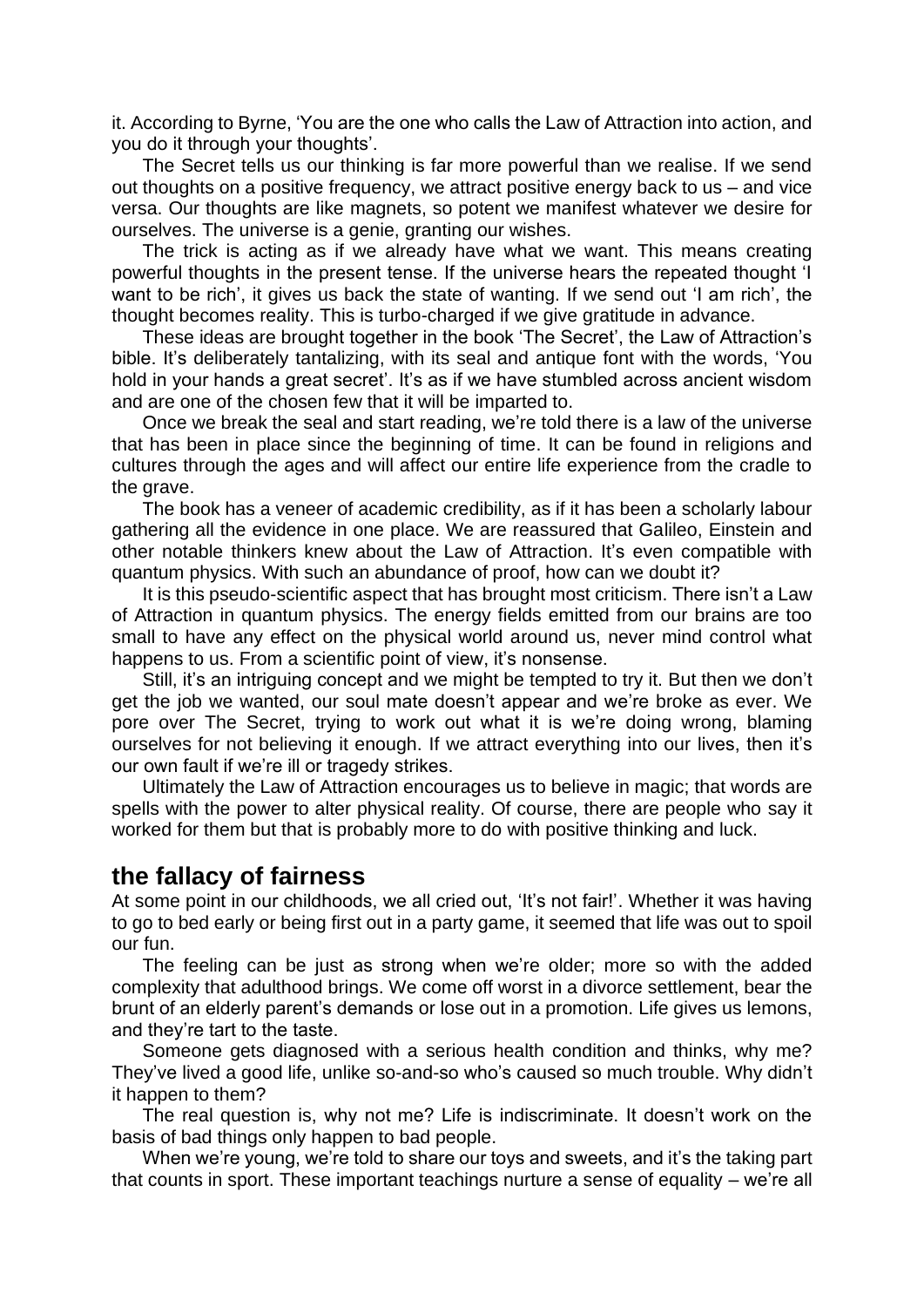special – but life doesn't play that way. We're not clocking up a tally that gets re-jigged to make sure everyone gets their fair share.

The problem with 'It's not fair!' is that it encourages self-pity. If we're not careful, we become stuck in the groove of 'Poor me!'. This stops us looking for potential solutions. Take a sportsperson who has some skill but lacks the talent of others in the same field. They could wallow in their short-comings or work out a way of developing their abilities to the fullest.

Of course, there are injustices that need to be addressed, but better to do something about it than sitting around bemoaning the world. Even so, we have to be realistic. We might expect the justice system to be fair but sometimes it lets us down. Life isn't a Hollywood film. It won't always work out in our favour, even when right is on our side.

## **you should be so lucky**

We all like the idea of good luck. It's the sense of possibility. Fortune might smile on us like a beam of sunshine.

Unlike fate or a belief in divine intervention, we know that luck is just random events that happen to work our favour. This means there's always a chance of cheating probability, even when the odds are stacked against us.

Although some people seem to have a lucky star above their heads, luck doesn't discriminate and that's what makes it so appealing. Some individuals may start off with more advantages than others but fortunes can change – and vice versa.

You may believe you increase your good fortune by wearing or carrying charms. But chances are you make your own luck. As humourist R E Shay is credited with saying, 'Depend on the rabbit's foot if you will, but remember, it didn't work for the rabbit'.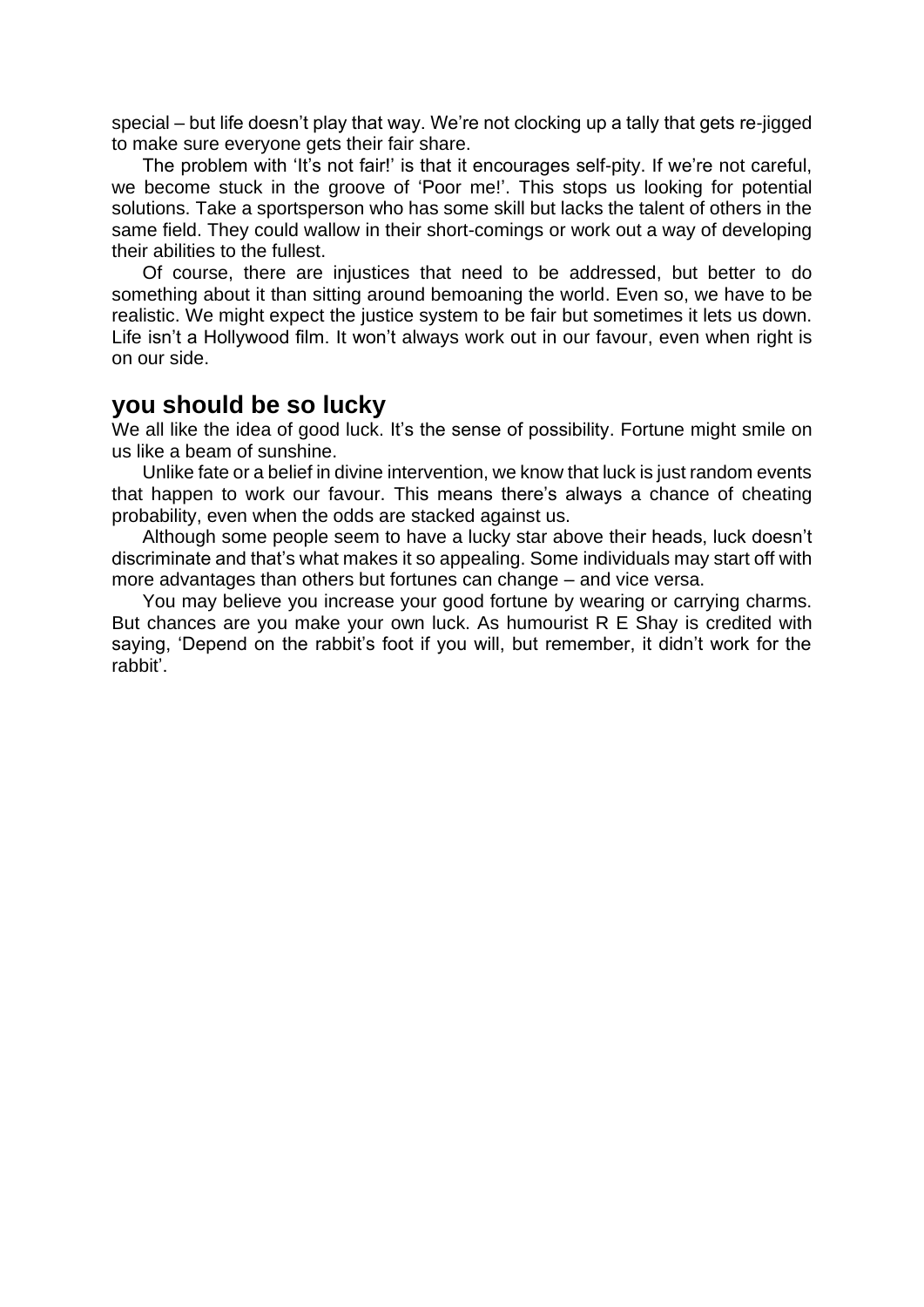# **19 another fine mess**

<span id="page-60-0"></span>It isn't just Stan and Ollie who find themselves in messy situations. Everyday living is untidy. This can be challenging, especially if we like things to be neat and in place. The question is, is there a way of going with the flow rather than fighting against it? Perhaps even finding calm in the chaos?

## **going with the flow**

Human life is messy. Freshly laundered clothes get dirty, dust collects and settles, and new things lose their shine. It all makes for daily irritations: the car breaks down, our mobile phone plays up, and we have to see the dentist about a painful tooth. It hits us in the pocket and spoils our plans.

Relationships are one of the messiest aspects of our lives. Love doesn't always mean harmony.

In the wider world, life for many is chaotic and unstable, affected by wars, natural disasters and poverty.

The fact is, we live in houses of sand. But how many of us put our heads in the sand and pretend differently?

If we treat life like a garden that has to be beautifully manicured, we have to put a lot of effort into maintaining it. Even so, problems are inevitable. Because that's how life is. No matter how much we try to impose order, there is only so much we can control.

Accepting the essential messiness of life makes it easier. We expect difficulties to crop up; it's a bonus if they don't.

One way of doing this is to change our mindset. Rather than thinking, 'I hope nothing goes wrong', we can alter it to, 'Something may well go wrong but hopefully it won't matter over all'. In most cases, things still get done despite the obstacles and setbacks.

Loosening our hold helps us live with unpredictability. Events won't always go our way, however much planning and preparation we've put in. More effort doesn't guarantee more security. Life goes off at tangents and can turn pear-shaped in an instant.

Of course, it's challenging when events turn our lives upside down. It makes us crave certainty where there is none or very little. The family whose home is flooded want to know when they can move back in and get back to normal. The person with a cancer diagnosis struggles with what the future holds.

But thrashing against wider forces over which we have no control wastes valuable energy. We can still create some order for ourselves – and often need to do this so we don't feel like flotsam or feathers on the wind – but it's understanding that it's within parameters, and those might change.

Sometimes we have to let ourselves be carried along. This allows us to be more flexible and adaptable, key features of resilience.

#### **calm in the chaos**

Whether it's a haven at home or the quiet of a temple or forest, pockets of calm are good for the soul in this chaotic world. But we can become too reliant on this kind of environment; inner peace only comes with outer peace. Once we're in this mindset, noise and activity automatically means disturbance and agitation.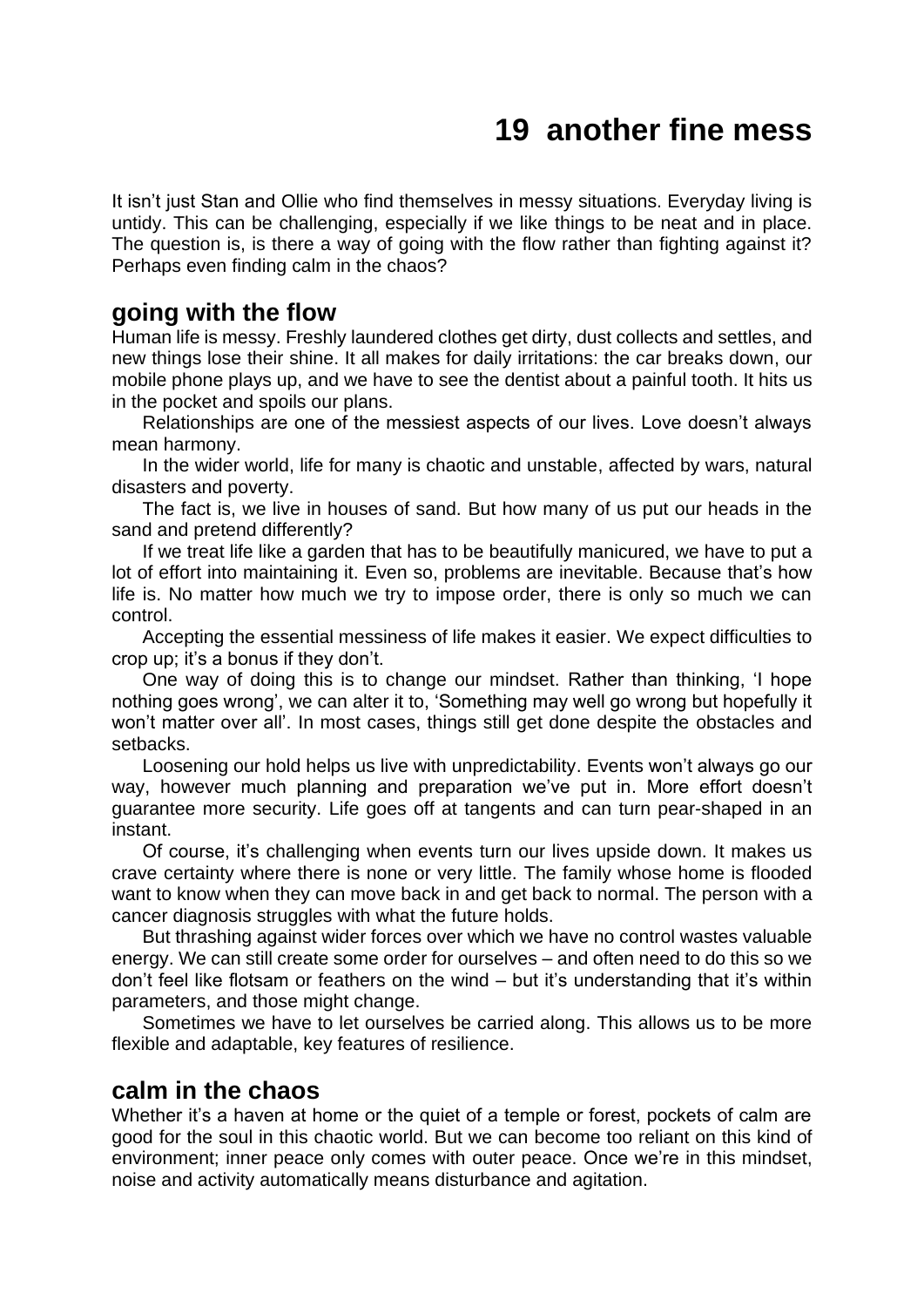We can challenge the idea that our external and internal worlds need to tally.

If you're quick to notice the negative effects of a busy environment, try to be aware of those times when you're too absorbed or content to care. The irony is, we can be most at odd with ourselves in peaceful settings. We escape to the countryside or a place of worship, only to find our problems come into sharp relief once the hustle and bustle drops away.

Try calming your mind when you're out and about. You might be on the bus, in the local park or a coffee shop. You don't need to sit in a meditative posture or close your eyes, just do it on the go. You're likely to get distracted, but with practice you can retrain your mind. Keep feeding in the message that you can feel tranquil whatever your external circumstances.

Another approach is to reduce reliance on rituals and trappings. If you always burn candles when you meditate, leave them unlit. If you practise relaxation techniques at night with the curtains closed, try them in the morning with the curtains open.

As the Buddha said, 'Peace comes from within, do not seek it without'.

### **cracks of gold**

As human beings, we can get hung up on perfection. We take such delight in clean sheets, undisturbed snow or a newborn's fingers. We chase perfect moments and experiences. But they all pass, leaving us with a sense of loss and yearning.

We tend to see perfection in an absolute way, as something fixed and unchanging. In reality, it's much more fluid. Perfection isn't a rigid benchmark that applies on every occasion. Much of it is down to the society and era we live in. Even where there is general consensus – a rock guitarist, say, who is considered one of the best of their generation – some will say a certain track was perfect, others that it was a particular album.

It isn't as if something has to be completely perfect for us to appreciate it as such. Most experiences have shortcomings. We just don't notice them or they're not big enough to matter. Sometimes they even contribute. Take a brilliant singer who goes wrong at the start of a song. The way they deal with it in the moment can become part of an unforgettable performance.

Being a perfectionist means rarely being satisfied. There will always be some fault or other, and when perfection is the bar these become magnified. This makes it hard to take enjoyment in our endeavours. But our failings don't have to hinder us. In many respects, it's the daring to make mistakes that allows us to achieve.

Idealistic expectations often raise their head in spiritual approaches to life. We might aspire to be in a state of inner calm for most, if not all, the time. We adopt a monk-like air, moving slowly and speaking in hushed tones. But then we get irritated, bicker with a family member or feel frustrated. Now we've let ourselves down, which gives us another stick to beat ourselves with.

Few of us are paragons of peace. Most of us get ruffled at some point or other; it goes with the human experience. Life is messy – and that applies as much to our emotional life as the other parts of it, if not more so.

In the Japanese art known as kintsugi, the cracks in a damaged ceramic are repaired with powdered gold. Rather than something to hide, the breakage becomes part of the history of the object. Forget perfection – better to celebrate who we are, cracks and all.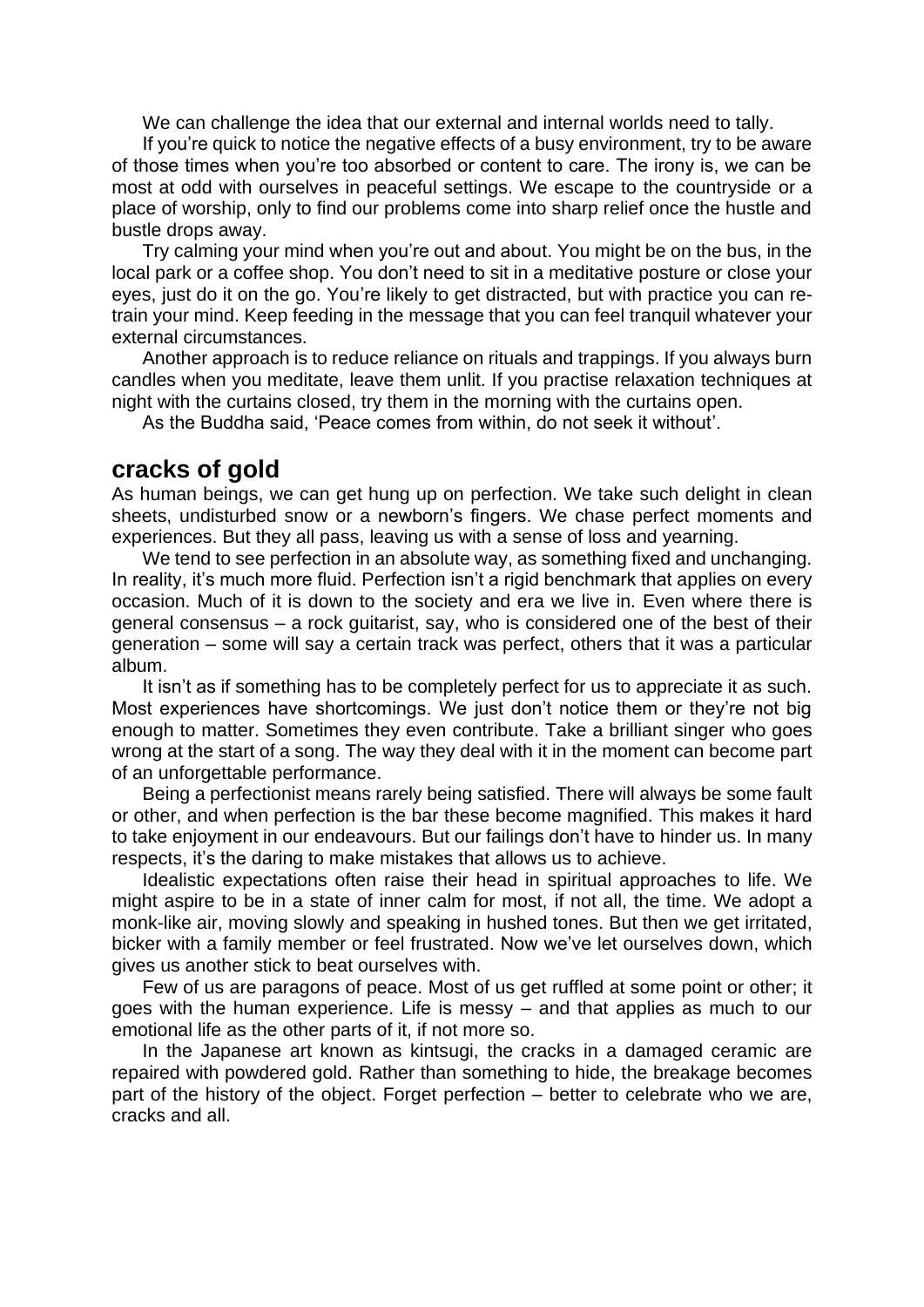# **20 it's a wonder-full life**

<span id="page-62-0"></span>Being curious is one of the best things about being human. It creates new neural connections and helps to keep the brain young. Challenging our ideas about the world frees our thinking, so we don't become too rigid and narrow-minded.

This last chapter celebrates the joy of asking questions – without expecting answers.

## **a world of wow**

When we're children, we're told magical stories. These weave their spell on us and give us a taste for the marvellous. It's exciting to think there are mysterious and supernatural forces at work in the world, taking us beyond the everyday experience.

One of the hardest things about growing up is leaving magic behind. Many of us never do completely. It's harmless in most cases – like suspending disbelief when we go to the theatre – but it can lead us up the garden path. A bereaved person finds themselves manipulated by a supposed psychic or an ill person pins too much hope on an obscure therapy.

Much of what people describe as magical and miraculous can be explained rationally. Despite this, we may cling on to the idea that unseen powers can influence events, even when presented with evidence to the contrary. It's like going to see a magician and believing it is actually magic rather than illusion.

In the end, we don't need magic to be filled with wonder.

Getting into nature is one of the easiest and most effective ways of inspiring amazement in the world around us. It doesn't have to be far; our own gardens and local parks are full of small wonders. When we become attuned to the detail – an insect travelling across a leaf or the way light behaves – we're reminded that nothing is still, the natural world is constantly changing.

It's the same with our bodies. We're incredible creatures. Did you know that every atom in our bodies is billions of years old? Or that if your arteries, veins and capillaries were laid to end to end they would wrap around the world nearly four times? Or that we are mostly empty space? If it was removed from our bodies, the entire human race would fit inside a square the size of a sugar cube!

Discover what stirs you – whether it's science, history, music or any of the marvellous things this world holds - and re-boot your sense of wonder. Tapping into that can be more magical than anything.

#### **the freedom in not knowing**

The desire for clear-cut answers is a powerful drive and one of the reasons so many of us turn to religion. We want someone to tell us, This is how it is and this is the way to live your life. But no one knows the answers to life's big questions. Some people think they do, but they can't say with certainty.

In this absence of definite answers, there is something to be said for learning to live with not knowing. This isn't letting go of the search for answers – it still goes on – but it's accepting we may never reach our individual 'Eureka!' moment.

Embracing the unknown opens up our world. We learn that we can look at things in many different ways, even hold a number of perspectives at the same time. Rather than narrowing as we age, and becoming increasingly rigid in our views, we can widen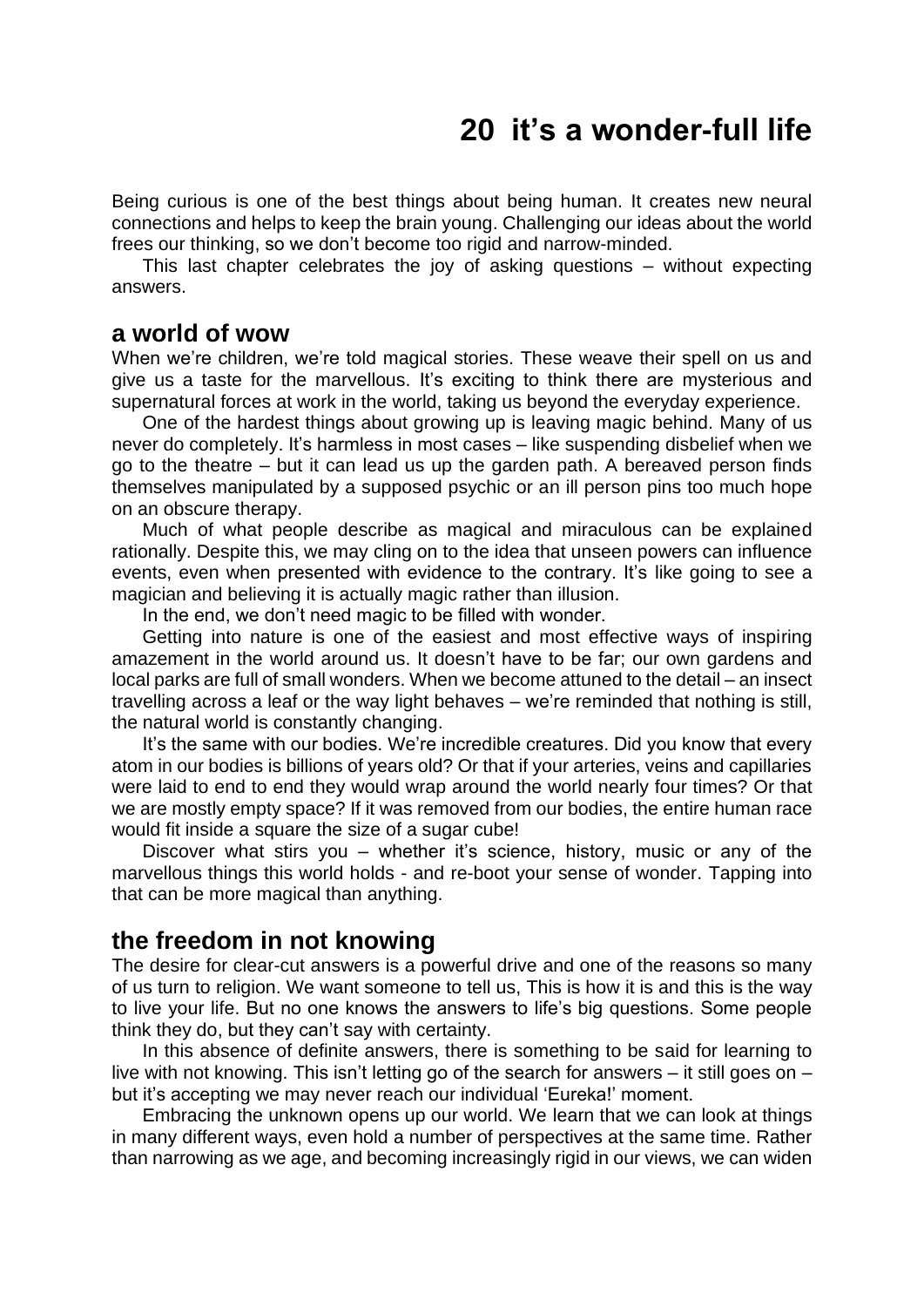into wisdom. In the words of physicist Richard Feynman: '…it's much more interesting to live not knowing than to have answers which might be wrong'.

The truth may be that our universe, and beyond it, is much more profound and marvellous than we could ever begin to imagine. It's the search that gives our lives purpose. As a character in Kiriakakis' cartoon 'A Day at the Park' says, 'Maybe having all the answers is like wishing for the end of all meaning'.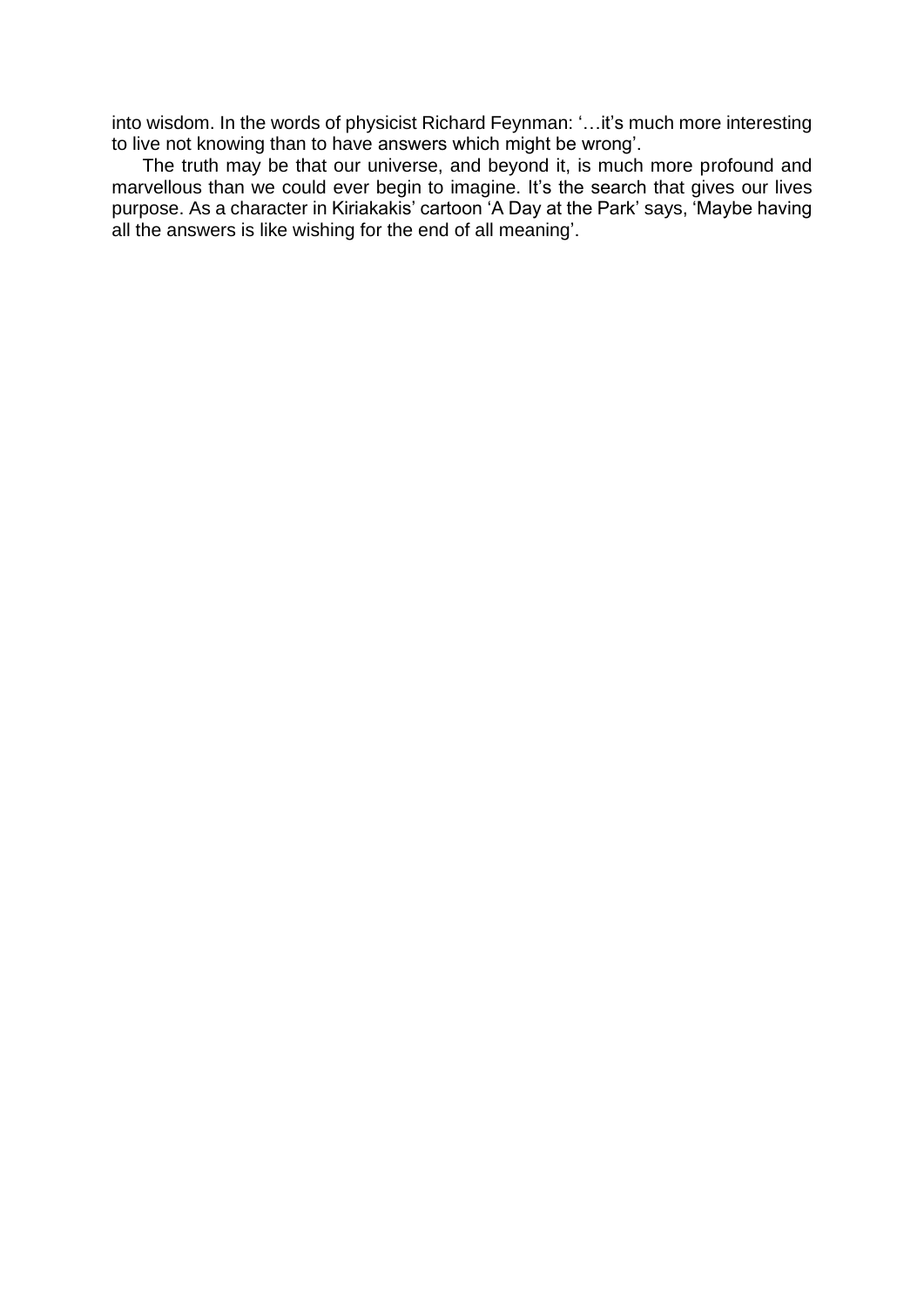# **acknowledgements**

<span id="page-64-0"></span>Thanks to family and friends, especially Ma and Scott, who always believed I'd do something with my writing.

Thanks to Tilla Brook who I was lucky enough to have as a coach and to Bernie Shepherd for our exploratory conversations. I learned so much from both of you.

Thank you to the many authors whose books fired my curiosity and to all the retreat leaders, yoga teachers, counsellors, complementary therapists, and other spiritual and psychological practitioners I have come across over the years. I couldn't have written this book without that experience and learning.

In my working life, I have supported people affected by long-term health conditions. I thank them for the insight their stories have given me. The book wouldn't be the same without it.

Finally, thank you to the writers on the internet who have shared their experience of self-publishing. Your guidance has shown me the way.